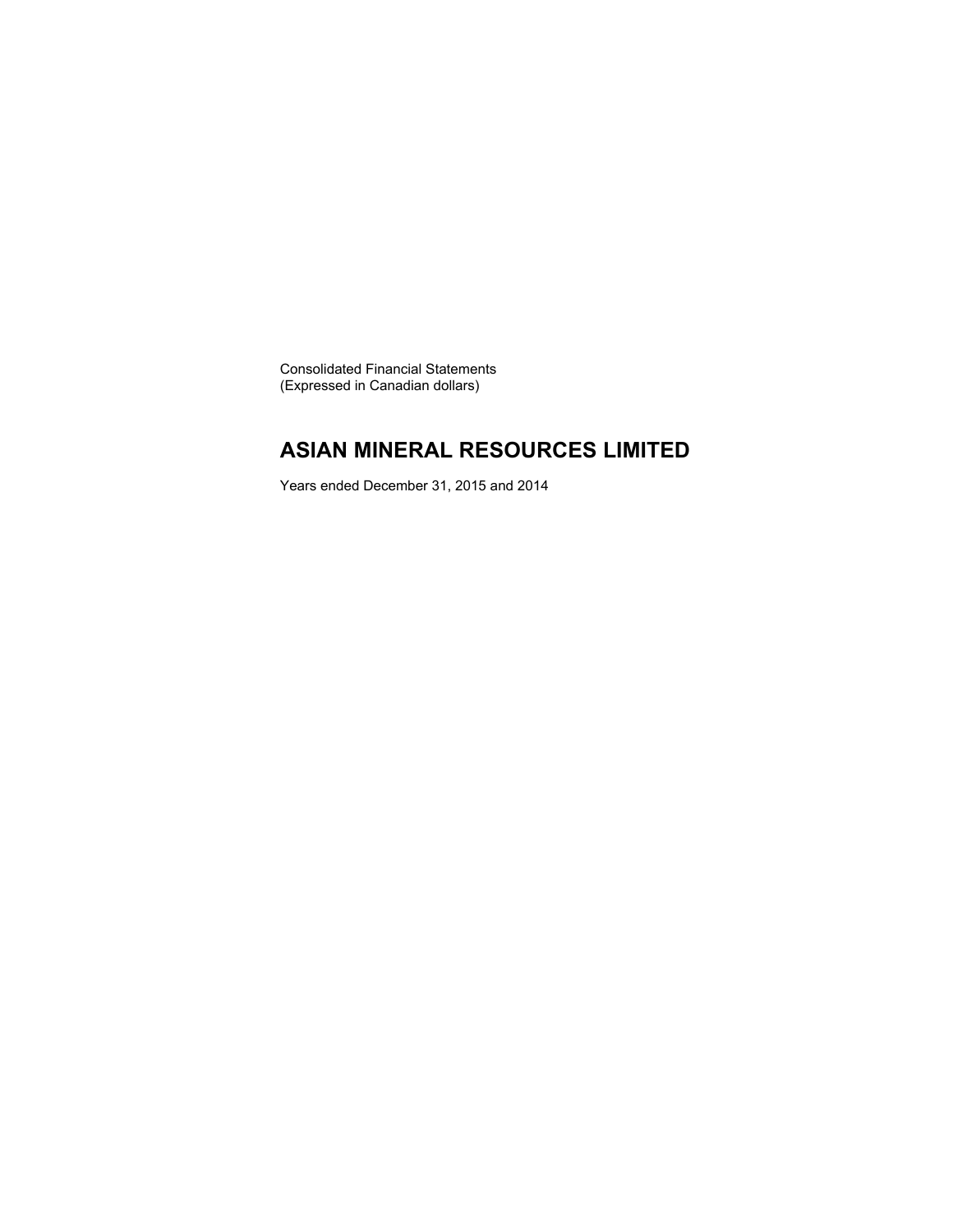

KPMG LLP Chartered Professional Accountants PO Box 10426 777 Dunsmuir Street Vancouver BC V7Y 1K3 Canada

Telephone (604) 691-3000 Fax (604) 691-3031 Internet www.kpmg.ca

### **INDEPENDENT AUDITORS' REPORT**

To the Shareholders of Asian Mineral Resources Limited

We have audited the accompanying consolidated financial statements of Asian Mineral Resources Limited, which comprise the consolidated balance sheets as at December 31, 2015 and 2014, the consolidated statements of operations and comprehensive income (loss), changes in equity and cash flows for the years then ended, and notes, comprising a summary of significant accounting policies and other explanatory information.

### *Management's Responsibility for the Consolidated Financial Statements*

Management is responsible for the preparation and fair presentation of these consolidated financial statements in accordance with International Financial Reporting Standards, and for such internal control as management determines is necessary to enable the preparation of consolidated financial statements that are free from material misstatement, whether due to fraud or error.

### *Auditors' Responsibility*

Our responsibility is to express an opinion on these consolidated financial statements based on our audits. We conducted our audits in accordance with Canadian generally accepted auditing standards. Those standards require that we comply with ethical requirements and plan and perform the audits to obtain reasonable assurance about whether the consolidated financial statements are free from material misstatement.

An audit involves performing procedures to obtain audit evidence about the amounts and disclosures in the consolidated financial statements. The procedures selected depend on our judgment, including the assessment of the risks of material misstatement of the consolidated financial statements, whether due to fraud or error. In making those risk assessments, we consider internal control relevant to the entity's preparation and fair presentation of the consolidated financial statements in order to design audit procedures that are appropriate in the circumstances, but not for the purpose of expressing an opinion on the effectiveness of the entity's internal control. An audit also includes evaluating the appropriateness of accounting policies used and the reasonableness of accounting estimates made by management, as well as evaluating the overall presentation of the consolidated financial statements.

We believe that the audit evidence we have obtained is sufficient and appropriate to provide a basis for our audit opinion.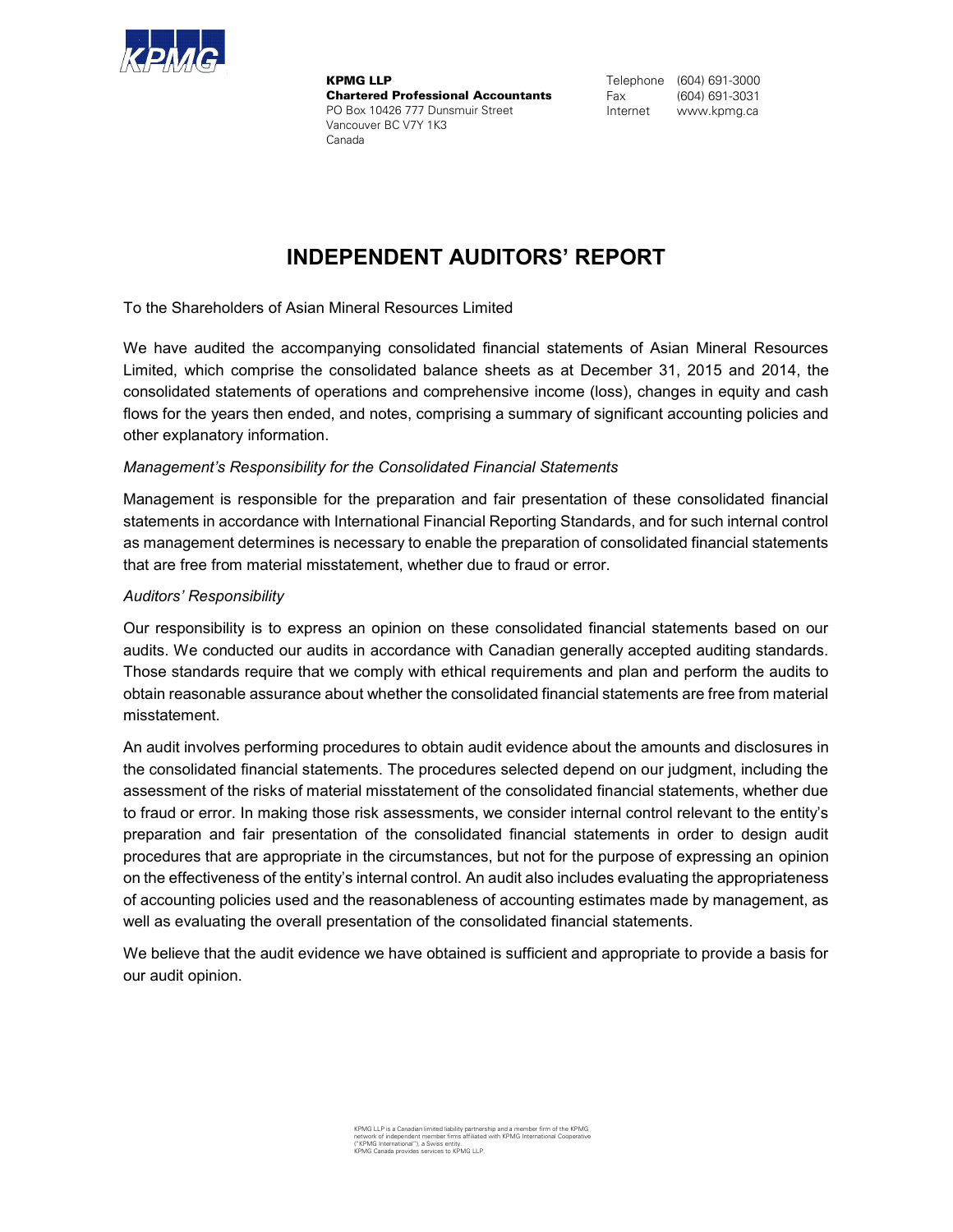

### *Opinion*

In our opinion, the consolidated financial statements present fairly, in all material respects, the consolidated financial position of Asian Mineral Resources Limited as at December 31, 2015 and 2014, and its consolidated financial performance and its consolidated cash flows for the years then ended in accordance with International Financial Reporting Standards.

### *Emphasis of Matter*

Without qualifying our opinion, we draw attention to Note 1 in the consolidated financial statements which describes that Asian Mineral Resources Limited's ability to continue as a going concern is dependent on achieving profitable operations and sustaining positive cash flows from the Ban Phuc mine. These conditions, along with other matters as set forth in Note 1, indicate the existence of material uncertainties that may cast significant doubt about Asian Mineral Resources Limited's ability to continue as a going concern.

### *Restatement of Financial Statements*

Without modifying our opinion, we draw attention to Note 2 to the consolidated financial statements which indicates that the comparative information presented as at and for the year ended December 31, 2014 has been restated.

 $k$ *PMG*  $44$ 

Chartered Professional Accountants

April 29, 2016 Vancouver, Canada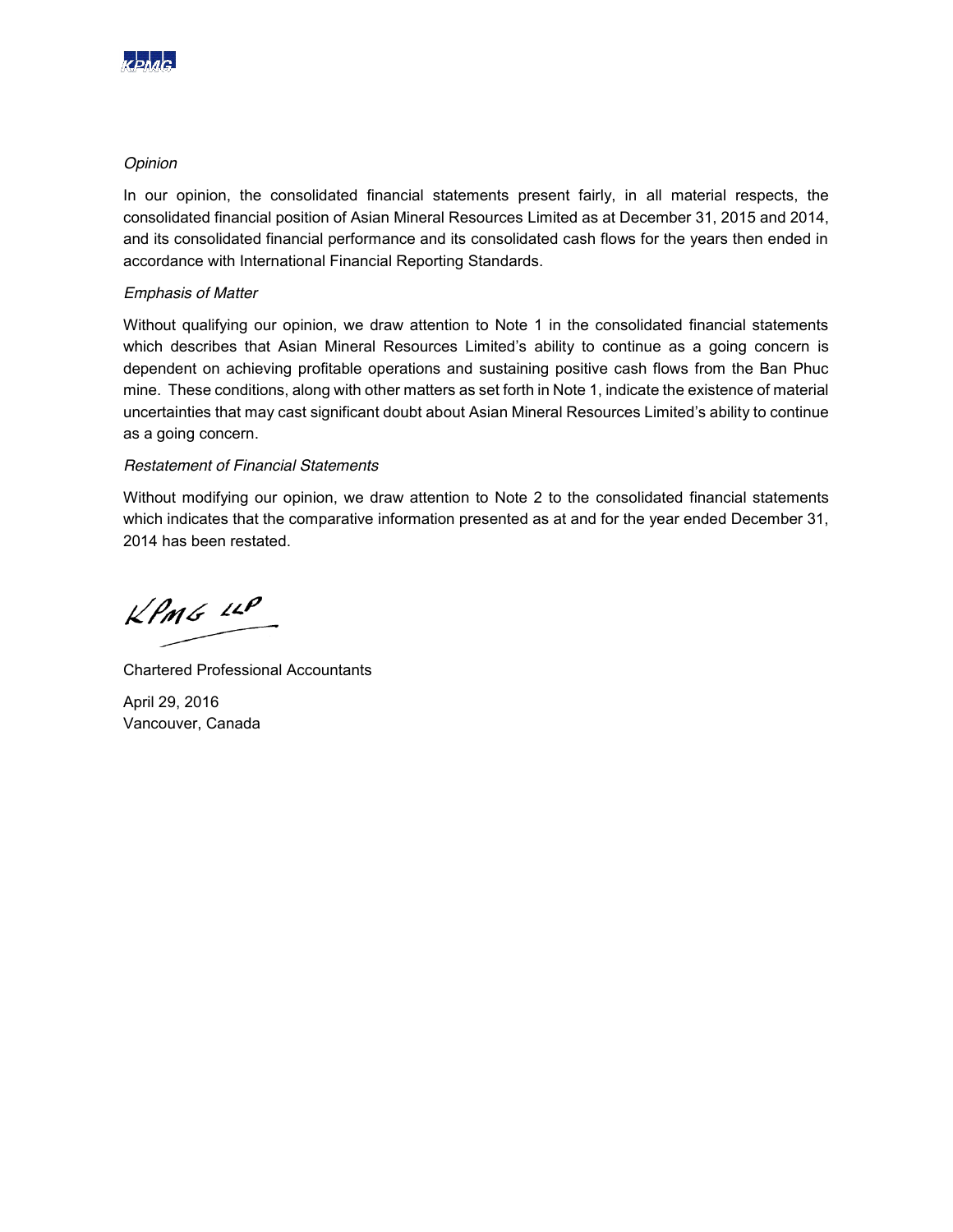Consolidated Balance Sheets (Expressed in Canadian dollars)

|                                                          |              | December 31,          | December 31,           |
|----------------------------------------------------------|--------------|-----------------------|------------------------|
|                                                          | <b>Notes</b> | 2015                  | 2014                   |
|                                                          |              |                       | (Restated-Note 2)      |
| <b>Assets</b>                                            |              |                       |                        |
|                                                          |              |                       |                        |
| Current assets:                                          |              |                       |                        |
| Cash and cash equivalents                                |              | \$<br>5,738,005       | 5,001,954<br>\$.       |
| Accounts receivable and prepaid expenses                 | 8            | 6,189,116             | 16,341,270             |
| Inventories                                              | 9            | 6,705,409             | 5,863,982              |
|                                                          |              | 18,632,530            | 27,207,206             |
|                                                          |              |                       |                        |
| Non-current assets:                                      |              |                       |                        |
| Property, plant and equipment                            | 10<br>11     | 10,350,893<br>298,399 | 47,219,656<br>492,964  |
| Mineral property interest                                |              | 10,649,292            | 47,712,620             |
|                                                          |              |                       |                        |
| <b>Total assets</b>                                      |              | \$ 29,281,822         | \$74,919,826           |
|                                                          |              |                       |                        |
| Liabilities and Shareholders'                            |              |                       |                        |
|                                                          |              |                       |                        |
| Equity                                                   |              |                       |                        |
|                                                          |              |                       |                        |
| <b>Current liabilities:</b>                              |              | S                     | \$                     |
| Trade payables and accrued liabilities<br>Bank term loan | 12<br>14     | 15,012,387            | 7,811,342<br>9,280,742 |
| Other current liabilities                                | 13           | 1,261,656             | 847,758                |
|                                                          |              | 16,274,043            | 17,939,842             |
|                                                          |              |                       |                        |
| Non-current liabilities:                                 |              |                       |                        |
| Bank term loan                                           | 14           |                       | 9,281,466              |
| Provision for closure and rehabilitation                 | 15           | 444,219               | 399,072                |
| Other non-current liabilities                            | 16           | 1,455,605             | 2,250,776              |
|                                                          |              | 1,899,824             | 11,931,314             |
|                                                          |              |                       |                        |
| <b>Total liabilities</b>                                 |              | 18,173,867            | 29,871,156             |
| Shareholders' equity:                                    |              |                       |                        |
| Share capital                                            | 17           | 128,264,065           | 128,236,565            |
| Share-based payments reserve                             |              | 667,940               | 669,328                |
| Currency translation reserve                             |              | 17,604,184            | 5,782,783              |
| Deficit                                                  |              | (131, 682, 260)       | (88,961,641)           |
|                                                          |              |                       |                        |
| Equity attributable to shareholders of the Company       |              | 14,853,929            | 45,727,035             |
| Non-controlling interest                                 | 28           | (3,745,974)           | (678, 365)             |
|                                                          |              |                       |                        |
| Total shareholders' equity                               |              | 11,107,955            | 45,048,670             |
| Total liabilities and shareholders' equity               |              | 29,281,822<br>\$      | 74,919,826<br>\$       |
|                                                          |              |                       |                        |

Going concern (note 1) Contingencies (note 29)

The accompanying notes form an integral part of these consolidated financial statements.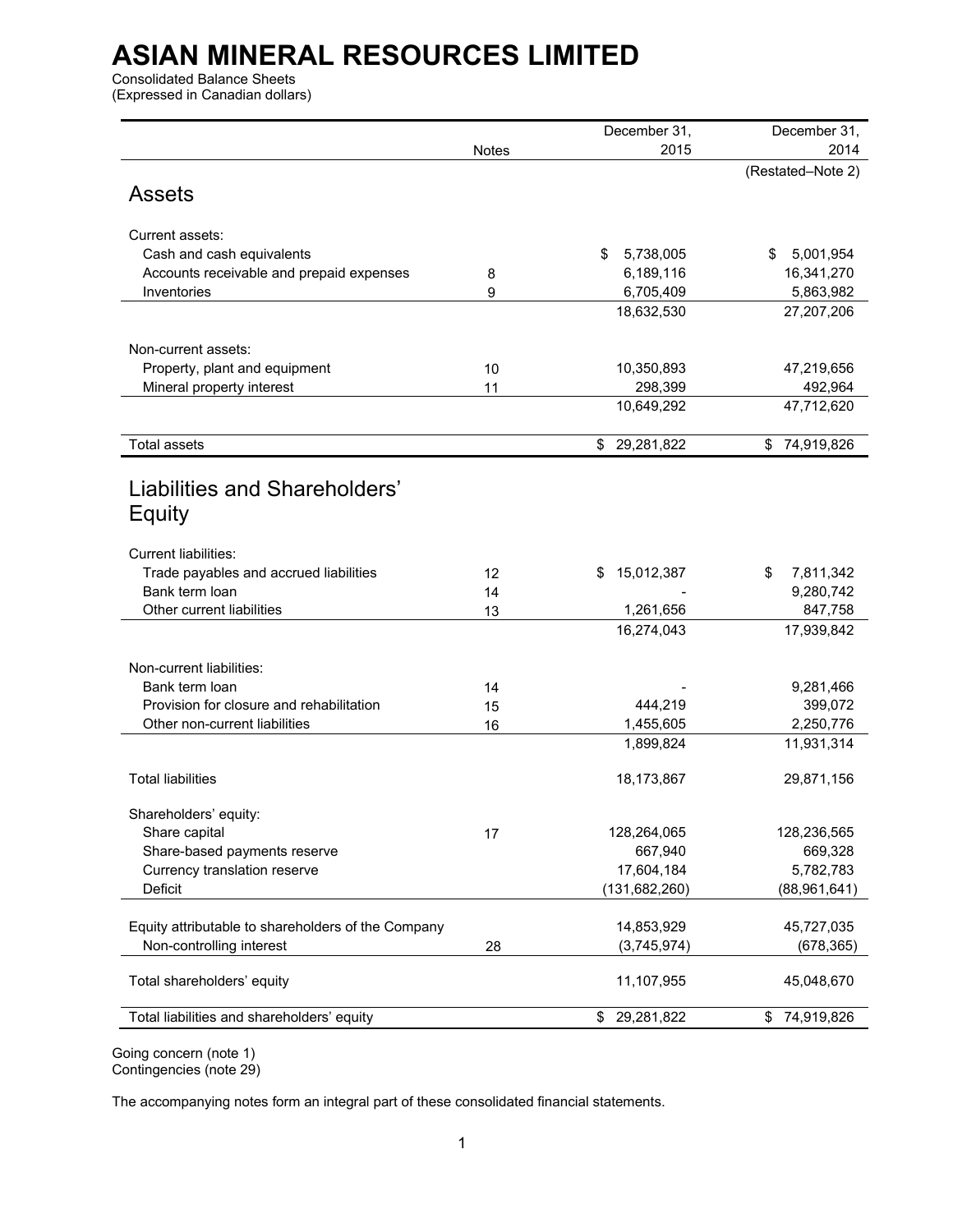Consolidated Statements of Operations and Comprehensive Income (Loss) (Expressed in Canadian dollars)

Years ended December 31, 2015 and 2014

|                                                              | <b>Notes</b> |    | 2015                         |     | 2014                       |
|--------------------------------------------------------------|--------------|----|------------------------------|-----|----------------------------|
|                                                              |              |    |                              |     | (Restated-Note 2)          |
| Revenue                                                      | 18           | \$ | 74,753,199                   | \$. | 87,818,927                 |
| Costs of sales:                                              |              |    |                              |     |                            |
| <b>Production costs</b>                                      | 19           |    | (66,966,663)                 |     | (63, 387, 998)             |
| Royalty                                                      |              |    | (7,081,672)                  |     | (4, 488, 365)              |
| Concentrate transport and logistics                          |              |    | (9,852,875)                  |     | (7,711,117)                |
| Impairment loss                                              | 10           |    | (26, 553, 100)               |     |                            |
|                                                              |              |    | (35,701,111)                 |     | 12,231,447                 |
|                                                              |              |    |                              |     |                            |
| General and administrative expenses<br>Exploration           | 20           |    | (8,932,148)<br>(1, 279, 721) |     | (6,289,282)<br>(1,204,589) |
| Other expense                                                |              |    | (329, 495)                   |     |                            |
| Operating income (loss)                                      |              |    | (46, 242, 475)               |     | 4,737,576                  |
|                                                              |              |    |                              |     |                            |
| Finance income                                               |              |    | 43,948                       |     | 1,911                      |
| Finance expense                                              | 21           |    | (1,009,252)                  |     | (1,634,468)                |
|                                                              |              |    | (965, 304)                   |     | (1,632,557)                |
| Income (loss) for the year                                   |              |    | (47, 207, 779)               |     | 3,105,019                  |
| Other comprehensive income (loss):                           |              |    |                              |     |                            |
| Foreign currency translation gain (loss)                     |              |    | 13,134,890                   |     | 5,149,711                  |
|                                                              |              |    |                              |     |                            |
| Comprehensive income (loss) for the year                     |              | \$ | (34,072,889)                 | \$  | 8,254,730                  |
|                                                              |              |    |                              |     |                            |
| Net income (loss) for the year attributable to:              |              |    |                              |     |                            |
| Shareholders of the Company                                  |              | \$ | (42,826,680)                 | \$  | 2,634,447                  |
| Non-controlling interest                                     |              |    | (4,381,099)                  |     | 470,572                    |
|                                                              |              | \$ | (47, 207, 779)               | \$  | 3,105,019                  |
|                                                              |              |    |                              |     |                            |
| Comprehensive income (loss) for the year attributable to:    |              |    |                              |     |                            |
| Shareholders of the Company                                  |              | S  | (31,005,279)                 |     | 7,269,187                  |
| Non-controlling interest                                     | 28           |    | (3,067,610)                  |     | 985,543                    |
|                                                              |              |    |                              |     |                            |
| Comprehensive income (loss) for the year                     |              | \$ | (34,072,889)                 | \$  | 8,254,730                  |
|                                                              |              |    |                              |     |                            |
| Basic and diluted shareholders' earnings (loss) per<br>share | 17(e)        | \$ | (0.06)                       | \$  | 0.00                       |
| Weighted average number of common shares outstanding         |              |    | 779,507,371                  |     | 778,144,181                |

The accompanying notes form an integral part of these consolidated financial statements.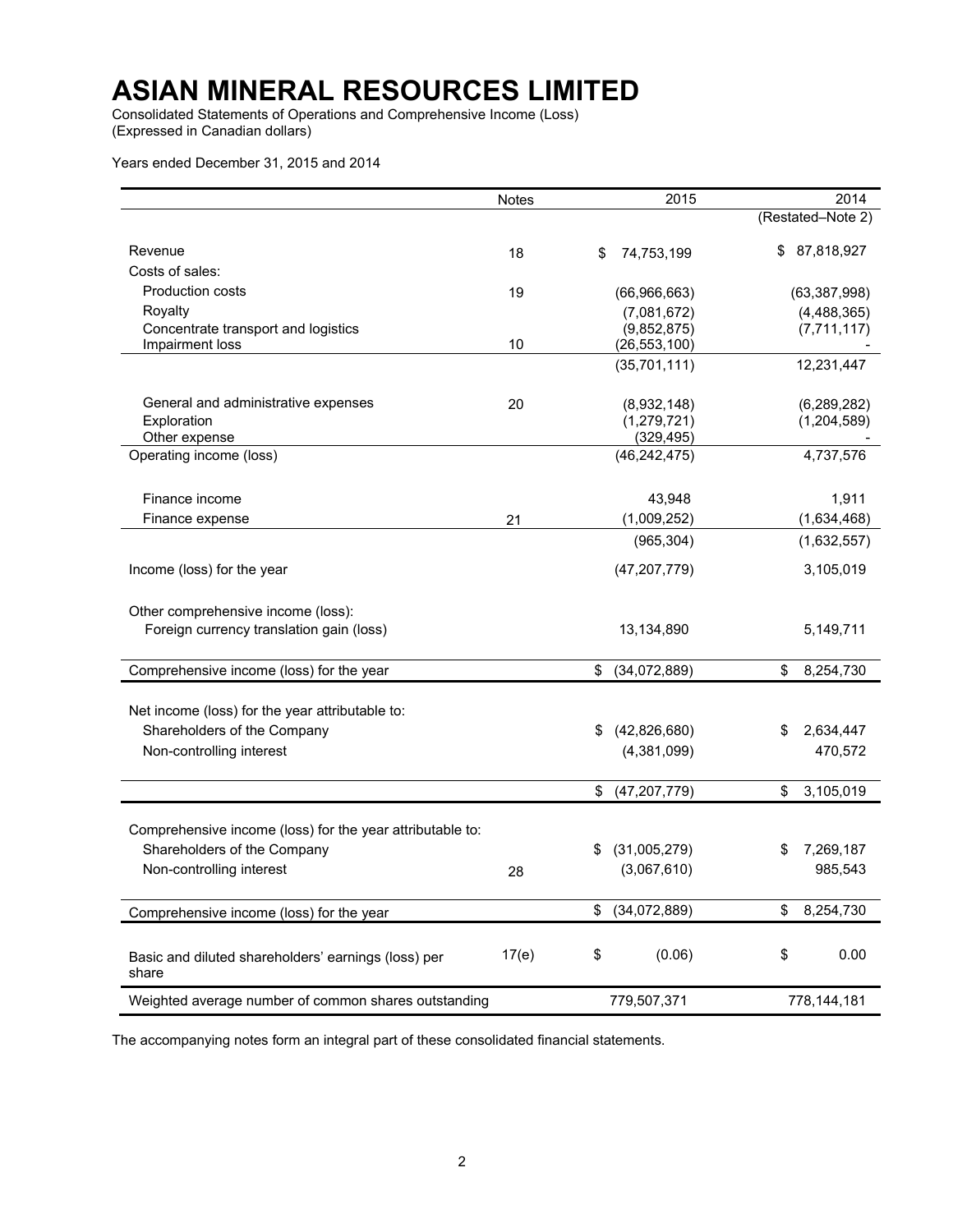Consolidated Statement of Changes in Equity<br>(Expressed in Canadian dollars, except number of common shares) (Expressed in Canadian dollars, except number of common shares) Consolidated Statement of Changes in Equity

**ASIAN MINERAL RESOURCES LIMITED** 

ASIAN MINERAL RESOURCES LIMITED

Years ended December 31, 2015 and 2014 Years ended December 31, 2015 and 2014

|                                                 | (note $17$ )<br>shares<br>common<br>Number of | (note $17$ )<br>Share<br>capital |   | reserve<br>based<br>Share-<br>payments |          | reserve<br>Currency<br>translation | Deficit                                       | Shareholders'<br>equity | Non-<br>controlling<br>interest |    | Total         |
|-------------------------------------------------|-----------------------------------------------|----------------------------------|---|----------------------------------------|----------|------------------------------------|-----------------------------------------------|-------------------------|---------------------------------|----|---------------|
| Balance, January 1, 2014                        |                                               | 776,178,372 \$ 128,083,456       | ↮ | 661,766                                | မာ       |                                    | $1,148,043$ \$ $(91,060,006)$ \$ $37,987,087$ |                         | $$$ (1,663,908)                 | မာ | 36,323,153    |
| Issue of shares, net of costs                   | 2,816,670                                     | 153,109                          |   |                                        |          |                                    |                                               | 153,109                 |                                 |    | 153,109       |
| Share-based payments                            |                                               |                                  |   | 317,678                                |          |                                    |                                               | 317,678                 |                                 |    | 317,678       |
| Expiry of options                               |                                               |                                  |   | (310, 116)                             |          |                                    | 310,116                                       |                         |                                 |    |               |
| Currency translation loss                       |                                               |                                  |   |                                        |          | 4,634,740                          |                                               | 4,634,740               | 514,971                         |    | 5,149,711     |
| Net income for the year                         |                                               |                                  |   |                                        |          |                                    | 2.634.447                                     | 2,634,447               | 470,572                         |    | 3,105,019     |
| Balance, December 31, 2014<br>(Restated-Note 2) | 778,995,042 \$ 128                            | 1,236,565                        | ക | 669,328                                | မာ       | 5,782,783                          | \$ (88,961,641)                               | \$45,727,035            | (678, 365)<br>↮                 | ↮  | 45,048,670    |
| Issue of shares, net of costs                   | 550,000                                       | 27,500                           |   |                                        |          |                                    |                                               | 27,500                  |                                 |    | 27,500        |
| Share-based payments                            |                                               |                                  |   | 104,673                                |          |                                    |                                               | 104,673                 |                                 |    | 104,673       |
| Expiry of options                               |                                               |                                  |   | (106,061)                              |          |                                    | 106,061                                       |                         |                                 |    |               |
| Currency translation gain                       |                                               |                                  |   |                                        |          | 11,821,401                         |                                               | 11,821,401              | 1,313,489                       |    | 13,134,890    |
| Net loss for the year                           |                                               |                                  |   |                                        |          |                                    | (42, 826, 680)                                | (42, 826, 680)          | (4,381,099)                     |    | (47,207,779)  |
| Balance, December 31, 2015                      |                                               | 779,545,042 \$ 128,264,065       | ↔ | 667.940                                | $\theta$ | 17,604,184                         | \$(131, 682, 260)                             | \$14,853,929            | \$(3,745,974)                   |    | \$ 11,107,955 |
|                                                 |                                               |                                  |   |                                        |          |                                    |                                               |                         |                                 |    |               |

The accompanying notes form an integral part of these consolidated financial statements. The accompanying notes form an integral part of these consolidated financial statements.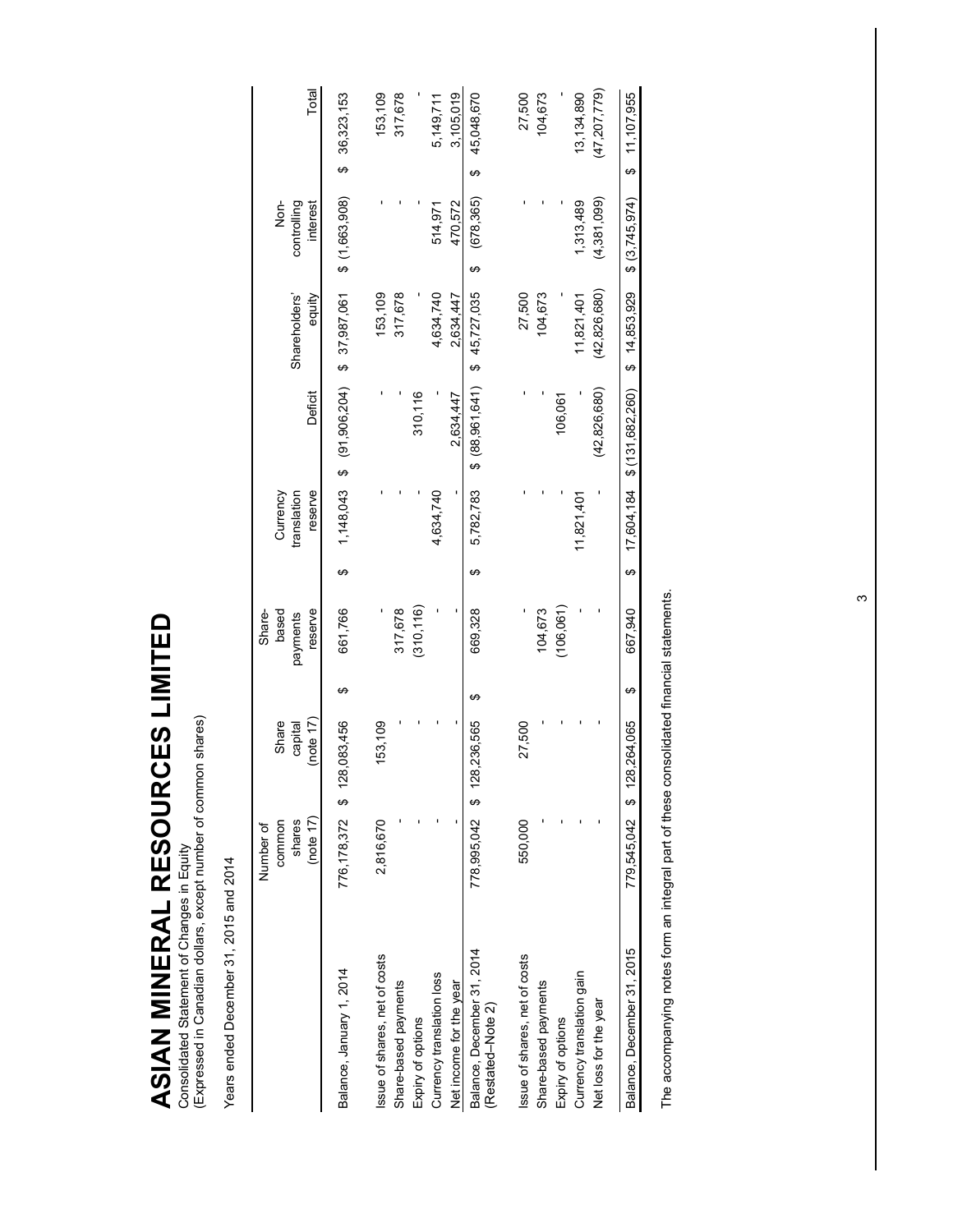Consolidated Statements of Cash flows (Expressed in Canadian dollars)

Years ended December 31, 2015 and 2014

| (Restated-Note 2)<br>Cash provided by (used in):<br>Operating activities:<br>Net income (loss) for the year<br>3,105,019<br>\$ (47,207,779)<br>S.<br>Items not involving cash:<br>Share-based payments<br>104,673<br>428,168<br>17(c)(ii)<br>Amortization and depreciation<br>28,690,807<br>30,845,635<br>26,553,100<br>Impairment loss<br>10<br>Write-down of inventory to net realizable value<br>1,553,664<br>9<br>Unrealized foreign exchange loss<br>174,969<br>Changes in non-cash operating working capital:<br>Accounts receivable and prepaid expenses<br>10,152,154<br>(12, 134, 002)<br>Inventories<br>(2,395,091)<br>(1, 156, 625)<br>Accounts payable and accrued liabilities<br>7,852,517<br>(3,302,404)<br>Cash flow provided by operating activities<br>25,304,045<br>17,960,760<br>Investing activities:<br>Purchase of property, plant and equipment<br>10<br>(6,613,530)<br>(14, 439, 304)<br>Change in accounts payable relating to investments<br>(987, 598)<br>(326, 520)<br>Cash flow used in investing activities<br>(7,601,128)<br>(14, 765, 824)<br>Financing activities:<br>Issuance of common shares and warrants, net of<br>issue costs<br>27,500<br>42,619<br>17(b)(i), 24<br>Draw down of bank term loan<br>3,711,806<br>14<br>Repayment of bank term loan<br>(22, 274, 015)<br>(3, 354, 179)<br>14<br>Cash flow used in financing activities<br>(18, 534, 709)<br>(3,311,560)<br>Net decrease in cash and cash equivalents<br>(831, 792)<br>(116, 624)<br>Effect of foreign exchange rate fluctuations on cash held<br>(1,256,549)<br>1,567,843<br>in foreign jurisdictions<br>5,001,954<br>6,375,127<br>Cash and cash equivalents, beginning of year<br>\$<br>5,738,005<br>\$5,001,954<br>Cash and cash equivalents, end of year | <b>Notes</b> | 2015 | 2014 |
|-------------------------------------------------------------------------------------------------------------------------------------------------------------------------------------------------------------------------------------------------------------------------------------------------------------------------------------------------------------------------------------------------------------------------------------------------------------------------------------------------------------------------------------------------------------------------------------------------------------------------------------------------------------------------------------------------------------------------------------------------------------------------------------------------------------------------------------------------------------------------------------------------------------------------------------------------------------------------------------------------------------------------------------------------------------------------------------------------------------------------------------------------------------------------------------------------------------------------------------------------------------------------------------------------------------------------------------------------------------------------------------------------------------------------------------------------------------------------------------------------------------------------------------------------------------------------------------------------------------------------------------------------------------------------------------------------------------------------------------------------------------------|--------------|------|------|
|                                                                                                                                                                                                                                                                                                                                                                                                                                                                                                                                                                                                                                                                                                                                                                                                                                                                                                                                                                                                                                                                                                                                                                                                                                                                                                                                                                                                                                                                                                                                                                                                                                                                                                                                                                   |              |      |      |
|                                                                                                                                                                                                                                                                                                                                                                                                                                                                                                                                                                                                                                                                                                                                                                                                                                                                                                                                                                                                                                                                                                                                                                                                                                                                                                                                                                                                                                                                                                                                                                                                                                                                                                                                                                   |              |      |      |
|                                                                                                                                                                                                                                                                                                                                                                                                                                                                                                                                                                                                                                                                                                                                                                                                                                                                                                                                                                                                                                                                                                                                                                                                                                                                                                                                                                                                                                                                                                                                                                                                                                                                                                                                                                   |              |      |      |
|                                                                                                                                                                                                                                                                                                                                                                                                                                                                                                                                                                                                                                                                                                                                                                                                                                                                                                                                                                                                                                                                                                                                                                                                                                                                                                                                                                                                                                                                                                                                                                                                                                                                                                                                                                   |              |      |      |
|                                                                                                                                                                                                                                                                                                                                                                                                                                                                                                                                                                                                                                                                                                                                                                                                                                                                                                                                                                                                                                                                                                                                                                                                                                                                                                                                                                                                                                                                                                                                                                                                                                                                                                                                                                   |              |      |      |
|                                                                                                                                                                                                                                                                                                                                                                                                                                                                                                                                                                                                                                                                                                                                                                                                                                                                                                                                                                                                                                                                                                                                                                                                                                                                                                                                                                                                                                                                                                                                                                                                                                                                                                                                                                   |              |      |      |
|                                                                                                                                                                                                                                                                                                                                                                                                                                                                                                                                                                                                                                                                                                                                                                                                                                                                                                                                                                                                                                                                                                                                                                                                                                                                                                                                                                                                                                                                                                                                                                                                                                                                                                                                                                   |              |      |      |
|                                                                                                                                                                                                                                                                                                                                                                                                                                                                                                                                                                                                                                                                                                                                                                                                                                                                                                                                                                                                                                                                                                                                                                                                                                                                                                                                                                                                                                                                                                                                                                                                                                                                                                                                                                   |              |      |      |
|                                                                                                                                                                                                                                                                                                                                                                                                                                                                                                                                                                                                                                                                                                                                                                                                                                                                                                                                                                                                                                                                                                                                                                                                                                                                                                                                                                                                                                                                                                                                                                                                                                                                                                                                                                   |              |      |      |
|                                                                                                                                                                                                                                                                                                                                                                                                                                                                                                                                                                                                                                                                                                                                                                                                                                                                                                                                                                                                                                                                                                                                                                                                                                                                                                                                                                                                                                                                                                                                                                                                                                                                                                                                                                   |              |      |      |
|                                                                                                                                                                                                                                                                                                                                                                                                                                                                                                                                                                                                                                                                                                                                                                                                                                                                                                                                                                                                                                                                                                                                                                                                                                                                                                                                                                                                                                                                                                                                                                                                                                                                                                                                                                   |              |      |      |
|                                                                                                                                                                                                                                                                                                                                                                                                                                                                                                                                                                                                                                                                                                                                                                                                                                                                                                                                                                                                                                                                                                                                                                                                                                                                                                                                                                                                                                                                                                                                                                                                                                                                                                                                                                   |              |      |      |
|                                                                                                                                                                                                                                                                                                                                                                                                                                                                                                                                                                                                                                                                                                                                                                                                                                                                                                                                                                                                                                                                                                                                                                                                                                                                                                                                                                                                                                                                                                                                                                                                                                                                                                                                                                   |              |      |      |
|                                                                                                                                                                                                                                                                                                                                                                                                                                                                                                                                                                                                                                                                                                                                                                                                                                                                                                                                                                                                                                                                                                                                                                                                                                                                                                                                                                                                                                                                                                                                                                                                                                                                                                                                                                   |              |      |      |
|                                                                                                                                                                                                                                                                                                                                                                                                                                                                                                                                                                                                                                                                                                                                                                                                                                                                                                                                                                                                                                                                                                                                                                                                                                                                                                                                                                                                                                                                                                                                                                                                                                                                                                                                                                   |              |      |      |
|                                                                                                                                                                                                                                                                                                                                                                                                                                                                                                                                                                                                                                                                                                                                                                                                                                                                                                                                                                                                                                                                                                                                                                                                                                                                                                                                                                                                                                                                                                                                                                                                                                                                                                                                                                   |              |      |      |
|                                                                                                                                                                                                                                                                                                                                                                                                                                                                                                                                                                                                                                                                                                                                                                                                                                                                                                                                                                                                                                                                                                                                                                                                                                                                                                                                                                                                                                                                                                                                                                                                                                                                                                                                                                   |              |      |      |
|                                                                                                                                                                                                                                                                                                                                                                                                                                                                                                                                                                                                                                                                                                                                                                                                                                                                                                                                                                                                                                                                                                                                                                                                                                                                                                                                                                                                                                                                                                                                                                                                                                                                                                                                                                   |              |      |      |
|                                                                                                                                                                                                                                                                                                                                                                                                                                                                                                                                                                                                                                                                                                                                                                                                                                                                                                                                                                                                                                                                                                                                                                                                                                                                                                                                                                                                                                                                                                                                                                                                                                                                                                                                                                   |              |      |      |
|                                                                                                                                                                                                                                                                                                                                                                                                                                                                                                                                                                                                                                                                                                                                                                                                                                                                                                                                                                                                                                                                                                                                                                                                                                                                                                                                                                                                                                                                                                                                                                                                                                                                                                                                                                   |              |      |      |
|                                                                                                                                                                                                                                                                                                                                                                                                                                                                                                                                                                                                                                                                                                                                                                                                                                                                                                                                                                                                                                                                                                                                                                                                                                                                                                                                                                                                                                                                                                                                                                                                                                                                                                                                                                   |              |      |      |
|                                                                                                                                                                                                                                                                                                                                                                                                                                                                                                                                                                                                                                                                                                                                                                                                                                                                                                                                                                                                                                                                                                                                                                                                                                                                                                                                                                                                                                                                                                                                                                                                                                                                                                                                                                   |              |      |      |
|                                                                                                                                                                                                                                                                                                                                                                                                                                                                                                                                                                                                                                                                                                                                                                                                                                                                                                                                                                                                                                                                                                                                                                                                                                                                                                                                                                                                                                                                                                                                                                                                                                                                                                                                                                   |              |      |      |
|                                                                                                                                                                                                                                                                                                                                                                                                                                                                                                                                                                                                                                                                                                                                                                                                                                                                                                                                                                                                                                                                                                                                                                                                                                                                                                                                                                                                                                                                                                                                                                                                                                                                                                                                                                   |              |      |      |
|                                                                                                                                                                                                                                                                                                                                                                                                                                                                                                                                                                                                                                                                                                                                                                                                                                                                                                                                                                                                                                                                                                                                                                                                                                                                                                                                                                                                                                                                                                                                                                                                                                                                                                                                                                   |              |      |      |
|                                                                                                                                                                                                                                                                                                                                                                                                                                                                                                                                                                                                                                                                                                                                                                                                                                                                                                                                                                                                                                                                                                                                                                                                                                                                                                                                                                                                                                                                                                                                                                                                                                                                                                                                                                   |              |      |      |
|                                                                                                                                                                                                                                                                                                                                                                                                                                                                                                                                                                                                                                                                                                                                                                                                                                                                                                                                                                                                                                                                                                                                                                                                                                                                                                                                                                                                                                                                                                                                                                                                                                                                                                                                                                   |              |      |      |
|                                                                                                                                                                                                                                                                                                                                                                                                                                                                                                                                                                                                                                                                                                                                                                                                                                                                                                                                                                                                                                                                                                                                                                                                                                                                                                                                                                                                                                                                                                                                                                                                                                                                                                                                                                   |              |      |      |
|                                                                                                                                                                                                                                                                                                                                                                                                                                                                                                                                                                                                                                                                                                                                                                                                                                                                                                                                                                                                                                                                                                                                                                                                                                                                                                                                                                                                                                                                                                                                                                                                                                                                                                                                                                   |              |      |      |
|                                                                                                                                                                                                                                                                                                                                                                                                                                                                                                                                                                                                                                                                                                                                                                                                                                                                                                                                                                                                                                                                                                                                                                                                                                                                                                                                                                                                                                                                                                                                                                                                                                                                                                                                                                   |              |      |      |
|                                                                                                                                                                                                                                                                                                                                                                                                                                                                                                                                                                                                                                                                                                                                                                                                                                                                                                                                                                                                                                                                                                                                                                                                                                                                                                                                                                                                                                                                                                                                                                                                                                                                                                                                                                   |              |      |      |
|                                                                                                                                                                                                                                                                                                                                                                                                                                                                                                                                                                                                                                                                                                                                                                                                                                                                                                                                                                                                                                                                                                                                                                                                                                                                                                                                                                                                                                                                                                                                                                                                                                                                                                                                                                   |              |      |      |
|                                                                                                                                                                                                                                                                                                                                                                                                                                                                                                                                                                                                                                                                                                                                                                                                                                                                                                                                                                                                                                                                                                                                                                                                                                                                                                                                                                                                                                                                                                                                                                                                                                                                                                                                                                   |              |      |      |
|                                                                                                                                                                                                                                                                                                                                                                                                                                                                                                                                                                                                                                                                                                                                                                                                                                                                                                                                                                                                                                                                                                                                                                                                                                                                                                                                                                                                                                                                                                                                                                                                                                                                                                                                                                   |              |      |      |
|                                                                                                                                                                                                                                                                                                                                                                                                                                                                                                                                                                                                                                                                                                                                                                                                                                                                                                                                                                                                                                                                                                                                                                                                                                                                                                                                                                                                                                                                                                                                                                                                                                                                                                                                                                   |              |      |      |

Supplemental cash flow information (note 4)

The accompanying notes form an integral part of these consolidated financial statements.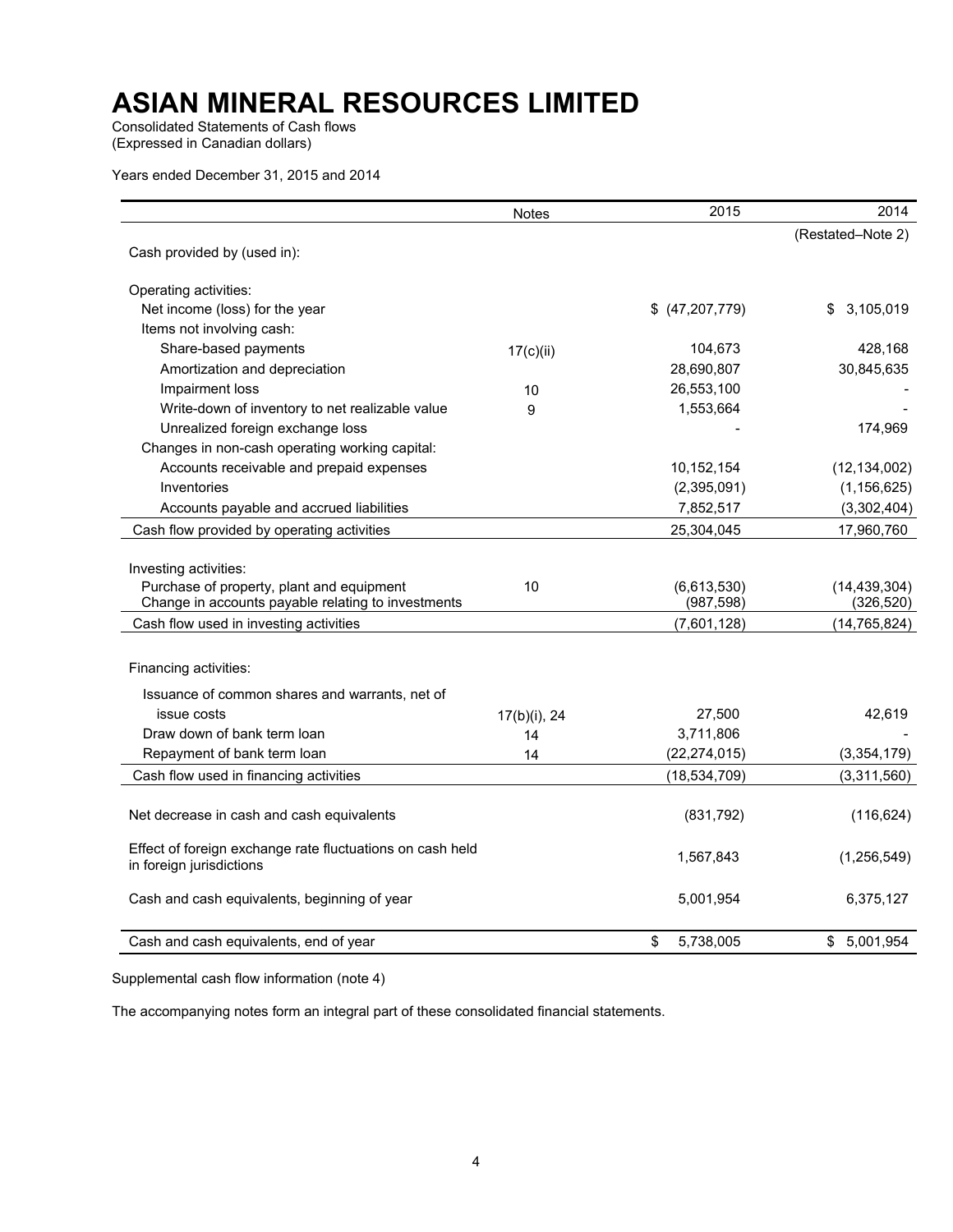Notes to the Consolidated Financial Statements

(Expressed in Canadian dollars, unless otherwise stated)

Years ended December 31, 2015 and 2014

#### **1. Nature of business and going concern:**

Asian Mineral Resources Limited (the "Company" or "AMR") is incorporated under the laws of the Province of British Columbia by a certificate of continuance as of December 31, 2004, having previously been incorporated and registered under the New Zealand Companies Act 1993. On April 19, 2004, the Company became listed on the TSX-Venture Exchange (TSX-V). The Company's principal business activities are the exploration and development of mineral property interests and extraction and processing of nickel mineral deposits. Its principal mineral property interest, held through a joint venture, is in the Ban Phuc Project Area located 160 km west of Hanoi in Son La Province, in northwestern Vietnam. The Company's registered corporate office is located at 120 Adelaide Street West, Suite 2500, Toronto, Ontario, Canada M5H 1T1.

Following feasibility studies in 2005 and 2007, the Company received a mining license in late 2007. Due to market conditions, development was delayed until 2012. Full commercial production began November 1, 2013, at which point the Company commenced recording income related to revenues from metals sales and the costs incurred to produce those revenues in profit or loss.

These consolidated financial statements have been prepared on a going concern basis, which assumes that the Company will continue in operation for the foreseeable future and will be able to realize its assets and discharge its liabilities in the normal course as they come due. There can be no assurance that the Company will generate profitability and maintain positive cash flow from the Ban Phuc mine. Should the Company not be able to continue as a going concern, adjustments to the carrying values and classification of its assets and liabilities would be required, and these adjustments could be material.

As at December 31, 2015, the Company had cash and cash equivalents of \$5.7 million and working capital of \$2.4 million. During the year ended December 31, 2015, the Company generated a net loss of \$47.2 million and had an accumulated deficit of \$131.7 million. Whether the Company will generate profitability and maintain positive cash flow is uncertain and depends on numerous factors, including but not limited to production levels, production costs, ore grades, metallurgy, and nickel prices. These factors indicate the existence of a material uncertainty that casts significant doubt about the Company's ability to continue as a going concern.

The business of mining and exploring for minerals involves a high degree of risk and there can be no assurance that current operations, including exploration programs, will result in profitable mining operations. The recoverability of the carrying value of exploration and development properties and the Company's continued existence is dependent upon the preservation of its interest in the underlying properties, the discovery of economically recoverable reserves, the achievement of profitable operations, the ability of the Company to raise additional financing, if necessary, or alternatively upon the Company's ability to dispose of its interest on an advantageous basis. Changes in future conditions could require material write-downs of the carrying values.

#### **2. Restatement of previously issued financial statements**

During the preparation of the current year financial statements, the Company determined that the foreign currency translation of the Company's subsidiary that holds the Ban Phuc Nickel Mine had been incorrectly calculated for the year ended December 31, 2014. The correction of this error resulted in a decrease to net income of \$3,400,000 and an offsetting increase to other comprehensive income for the year ended December 31, 2014, of which \$3,060,000 related to the net income attributable to shareholders and \$340,000 related to net income attributable to non-controlling interest. The correction of this error resulted in an increase to deficit of \$3,060,000 million as at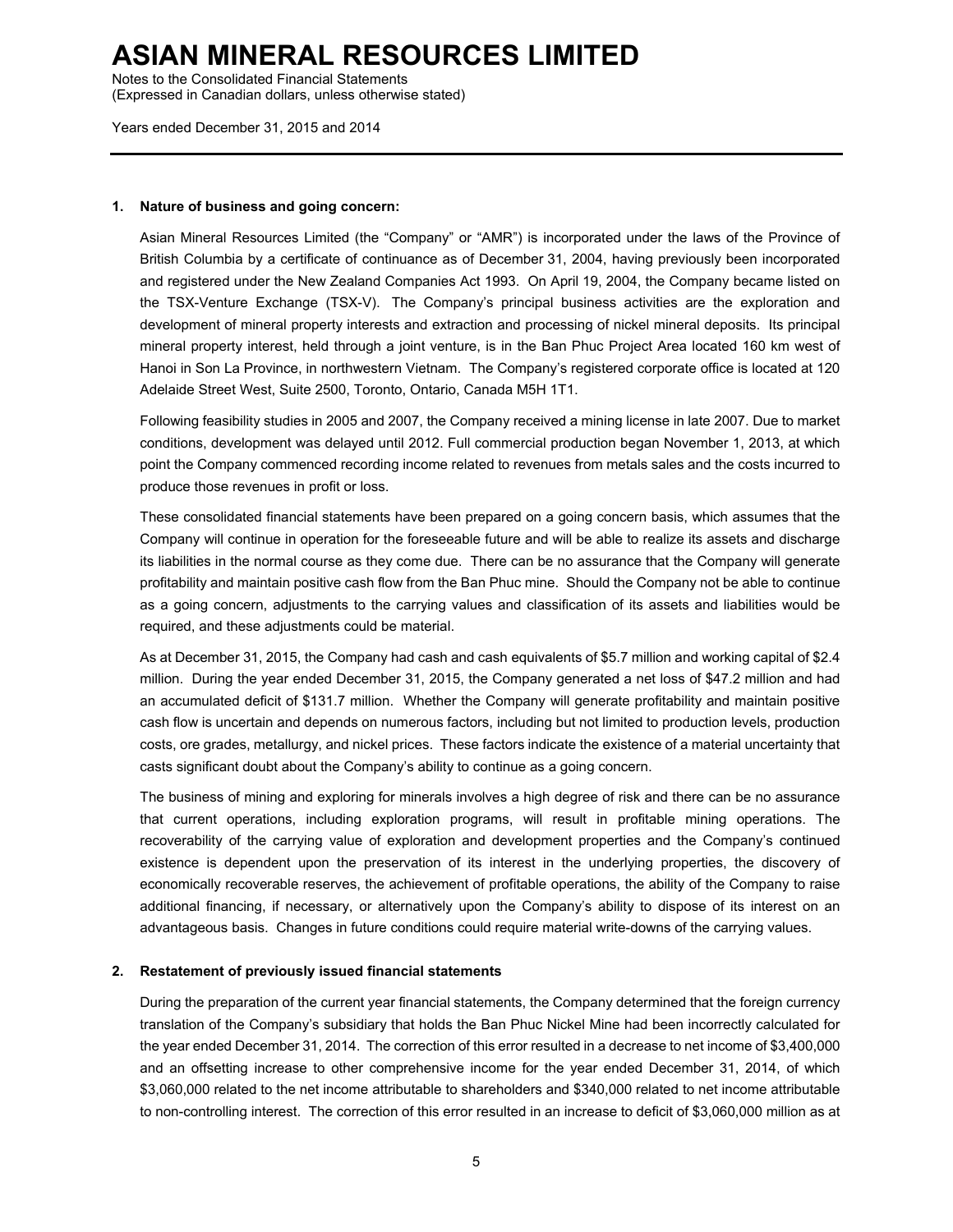Notes to the Consolidated Financial Statements

(Expressed in Canadian dollars, unless otherwise stated)

Years ended December 31, 2015 and 2014

December 31, 2014 offset by a corresponding increase to currency translation reserve. The adjustment had no impact on non-controlling interest as at December 31, 2014.

### **3. Basis of preparation:**

(a) Statement of compliance:

These consolidated financial statements have been prepared in accordance with International Financial Reporting Standards ("IFRS") as issued by the International Accounting Standards Board ("IASB").

(b) Approval of the financial statements:

The consolidated financial statements of the Company for the year ended December 31, 2015 were reviewed by the Audit Committee and approved and authorized for issue by the Board of Directors on April 29, 2016.

(c) Comparative figures:

 Certain comparative figures have been reclassified to conform to the current year's financial statement presentation.

#### **4. Significant accounting policies:**

The accounting policies set out below have been applied consistently for all periods presented in these consolidated financial statements.

(a) Basis of measurement:

These consolidated financial statements have been prepared on the historical cost basis, utilizing the accrual method of accounting unless otherwise described in the following notes.

(b) Revenue recognition:

Revenue from sales of nickel concentrate is sold under pricing arrangements whereby revenue is recognized at the time of shipment, at which time legal title and risk pass to the customer and provisional revenue is recorded at current month average price as per the London Metals Exchange. The quoted period established to finalize the sales price is the second month after the shipment month, within which the contract is required to be settled. Changes between the prices recorded upon recognition of provisional revenue and final price due to fluctuation in metal market prices result in the existence of an embedded derivative in the accounts receivable. This embedded derivative is recorded at fair value, with changes in fair value classified as a component of revenue and receivables. Changes in the estimate of concentrate nickel content resulting from the final independent analysis of the concentrate are recognized at the point at which such analysis is agreed upon between the Company and its customers.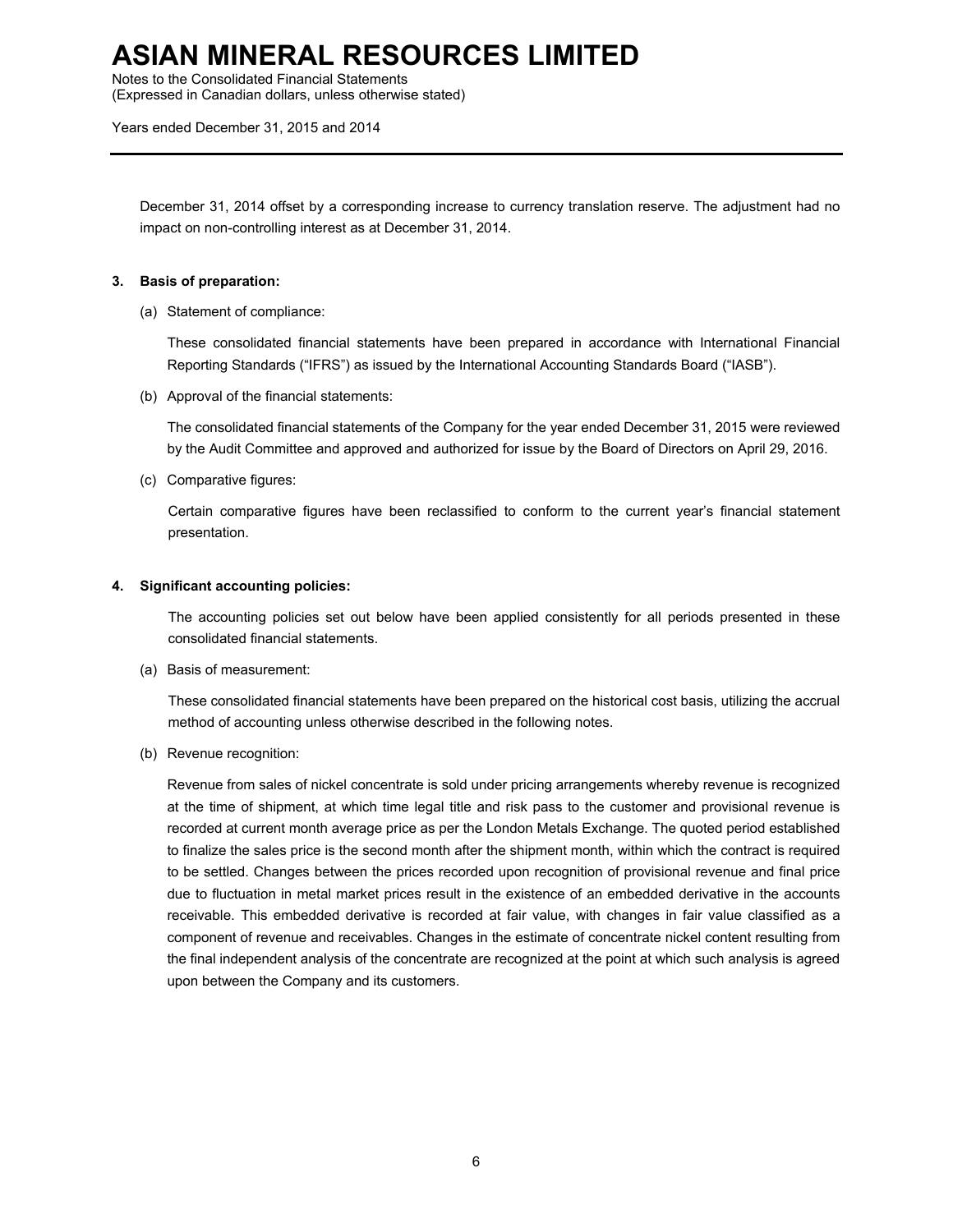Notes to the Consolidated Financial Statements

(Expressed in Canadian dollars, unless otherwise stated)

Years ended December 31, 2015 and 2014

#### **4. Significant accounting policies (continued):**

(c) Currency translation:

The functional and presentation currency of the Company is the Canadian dollar. The functional currency of its subsidiary, Ban Phuc Nickel Mines Limited Liability Company ("BPNM"), is the United States dollar. Transactions in currencies other than the functional currency are recorded at the rate of exchange prevailing on the date of the transaction. Monetary assets and liabilities are translated at the exchange rate in place on the reporting date. Non-monetary items that are measured at historical cost in a foreign currency are translated at the exchange rate on the date of the transaction. Non-monetary assets and liabilities denominated in foreign currencies that are measured at fair value are retranslated to the functional currency at the exchange rate at the date the fair value was determined. Foreign currency translation differences are recognized in profit or loss.

 For consolidation purposes, BPNM is translated into the Company's presentation currency of Canadian dollars. Assets and liabilities are translated using the exchange rate prevailing at the end of the reporting period. Income and expense items are translated at the average exchange rate for the relevant period. Translation differences are recognized in other comprehensive income (loss) and are accumulated within equity in the currency translation reserve.

(d) Basis of consolidation:

These consolidated financial statements include the accounts of the Company and its subsidiaries. All intercompany transactions and balances are eliminated on consolidation. For partially owned subsidiaries, the interest attributable to non-controlling shareholders is reflected in non-controlling interest. The Company determines whether it shall consolidate a subsidiary by assessing whether it has control over the subsidiary. Factors considered in such an assessment include whether the Company is exposed, or has rights, to variable returns from its involvement with the subsidiary and has the ability to affect those returns through its power over the subsidiary.

Significant subsidiaries of the Company are as follows:

| Name                                            | Country of<br>incorporation | Effective<br>interest |
|-------------------------------------------------|-----------------------------|-----------------------|
| Ban Phuc Nickel Mines Limited Liability Company | Vietnam                     | 90%                   |
| Asian Mineral Resources Nickel Limited          | Cook Islands                | 100%                  |
| Asian Nickel Exploration Limited                | Cook Islands                | 100%                  |

#### (e) Cash and cash equivalents:

Cash and cash equivalents consist of cash in hand, deposits held at call with banks and other short-term highly liquid investments with original maturities of three months or less when acquired.

(f) Inventories:

Inventories include nickel concentrate in progress and produced, and consumable materials and supplies. The cost of nickel concentrate in progress and produced is determined principally by average production costs. Production inventories are stated at the lower of average production costs and net realizable value.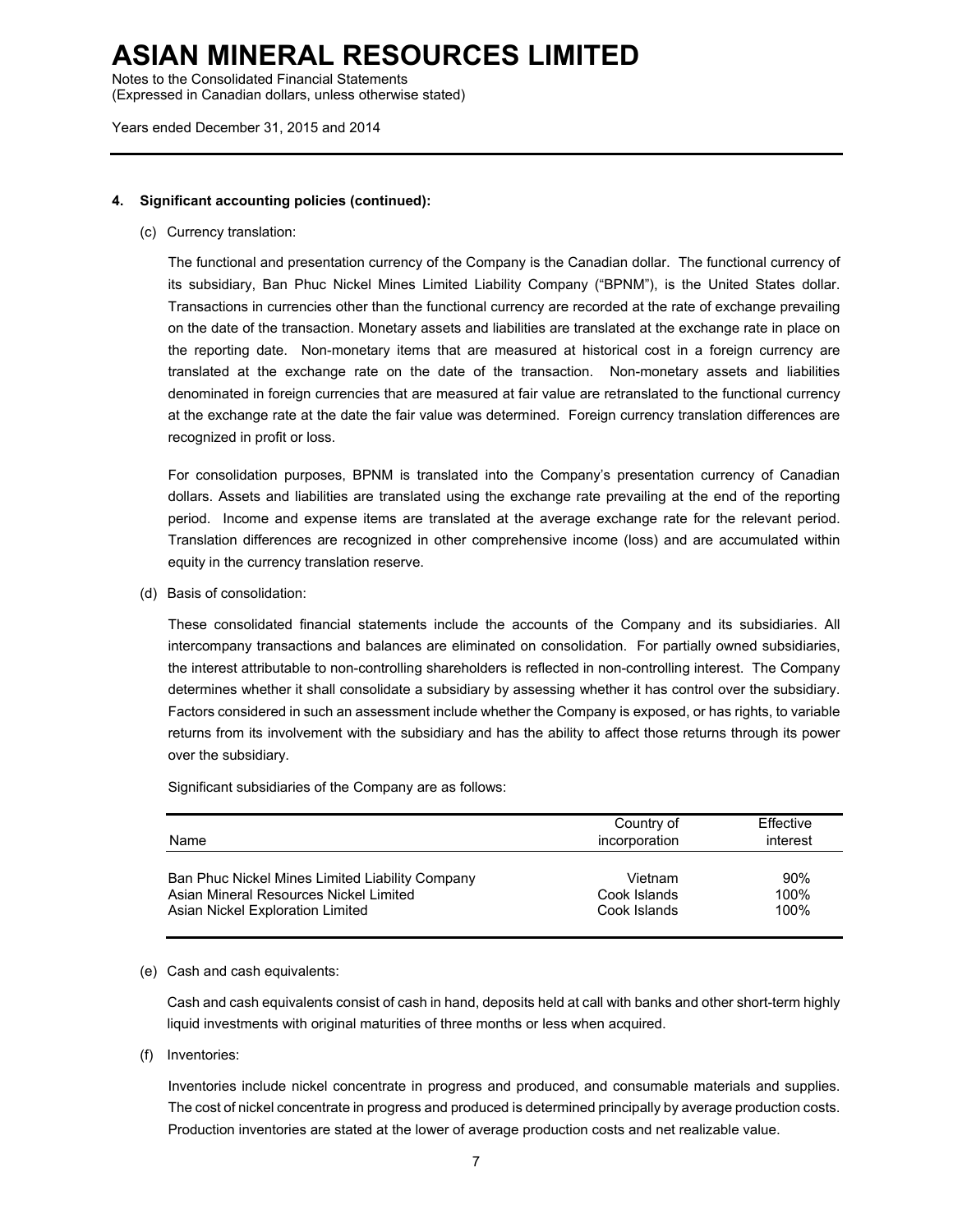Notes to the Consolidated Financial Statements

(Expressed in Canadian dollars, unless otherwise stated)

Years ended December 31, 2015 and 2014

#### **4. Significant accounting policies (continued):**

(f) Inventories (continued)

Costs of nickel concentrate inventories include all costs incurred up until production of a tonne of nickel concentrate such as mining costs, processing costs, maintenance costs, road transport costs and directly attributable general and administration costs but exclude royalties. Net realizable value is determined with reference to estimated contained nickel, copper and cobalt metal and current market prices at the reporting period end date.

Consumable materials and supplies inventory consists of consumables used in development activities, such as explosives, fuel and spare parts which are valued at the lower of cost and replacement cost (approximates net realizable value) and, where appropriate, less a provision for obsolescence.

(g) Prepayments:

Prepayments to suppliers and contractors are based on the contract progress, with payments made at specified stages of the contract. These payments are recognized in the balance sheet as prepaid expenses.

(h) Property, plant and equipment:

Property, plant and equipment are stated at cost less accumulated depreciation and accumulated impairment losses. Plant and equipment includes capitalized development expenditures. Cost includes expenditures that are directly attributable to the acquisition or construction of an asset and includes the direct charges associated with bringing the asset to the location and condition necessary for its intended use and an initial estimate of the costs of dismantling and removing the item and restoring the site on which it is located.

Depreciation is provided on plant and equipment, calculated on a unit-of-production basis so as to write off the net cost or other revalued amount of each asset over its expected useful life to its estimated residual value. The estimated useful lives, residual values and depreciation method are reviewed at the end of each annual financial period with the affect of any changes recognized on a prospective basis.

| Asset                                                                                                                                          | <b>Basis</b>                                                                                    | Rate range                                  |
|------------------------------------------------------------------------------------------------------------------------------------------------|-------------------------------------------------------------------------------------------------|---------------------------------------------|
| Building, machinery, motor vehicles, infrastructure<br>Furniture and office equipment<br>Licenses and franchises<br>Plant and mine development | Straight-line<br>Straight-line<br>Straight-line<br>Unit of production based<br>mineral reserves | 14% - 25%<br>$11\% - 33\%$<br>$11\% - 33\%$ |

The expenditures related to construction are capitalized as construction-in-progress and are included within property, plant and equipment. Construction in progress represents the cost of remaining plant and mine development which is under construction. Costs directly attributable with ongoing construction related activities during the commissioning phase of new assets incurred in the period before they are operating in the way intended by management are capitalized, all other costs not directly attributable are expensed. No depreciation is provided for construction in progress during the period of construction.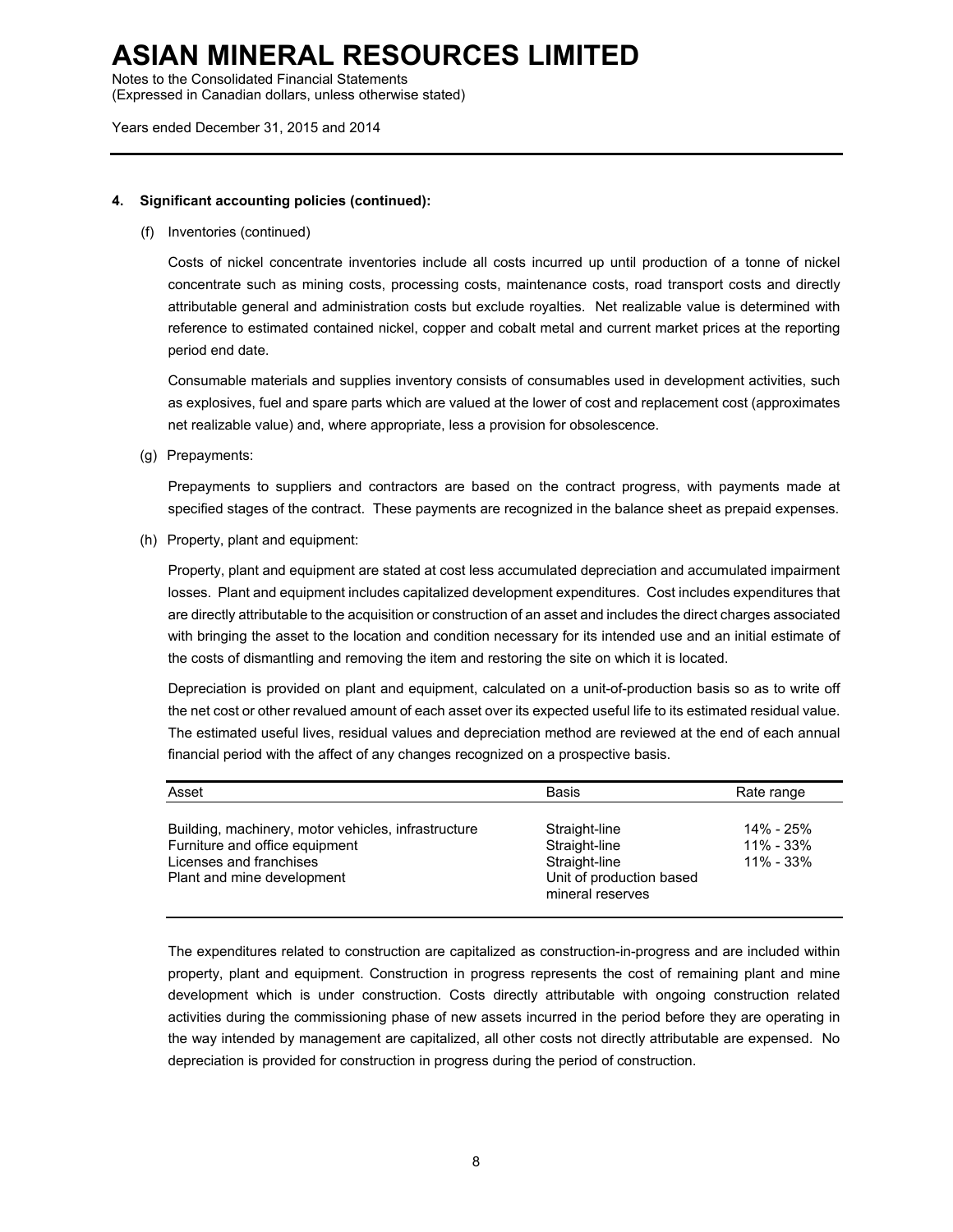Notes to the Consolidated Financial Statements

(Expressed in Canadian dollars, unless otherwise stated)

Years ended December 31, 2015 and 2014

### **4. Significant accounting policies (continued):**

(i) Mineral property interest:

Exploration expenses incurred prior to determination of the technical feasibility and commercial viability of mining operations and issuance of a mining license are expensed as incurred. Mineral property acquisition costs and exploration and development expenditures incurred subsequent to the determination of technical feasibility and commercial viability of mining operations and issuance of a mining license are deferred, less accumulated amortization and accumulated impairment losses, if any, until the property to which they relate commences commercial production, is sold, allowed to lapse or is abandoned. Technical feasibility and commercial viability generally coincide with the establishment of proven and probable reserves; however, this determination may be impacted by management's assessment of certain modifying factors. When commercial production in an area of interest has commenced, the associated costs are amortized over the estimated economic life of the mine on a units-of-production basis using proven and probable reserves (as defined by National Instrument 43-101).

Changes in factors such as estimates of proven and probable reserves that affect units-of-production calculations are accounted for on a prospective basis.

(j) Impairment of long-lived assets:

At the end of each year or at each reporting date, the Company reviews the carrying amounts of its long-lived assets to determine whether there is any indication that those assets may be impaired. If any such indication exists, the recoverable amount of the asset is estimated in order to determine the extent of the impairment loss, if any. Where the asset does not generate cash flows that are independent from other assets, the Company estimates the recoverable amount of the cash-generating unit ("CGU") to which the asset belongs.

The recoverable amount of a CGU is the higher of the CGU's fair value less costs to sell and its value-in-use. In assessing value-in-use, the estimated future cash flows are discounted to their present value using a pretax discount rate that reflects current market assessment of the time value of money and the risks specific to the asset for which the estimates of future cash flows have not been adjusted.

If the recoverable amount of an asset or CGU is estimated to be less than its carrying amount, the carrying amount of the asset or CGU is reduced to its recoverable amount. Impairment losses are recognized in profit and loss in the period the impairment indicator is identified.

An impairment loss is reversed if there is an indication that there has been a change in the estimates used to determine the recoverable amount. The carrying amount of the asset or CGU is increased to its recoverable amount, but only to the extent that the increased carrying amount does not exceed the carrying amount that would have been determined had no impairment loss been recognized for the asset or CGU in prior years. The reversal of an impairment loss is recognized immediately in profit and loss.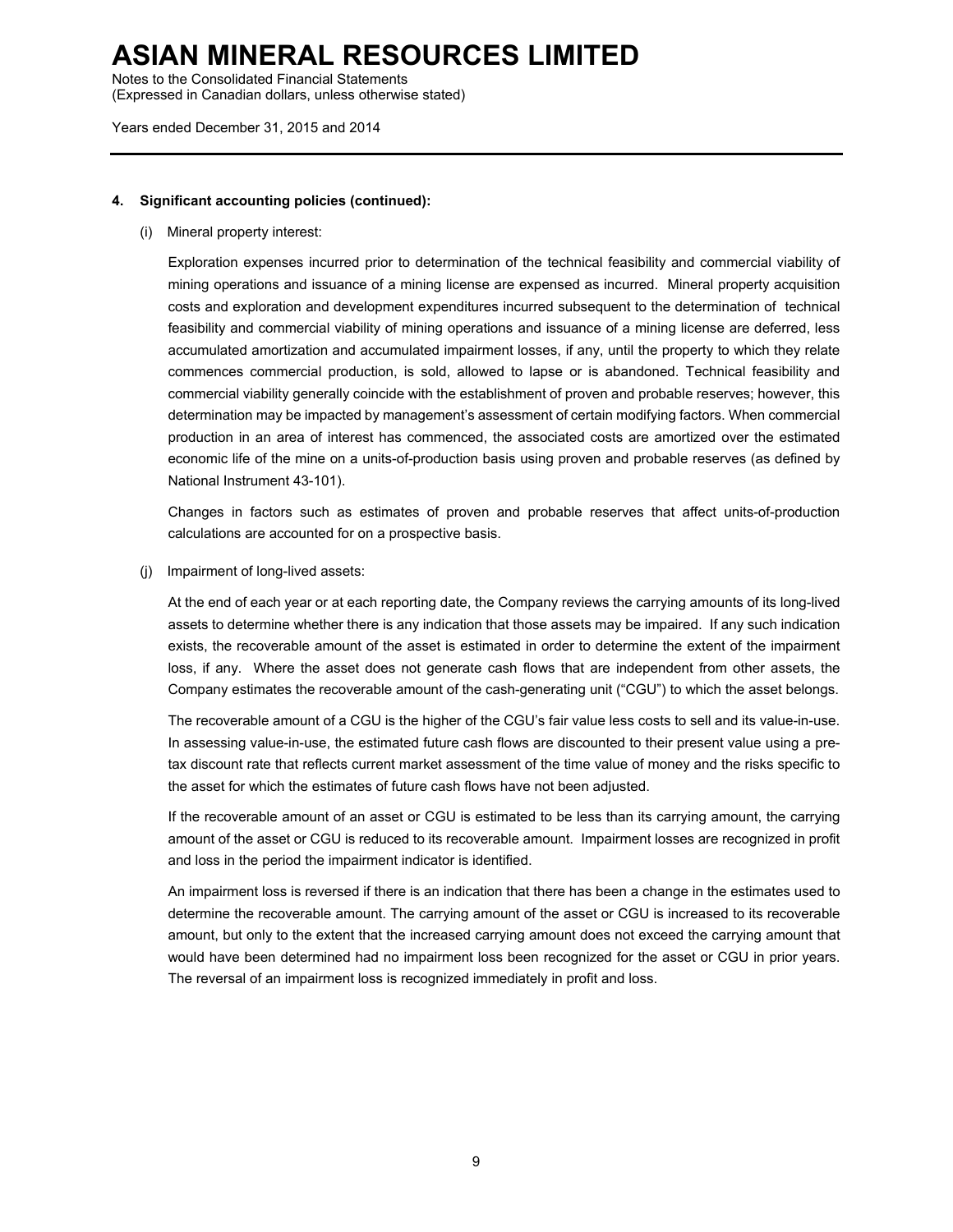Notes to the Consolidated Financial Statements

(Expressed in Canadian dollars, unless otherwise stated)

Years ended December 31, 2015 and 2014

#### **4. Significant accounting policies (continued):**

#### (k) Reserve estimates:

The Company estimates its ore reserves and mineral resources based on information compiled by Qualified Persons as defined in accordance with Canadian Securities Administrators National Instrument 43-101 *Standards for Disclosure of Mineral Projects* ("NI 43-101"). Reserves are used when performing impairment assessments on the Company's mineral property, for forecasting the timing of payment of mine closure, reclamation and rehabilitation costs, and in determining the depletion of mineral properties.

There are numerous uncertainties inherent in estimating ore reserves, and assumptions that are valid at the time of estimation may change significantly when new information becomes available. Changes in the forecasted prices of commodities, exchange rates, production costs or recovery rates may change the economic status of reserves and may, ultimately, result in changes to reserve estimates. Any adjustments are accounted for prospectively.

(l) Provision for closure and rehabilitation:

A provision for closure and rehabilitation is recognized when there is a legal or constructive obligation to remediate as a result of exploration, development and production activities undertaken, if the amount of the provision can be measured reliably. The estimated future obligations include the costs of dismantling, and removal of facilities and restoration. The provision for future restoration costs is the best estimate of the present value of the expenditure required to settle the restoration obligation at the reporting date. The environmental rehabilitation obligation is capitalized as part of the carrying amount of the associated longlived asset and a liability is recorded. The environmental rehabilitation cost capitalized is amortized on the same basis as the related asset. Future restoration costs are reviewed annually and any changes in the estimate are reflected in the present value of the restoration provision at the reporting date.

(m) Mining rights grant fee:

 In late 2010, the Vietnamese Government passed a new law, the Mineral Law 2010. Decree 15 of the law included a new statutory fee titled "mining rights grant fee". The Mineral Law 2010 provided the fee to be determined based on price, reserve, quality and type of the relevant mineral; however, until late 2013, both the Mineral Law 2010 and the Decree 15 did not specify the formula for calculation and thus there was no basis to estimate the fee payable. In November 2013, the Vietnamese Government issued Decree 203 which outlined the formula to calculate the mining rights grant fee and on that basis the Company estimated the cost of the fee and recognized a provision of \$4.6 million in the 2013 consolidated financial statements. On February 6, 2015, the Company received Decision No. 288/QD-BTNMT issued by the Ministry of Natural Resources and Environment ("MONRE") to amend the contents specified in the Mineral Mining License. Refer to note 16 for further details of the amendment.

(n) Share capital:

Common shares are classified as equity. The Company records proceeds from share issuances net of issue costs and any tax effects. Common shares issued for consideration other than cash are valued at the quoted market price on the date the shares are issued.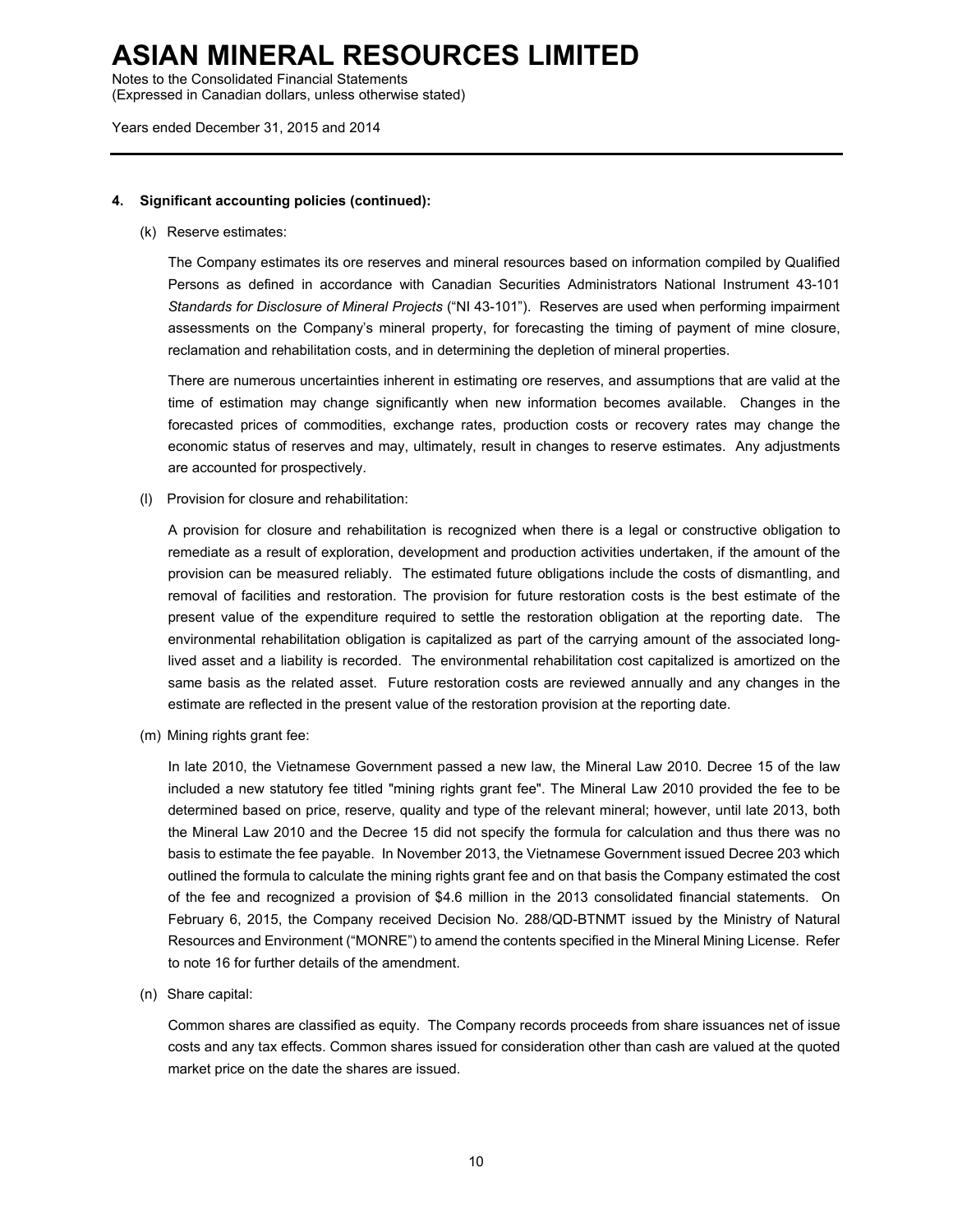Notes to the Consolidated Financial Statements

(Expressed in Canadian dollars, unless otherwise stated)

Years ended December 31, 2015 and 2014

### **4. Significant accounting policies (continued):**

(o) Share-based payments:

The Company has a share option plan, under which the fair value of all share-based awards is estimated using the Black-Scholes Option Pricing Model at the grant date and amortized over the vesting periods. An individual is classified as an employee when the individual is an employee for legal or tax purposes (direct employee) or provides services similar to those performed by a direct employee, including directors of the Company. Share-based payments to non-employees are measured at the fair value of the goods or services received, or the fair value of the equity instruments issued if it is determined the fair value of the goods or services received cannot be reliably measured and are recorded at the date the goods or services are received. The amount recognized as an expense is adjusted to reflect the number of awards expected to vest. The offset is credited to share-based payment reserve.

Upon the exercise of the share purchase options, consideration paid together with the amount previously recognized in the share-based payment reserve is recorded as an increase to share capital. Charges for share purchase options that are forfeited before vesting are reversed from the share-based payments reserves. For those share purchase options that expire or are forfeited after vesting, the amount previously recorded in share-based payments reserve is transferred to deficit.

(p) Interest expense:

Interest is recognized using the effectiveness interest method, taking into account the principal outstanding and the effective rate over the period to maturity.

(q) Royalties and export tariffs:

A royalty is payable to the Vietnamese Government calculated at 10% of the value of nickel concentrate sale price less export tax, processing costs, bagging costs, freight costs, custom charges and warehouse costs. Royalty expense is recorded when revenue from the sale of nickel concentrate is recognized.

Export tariff is payable to the Vietnamese Government and calculated at 20% of the value of nickel concentrate sale price less sea freight costs.

(r) Income taxes:

Income tax expense comprises current and deferred tax. Current tax and deferred tax are recognized in the statement of operations except to the extent that the tax relates to a business combination, or items recognized directly in equity or in other comprehensive income (loss).

A deferred tax asset is recognized for unused tax losses, tax credits and deductible temporary differences, to the extent that it is probable that future taxable profits will be available against which they can be utilized.

Deferred tax assets are reviewed each reporting date and are reduced to the extent that it is no longer probable that the related tax benefit will be realized.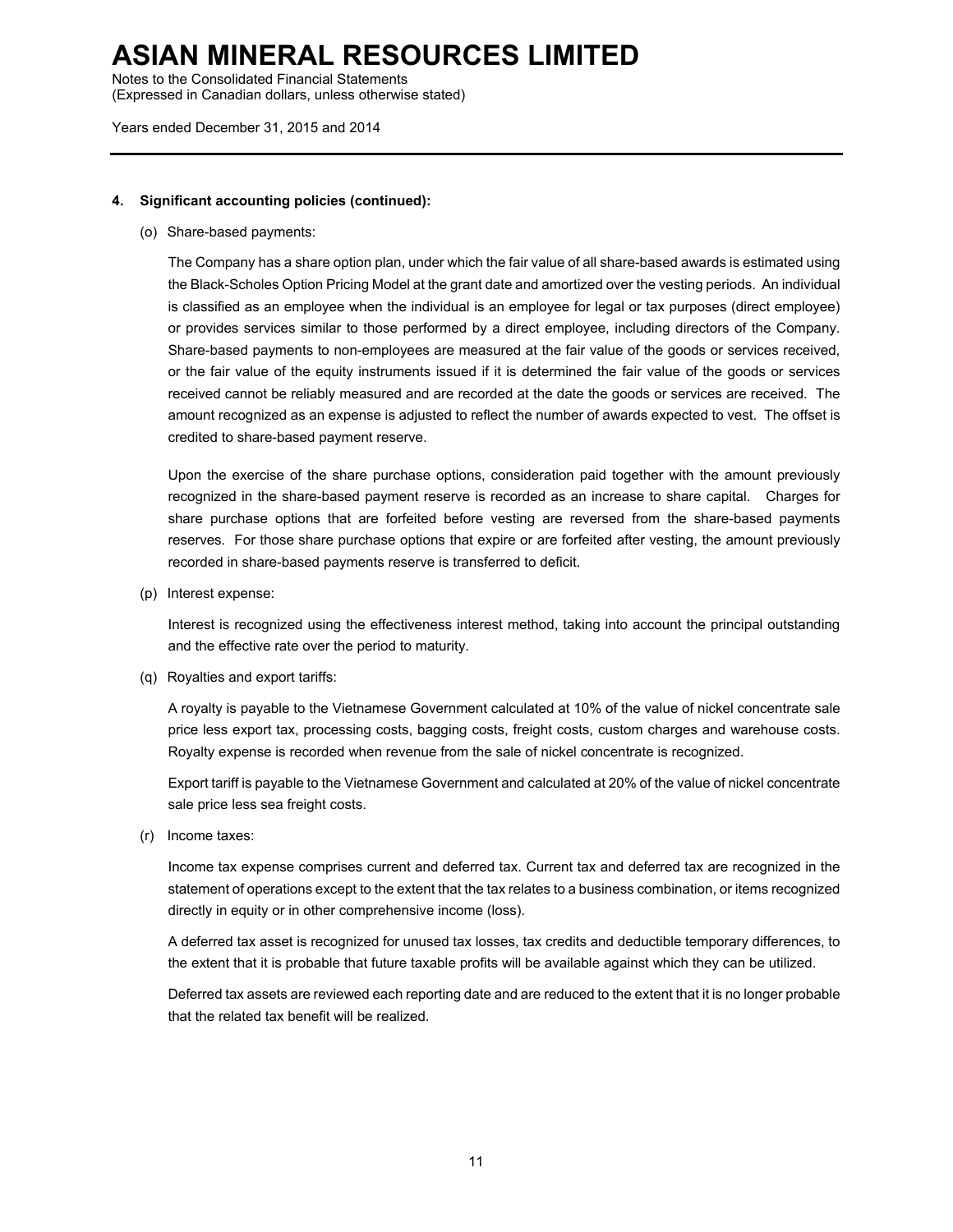Notes to the Consolidated Financial Statements

(Expressed in Canadian dollars, unless otherwise stated)

Years ended December 31, 2015 and 2014

#### **4. Significant accounting policies (continued):**

(r) Income taxes (continued):

Deferred tax is recognized in respect of temporary differences between the carrying amounts of assets and liabilities for financial reporting purposes and the amounts used for taxation purposes. Deferred tax is not recognized for the temporary differences arising from the initial recognition of assets or liabilities in a transaction that is not a business combination and that affects neither accounting, nor taxable profit or loss. Deferred tax is measured at the tax rates that are expected to be in effect when temporary differences reverse, based on the laws that have been enacted or substantively enacted at the reporting date. Deferred tax assets and liabilities are offset if there is a legally enforceable right to offset the tax liabilities and assets, and they relate to income taxes levied by the same tax authority.

(s) Financial instruments:

Non-derivative financial assets and liabilities:

The Company initially recognizes loans and receivables and deposits on the date that they are originated. All other financial assets (including assets designated at fair value through profit or loss) are recognized on the trade date at which the Company becomes a party to the contractual provisions of the instrument.

The Company derecognizes a financial asset when the contractual rights to the cash flows from the asset expire, or it transfers the rights to receive the contractual cash flows of the financial asset in a transaction in which substantially all the risks and rewards of ownership of the financial asset are transferred.

Financial assets and liabilities are offset and the net amount presented in the statement of financial position when, and only when, the Company has a legal right to offset the amounts and intends either to settle on a net basis or to realize the asset and settle the liability simultaneously.

The Company classifies its financial assets and liabilities in the following categories:

- (A) Fair value through profit or loss ("FVTPL");
- (B) Held-to-maturity;
- (C) Available-for-sale financial assets ("AFS"); or
- (D) Loans and receivables.

The classification depends on the purpose for which the financial assets or liabilities were acquired. Management determines the classification of financial assets and liabilities at initial recognition.

The Company has the following non-derivative financial assets: loans and receivables.

#### *Financial assets at FVTPL*

A financial asset is classified at fair value through profit or loss if it is classified as held-for-trading or is designated as such upon initial recognition. Financial assets are designated at fair value through profit or loss if the Company manages such investments and makes purchase and sale decisions based on their fair value in accordance with the Company's documented risk management or investment strategy.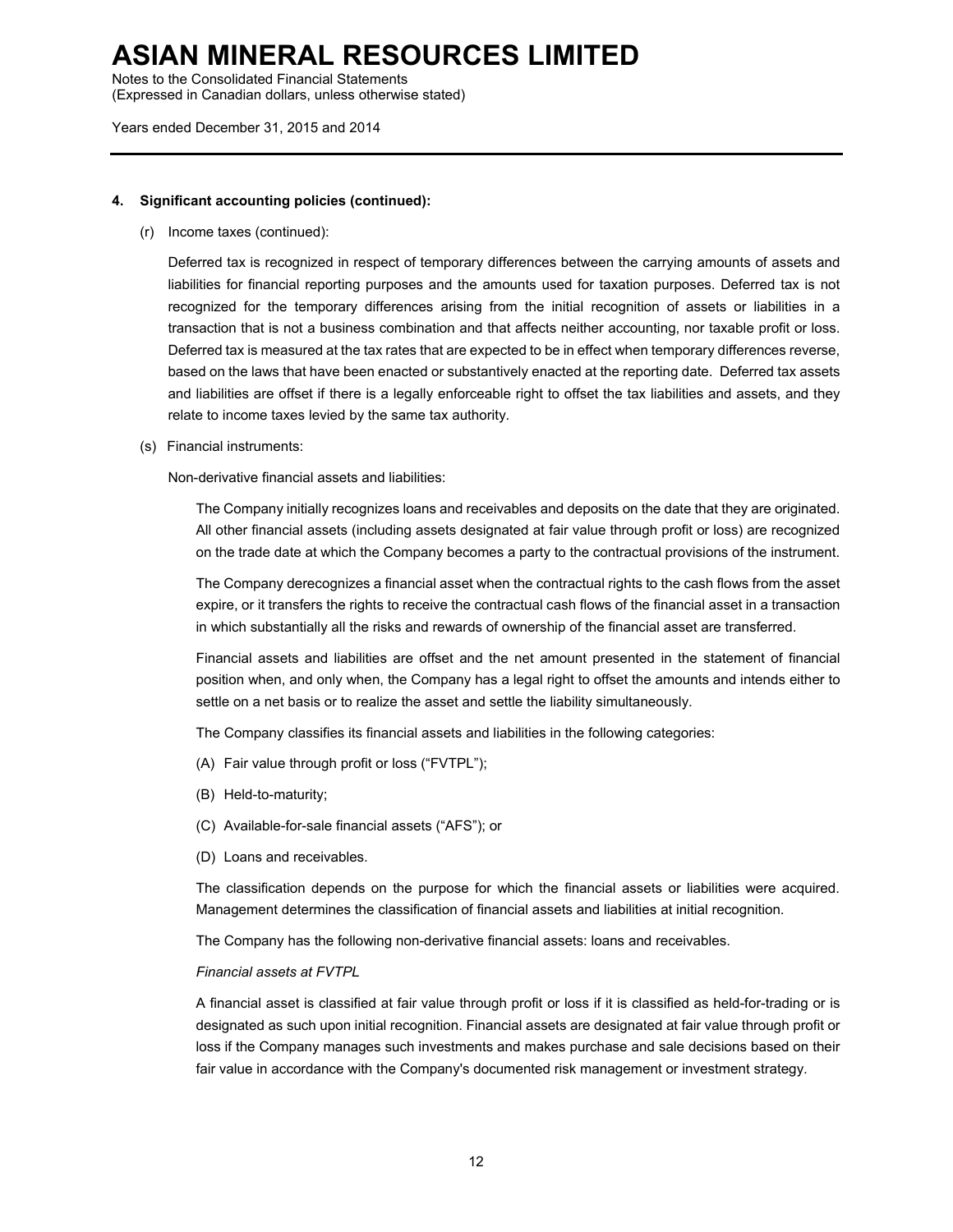Notes to the Consolidated Financial Statements

(Expressed in Canadian dollars, unless otherwise stated)

#### Years ended December 31, 2015 and 2014

#### **4. Significant accounting policies (continued):**

(s) Financial instruments (continued):

#### *Held-to-maturity investments*

Investments are measured at amortized cost using the effective interest rate method. Transaction costs are added and amortized to the statement of operations over the life of the financial instrument on an effective yield basis. The Company does not have any assets classified as held-to-maturity investments.

#### *Available-for-sale financial assets*

Short-term investments are classified as available-for-sale and are carried at fair value (where determinable based on market prices of actively traded securities) with unrealized gains and losses recognized in other comprehensive income (loss). Management assesses the carrying value of AFS financial assets each period and any impairment charges are recognized in profit or loss. When financial assets classified as available-for-sale are sold, the accumulated fair value adjustments recognized in other comprehensive income (loss) are included in profit and loss. The Company does not have any assets classified as available-for-sale financial assets.

#### *Loans and receivables*

Loans and receivables are financial assets with fixed or determinable payments that are not quoted in an active market. Such assets are recognized initially at fair value plus any directly attributable transaction costs. Subsequent to initial recognition, loans and receivables are measured at amortized cost using the effective interest rate method, less any impairment losses. Loans and receivables comprise cash and cash equivalents and accounts receivable.

#### *Impairment of financial assets*

Financial assets, other than those at FVTPL, are assessed for indicators of impairment at each period end. Financial assets are impaired when there is objective evidence that, as a result of one or more events that occurred after the initial recognition of the financial asset, the estimated future cash flows of the investment have been impacted.

#### *Financial liabilities*

Financial liabilities are recognized initially at fair value plus any directly attributable transaction costs. Subsequent to initial recognition, derivative financial liabilities are measured at fair value and other financial liabilities at amortized cost using the effective interest method.

The Company has the following non-derivative financial liabilities: trade payables and accrued liabilities which are classified as other financial liabilities.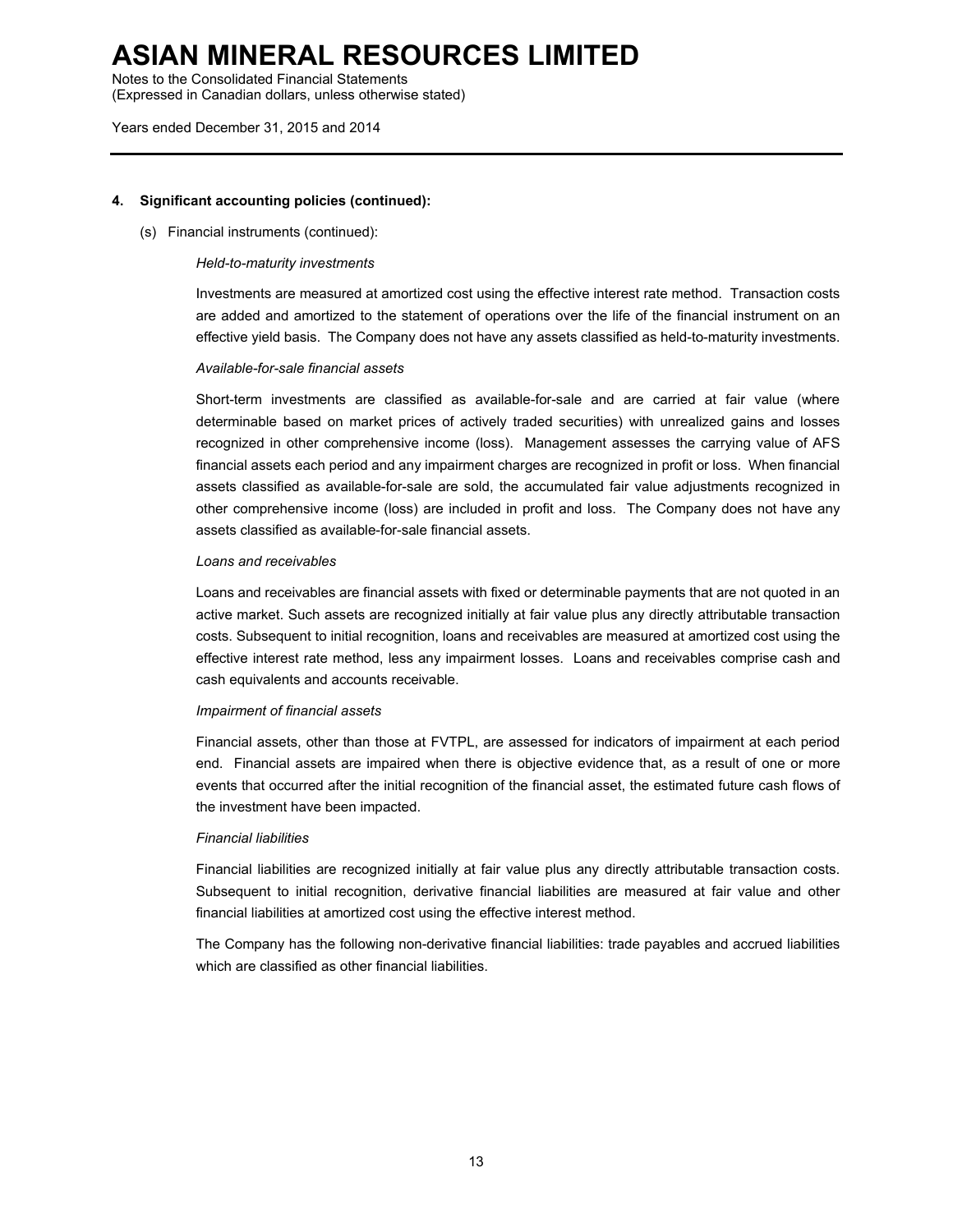Notes to the Consolidated Financial Statements

(Expressed in Canadian dollars, unless otherwise stated)

Years ended December 31, 2015 and 2014

### **4. Significant accounting policies (continued):**

(t) Earnings (loss) per share:

Basic earnings (loss) per share is calculated by dividing the income (loss) available to common shareholders by the weighted average number of common shares outstanding during the year. For all periods presented, income (loss) available to common shareholders equals the reported income (loss) attributable to the shareholders of the Company.

Diluted earnings (loss) per share is calculated using the treasury stock method. Under the treasury stock method, the weighted average number of common shares issued and outstanding used for the calculation of diluted earnings (loss) per share assumes that the proceeds to be received on the exercise of dilutive stock options and warrants are used to repurchase common shares at the average market price during the year.

### **5. Changes in accounting standards:**

There were no new standards effective January 1, 2015 that had a material impact on the Company's consolidated financial statements.

The Company has not early adopted any other standard, interpretation or amendment in the consolidated financial statements that have been issued, but not yet effective.

A number of new standards, amendments to standards and interpretations, are not yet effective for the year ended December 31, 2015, and have not been applied in preparing these consolidated financial statements. The following pronouncements are considered by the Company to be the most significant of several pronouncements that may affect the consolidated financial statements in future periods.

### IFRS 9, *Financial Instruments ("IFRS 9")*

IFRS 9 will replace the multiple classification and measurement models in IAS 39, *Financial Instruments: Recognition and Measurement*, with a single model that has only two classification categories: amortized cost and fair value. The new standard also requires a single impairment method to be used, provides additional guidance on the classification and measurement of financial liabilities, and provides a new general hedge accounting standard.

The mandatory effective date has been set for January 1, 2018, however early adoption of the new standard is permitted. The Company does not intend to early adopt IFRS 9. The Company is currently evaluating the impact of IFRS 9 on its consolidated financial statements.

### IFRS 15, *Revenue from Contracts with Customers ("IFRS 15")*

IFRS 15 is effective for fiscal years commencing on or after January 1, 2018 and will replace IAS 18, *Revenue* and a number of revenue related standards and interpretations. IFRS 15 contains a single model that applies to contracts with customers and two approaches to recognizing revenue: at a point in time or over time. The model features a contract-based five-step analysis of transactions to determine whether, how much and when revenue is recognized. New estimates and judgmental thresholds have also been introduced, which may affect the amount and/or timing of revenue recognized.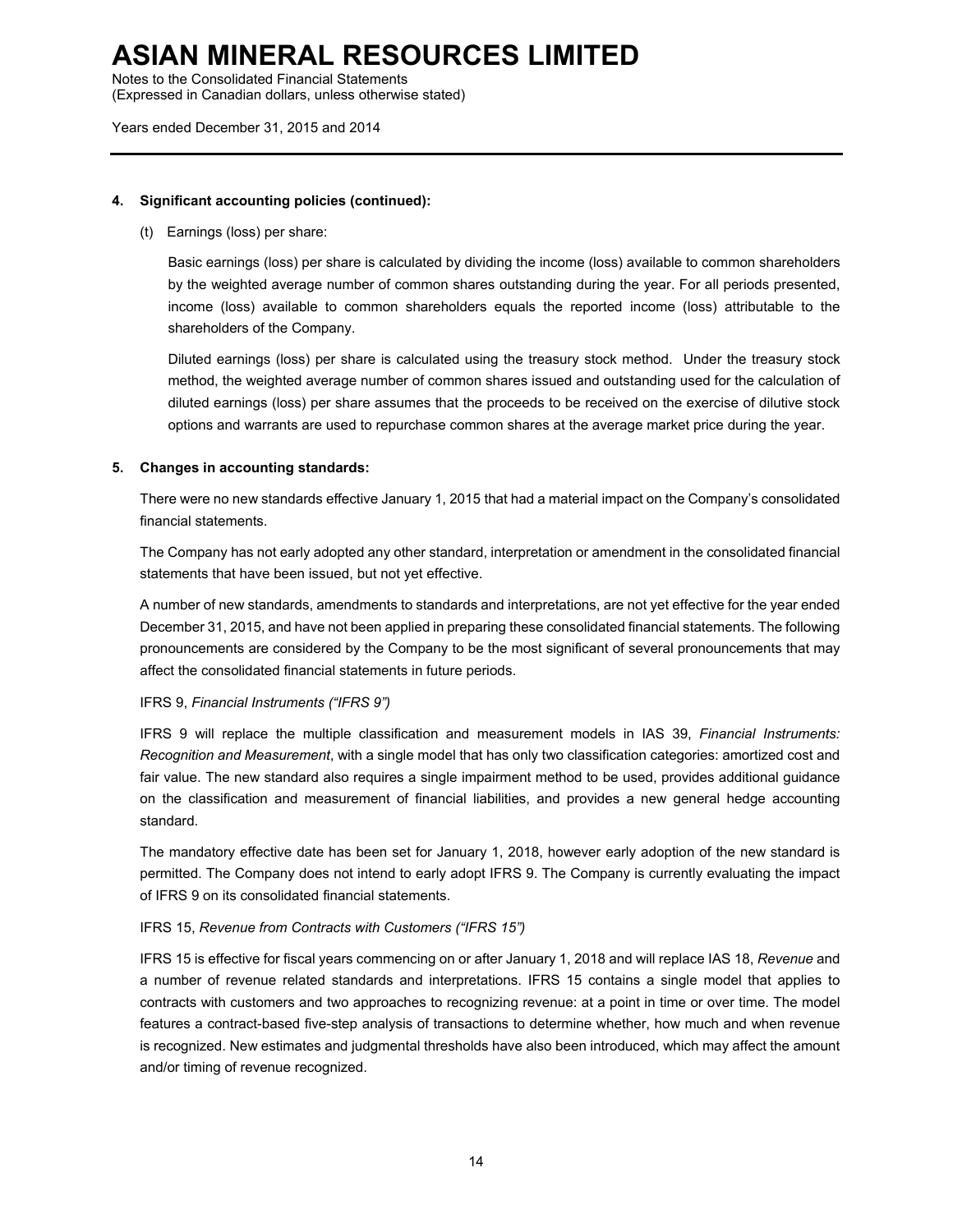Notes to the Consolidated Financial Statements

(Expressed in Canadian dollars, unless otherwise stated)

#### Years ended December 31, 2015 and 2014

### **5. Changes in accounting standards (continued):**

The Company intends to adopt IFRS 15 in its consolidated financial statements for the annual period beginning on January 1, 2018. The Company is currently evaluating the impact of IFRS 15 on its consolidated financial statements.

### IFRS 16, *Leases ("IFRS 16")*

On January 13, 2016, the IASB published a new standard, IFRS 16, eliminating the current dual accounting model for lessees, which distinguishes between on-balance sheet finance leases and off-balance sheet operating leases. Under the new standard, a lease becomes an on-balance sheet liability that attracts interest, together with a new right-of-use asset. In addition, lessees will recognize a front-loaded pattern of expense for most leases, even when cash rentals are constant. IFRS 16 is effective for annual periods beginning on or after January 1, 2019, with earlier adoption permitted. The Company is currently evaluating the impact of IFRS 16 on its consolidated financial statements.

### **6. Critical judgments in applying accounting policies:**

The critical judgments that the Company's management has made in the process of applying the Company's accounting policies, apart from those involving estimations (note 7), that have the most significant effect on the amounts recognized in the Company's consolidated financial statements are as follows:

(a) Economic recoverability and probability of future economic benefits of exploration, evaluation and development costs:

Management has determined that exploration drilling, evaluation, development and related costs incurred which have been capitalized are economically recoverable. Management uses several criteria in its assessment of economic recoverability and probability of future economic benefits including geologic and metallurgic information, history of conversion of mineral deposits to proven and probable reserves, scoping and feasibility studies, accessible facilities, existing permits and life of mine plans.

(b) Functional currency:

The functional currency for each of the Company's subsidiaries is the currency of the primary economic environment in which the entity operates. It has been determined that the functional currency of BPNM is the United States dollar, while the functional currency for the Company and its other subsidiaries is the Canadian dollar. Assessment of functional currency involves certain judgments to determine the primary economic environment and the Company reconsiders the functional currency of its entities if there is a change in the events and conditions, which determine the primary economic environment.

(c) Going concern:

The assessment of the Company's ability to continue as a going concern involves judgment regarding future funding available for its development of the Ban Phuc mine and for working capital requirements. Judgments must also be made with regard to events or conditions, which might give rise to significant uncertainty.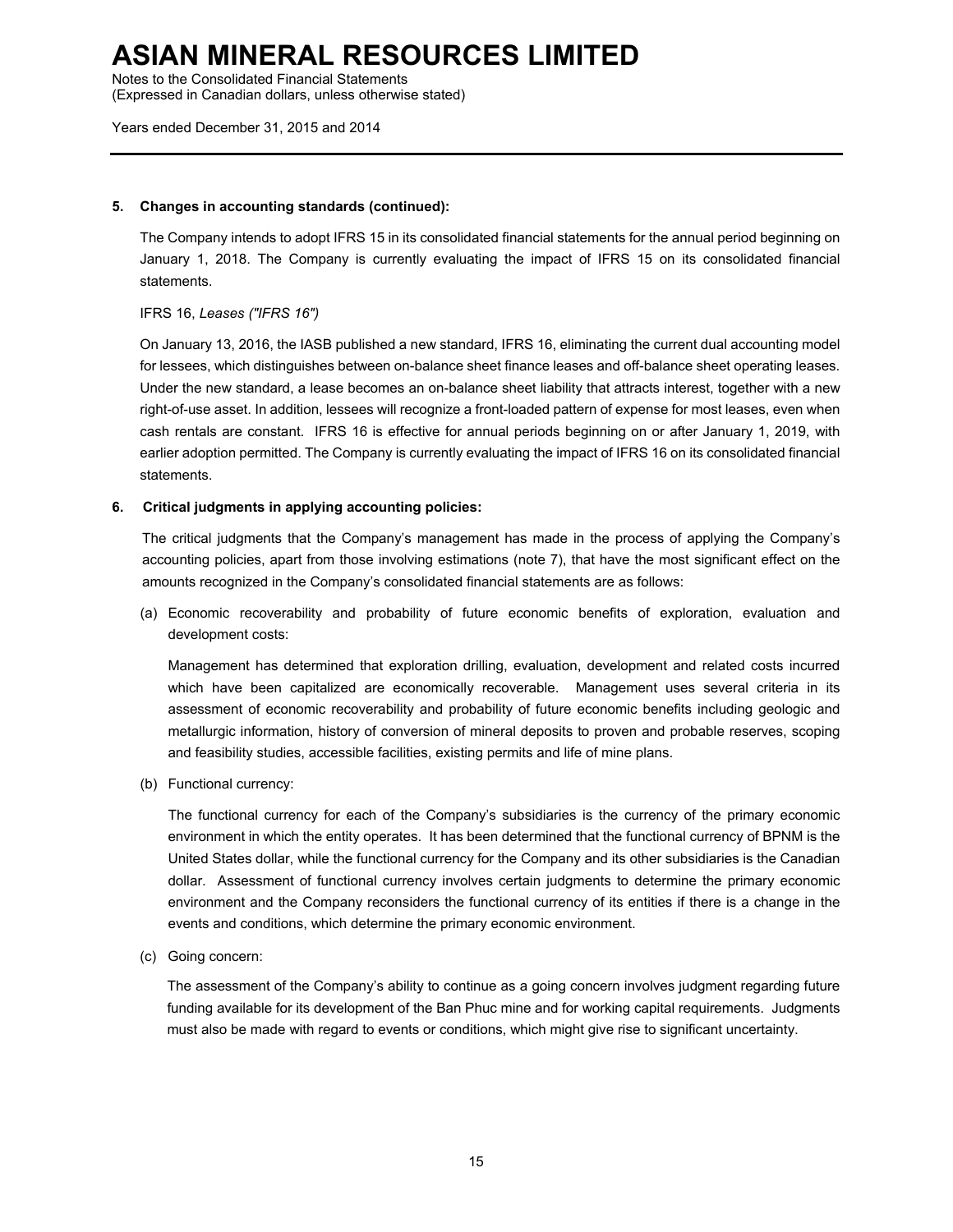Notes to the Consolidated Financial Statements

(Expressed in Canadian dollars, unless otherwise stated)

Years ended December 31, 2015 and 2014

#### **7. Key sources of estimation uncertainty:**

The preparation of the consolidated financial statements requires management to make estimates and assumptions of the effect of uncertain future events on the carrying amounts of the Company's assets and liabilities at the end of the reporting period. Actual results may differ from those estimates as the estimation process is inherently uncertain. Differences between the actual results and present estimates and assumptions have the potential to materially affect the Company's consolidated financial statements. Estimates are reviewed on an ongoing basis and are based on historical experience and other facts and circumstances. Revisions to estimates and the resulting effect on the carrying amounts of the Company's assets and liabilities are accounted for prospectively.

The significant assumptions about the future and other major sources of estimation uncertainty as at the end of the reporting period that may result in a material adjustment to the carrying amounts of the Company's assets and liabilities are as follows:

(a) Impairment of mineral properties, plant and equipment:

The Company considers both external and internal sources of information in assessing whether there are any indications that mineral properties, plant and equipment are impaired. External sources of information the Company considers include changes in the market, economic and legal environment in which the Company operates that are not within its control and affect the recoverable amount of mineral properties, plant and equipment. Internal sources include the manner in which mineral properties, plant and equipment are being used or are expected to be used, and indications of economic performance of the assets.

In determining the recoverable amounts of the Company's mineral properties, plant and equipment, the Company's management makes estimates of the discounted future after-tax cash flows expected to be derived from its mineral properties using an appropriate discount rate. Reductions in metal price forecasts, increases in estimated future costs of production, increases in estimated future non-expansionary capital expenditures, reductions in the amount of recoverable reserves, resources and exploration potential and/or adverse current economics can result in a write down of the carrying amounts of the Company's mineral properties, plant and equipment.

(b) Operating expenses and costing of work-in-progress inventory:

In determining operating expenses recognized in the consolidated statement of comprehensive income (loss), the Company's management makes estimates of quantities of ore on stockpiles and in process and the recoverable nickel in this material to determine the cost of finished goods sold during the year. Changes in these estimates can result in a change in operating expenses in future periods and carrying amounts of inventories.

(c) Estimated recoverable nickel tonnes and ore reserve tonnes:

The carrying amounts of the Company's mineral properties, plant and equipment are depleted based on recoverable nickel tonnes and ore reserve tonnes. Changes to estimates of recoverable nickel tonnes, ore reserve tonnes and depletable costs, including changes resulting from revisions to the Company's mine plans and changes in metals prices forecasts, can result in a change to future depletion rates and impairment analysis.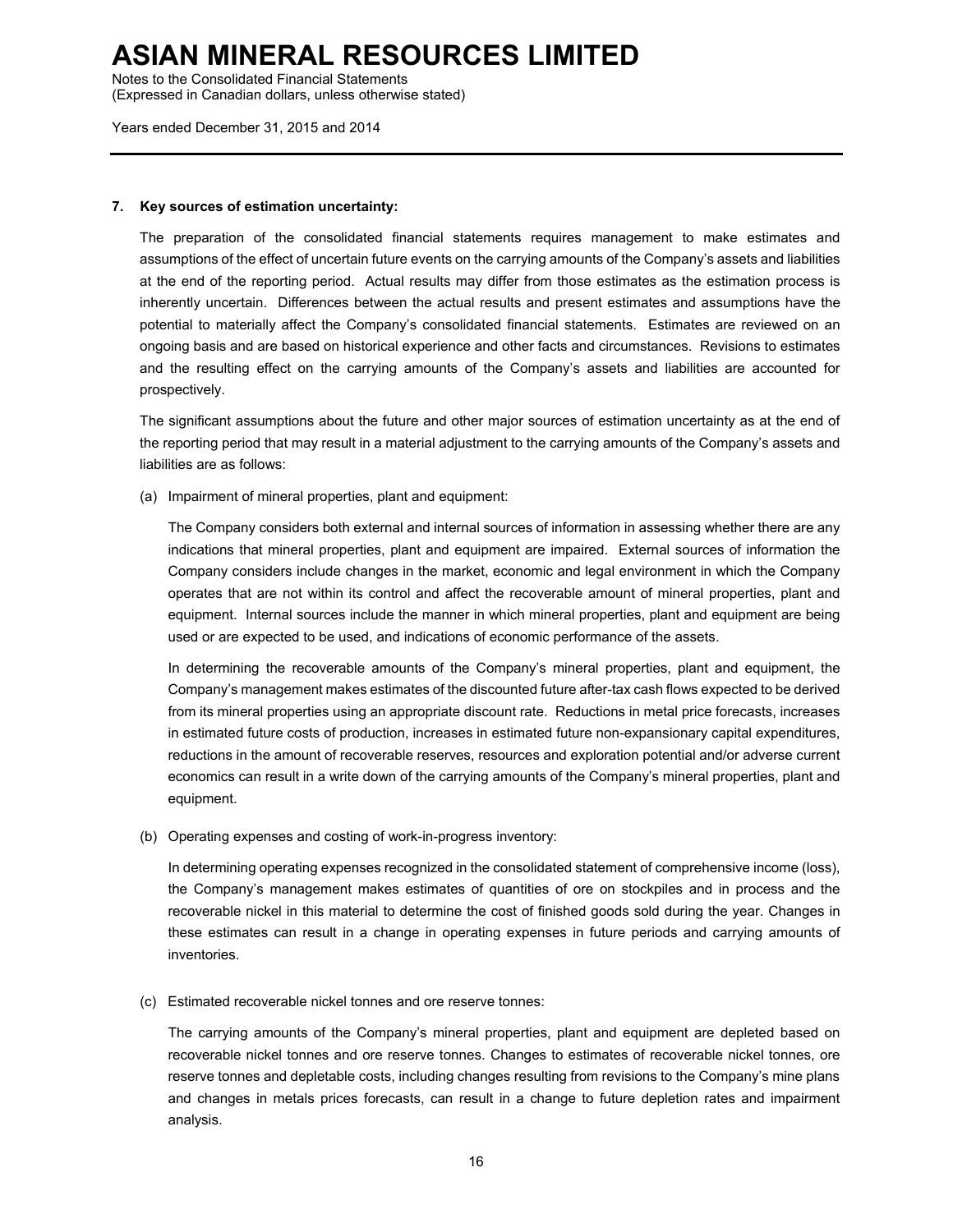Notes to the Consolidated Financial Statements

(Expressed in Canadian dollars, unless otherwise stated)

Years ended December 31, 2015 and 2014

### **7. Key sources of estimation uncertainty (continued):**

(d) Estimated mine closure and rehabilitation costs:

The Company's provision for mine closure and reclamation cost obligations represents management's best estimate of the present value of the future cash outflows required to settle the liability which reflects estimates of future costs, inflation, movements in foreign exchange rates and assumption of risks associated with the future cash outflows. Changes in the above factors can result in a change to the provision recognized by the Company.

Changes to the mine closure and rehabilitation cost obligations are recorded with a corresponding change to the carrying amounts of the related mineral properties, plant and equipment in the year identified. Adjustments to the carrying amounts of the related mineral properties, plant and equipment can result in a change to the future depletion expense.

(e) Income taxes:

In assessing the probability of realizing income tax assets, management makes estimates related to expectations of future taxable income, applicable tax opportunities, expected timing of reversals of existing temporary differences and the likelihood that tax positions taken will be sustained upon examination by applicable tax authorities. In making its assessments, management gives additional weight to positive and negative evidence that can be objectively verified. Estimates for future taxable income are based on forecasted income from operations and the application of existing tax laws in each jurisdiction. Weight is attached to tax planning opportunities that are within the Company's control, feasible and can be implemented without significant obstacles. The likelihood that tax positions taken will be sustained upon examination by applicable tax authorities is assessed based on individual facts and circumstances of the relevant tax position evaluated in light of all available evidence. Where applicable tax laws and regulations are either unclear or subject to ongoing varying interpretations, it is reasonably possible that changes in these estimates could occur, which may materially affect the amounts of income tax assets recognized.

(f) Share-based compensation:

The Company includes an estimate of forfeitures, share price volatility, expected life of awards and risk-free interest rates in the calculation of the expense related to certain long-term employee incentive plans. These estimates are based on previous experience and may change throughout the life of an incentive plan. Such changes could impact the share-based compensation expense and share-based payments reserve.

(g) Provisional pricing contracts:

Nickel concentrate is invoiced when shipped and amounts recognized as revenue are based on the Company's assessment of the mineral content and grade, based on internal assays, of the concentrate shipments. Final assays determine the final payable ounces by the Company's customers. Therefore, there is significant estimation uncertainty surrounding the recognition of revenues based on preliminary assays. Any adjustments to revenue recognized based on final assays are accounted for prospectively.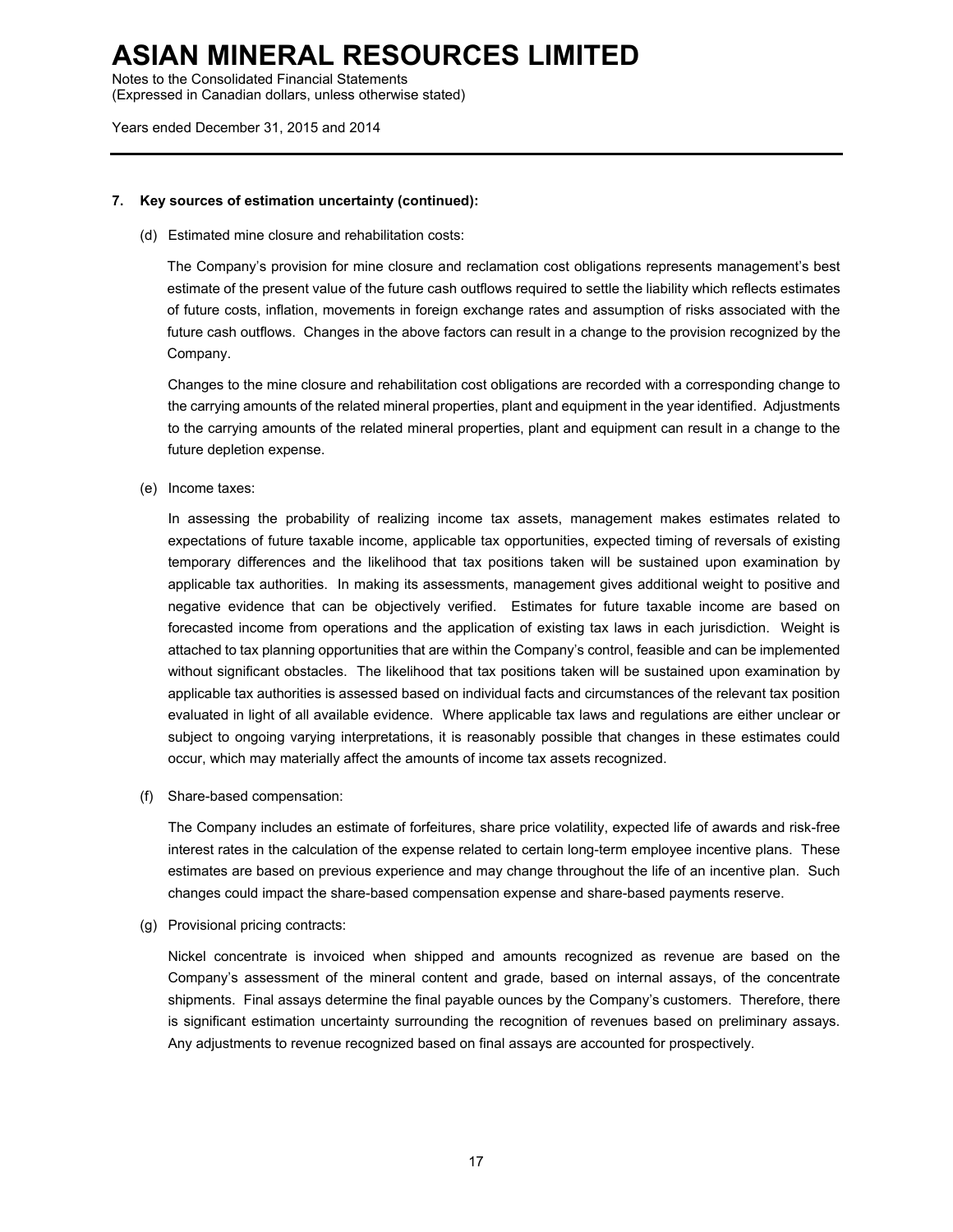Notes to the Consolidated Financial Statements

(Expressed in Canadian dollars, unless otherwise stated)

Years ended December 31, 2015 and 2014

### **8. Accounts receivable and prepaid expenses:**

|                                                                                                                             | December 31,<br>2015                                 |    | December 31,<br>2014                                        |
|-----------------------------------------------------------------------------------------------------------------------------|------------------------------------------------------|----|-------------------------------------------------------------|
| Trade receivables<br>VAT/GST refundable<br>Prepayments and advances<br>Other receivables<br>Allowance for doubtful accounts | \$<br>2,026,462<br>4,266,554<br>19.035<br>(122, 935) | \$ | 9,681,877<br>5,472,245<br>1,200,500<br>89,686<br>(103, 038) |
|                                                                                                                             | 6,189,116                                            | S  | 16,341,270                                                  |

The trade receivables consist of receivables from provisional nickel concentrate sales from the Ban Phuc mine. The trade receivables are less than 30 days past due. The fair value of receivables arising from concentrate sales that contain provisional pricing is determined using the appropriate quoted closing price per the London Metal Exchange for the particular metal. As such, these receivables, which meet the definition of an embedded derivative, are classified within Level 2 of the fair value hierarchy (see note 26).

The Company, through its Vietnam subsidiary pays value added tax on the purchase and sale of goods and services at a rate of 5% and 10%. The Company's concentrate is a processed natural resource/mineral which is subject to VAT and applicable tax rate of 0% VAT when exported. The net amount paid or payable is recoverable, but such recovery is subject to review and assessment by local tax authorities.

Included in prepayments and advances is export tariff receivable of US\$2.5 million which is awaiting approval of customs for refunds due to final prices being lower than provisional prices. Export tariff is calculated and paid in full based on the provisional prices when the nickel concentrate is exported.

### **9. Inventories:**

|                                                                                                                 | December 31.<br>2015                   | December 31.<br>2014              |
|-----------------------------------------------------------------------------------------------------------------|----------------------------------------|-----------------------------------|
| Consumable materials and supplies<br>Work in process inventory <sup>(1)</sup><br>Finished goods inventory $(2)$ | 2,924,046<br>S<br>237,948<br>3.543.415 | 2,462,720<br>442.321<br>2,958,941 |
|                                                                                                                 | 6.705.409<br>\$.                       | 5,863,982                         |

(1) The Company held 2,397 tonnes of work in process nickel ore as of December 31, 2015 (2014: 5,029 tonnes), which were carried at cost being the lesser of cost and net realizable value.

(2) The Company held 5,726 tonnes of nickel concentrate finished product as of December 31, 2015 (2014: 3,217 tonnes), which were carried at the lesser of cost and net realizable value. At December 31, 2015, the Company recognized a \$1.6 million write-down of finished goods inventory to net realizable value (2014 – nil).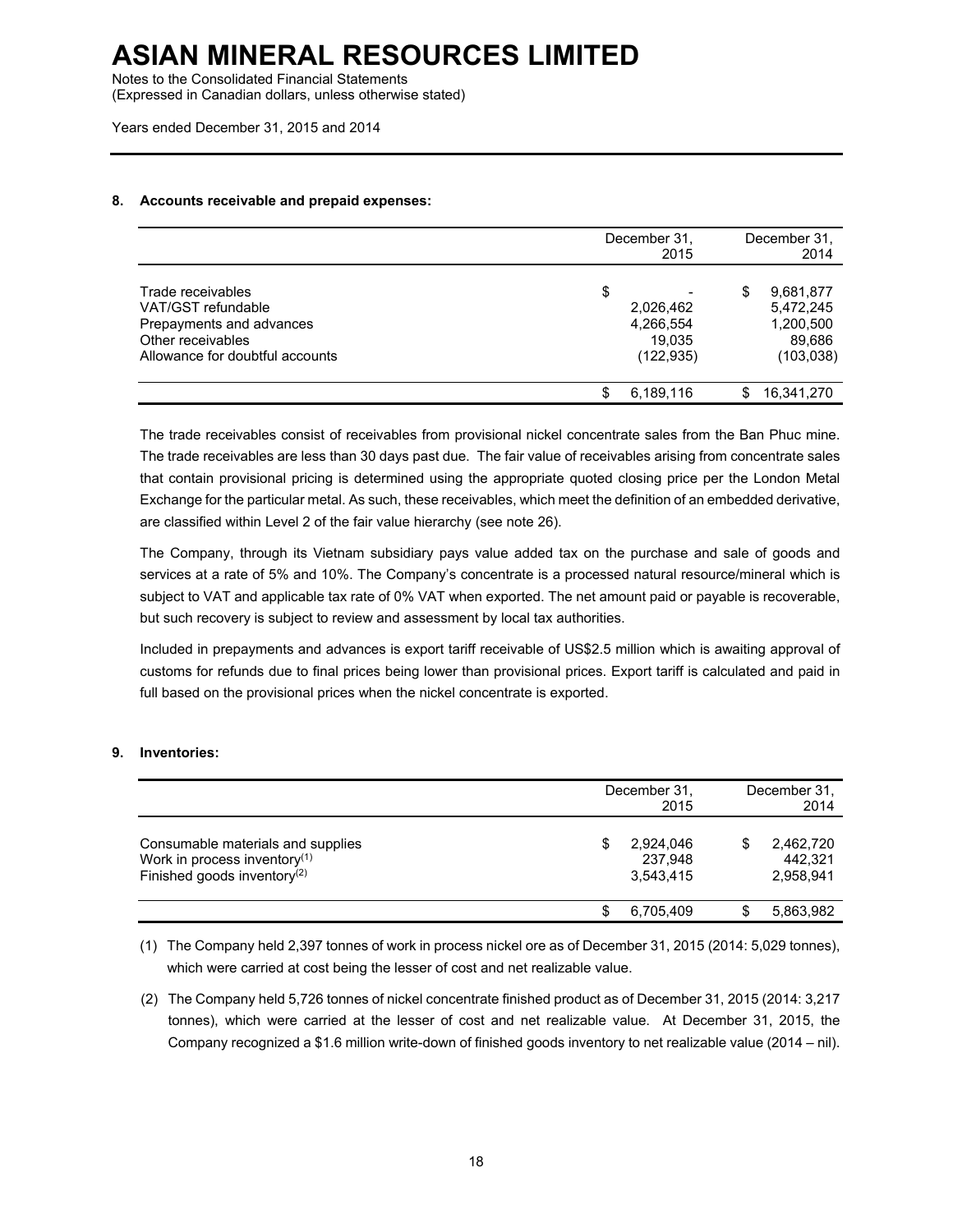Notes to the Consolidated Financial Statements

(Expressed in Canadian dollars, unless otherwise stated)

Years ended December 31, 2015 and 2014

### **10. Property, plant and equipment:**

|                                                               |    | Building, infrastructure<br>mine, machinery, plant, | Construction    | Furniture, office<br>equipment and |                      |
|---------------------------------------------------------------|----|-----------------------------------------------------|-----------------|------------------------------------|----------------------|
|                                                               |    | motor, vehicles                                     | in progress     | intangible assets                  | Total                |
| Cost                                                          |    |                                                     |                 |                                    |                      |
| Balance at January 1, 2014                                    | \$ | 54,860,856                                          | \$<br>559,345   | \$<br>4,944,370                    | \$<br>60,364,571     |
| Additions                                                     |    | 14,562,176                                          | 1,655,673       |                                    | 16,217,849           |
| Translation adjustment                                        |    | 6,027,628                                           | 83,837          | 119,825                            | 6,231,290            |
| Adjustment for mining rights                                  |    |                                                     |                 |                                    |                      |
| grant fees (note 16)                                          |    |                                                     |                 | (1,778,545)                        | (1,778,545)          |
| Balance at December 31, 2014<br>(Restated–Note 2)             |    | 75,450,660                                          | 2,298,855       | 3,285,650                          | 81,035,165           |
| Additions/(Transfer)                                          |    | 10,050,739                                          | (3,437,209)     |                                    | 6,613,530            |
| Translation adjustment                                        |    | 8,991,637                                           | 1,138,354       | 1,437,058                          | 11,567,049           |
| Balance at December 31, 2015                                  | \$ | 94,493,036                                          | \$              | \$<br>4,722,708                    | \$<br>99,215,744     |
|                                                               |    |                                                     |                 |                                    |                      |
|                                                               |    |                                                     |                 |                                    |                      |
| <b>Accumulated Depreciation</b><br>Balance at January 1, 2014 | \$ | (2,776,267)                                         | \$              | \$<br>(377, 966)                   | \$<br>(3, 154, 233)  |
| Depreciation expense                                          |    | (30,094,007)                                        |                 | (567, 269)                         | (30,661,276)         |
|                                                               |    |                                                     |                 |                                    |                      |
| Balance at December 31, 2014<br>(Restated–Note 2)             |    | (32,870,274)                                        |                 | (945, 235)                         | (33,815,509)         |
| Depreciation expense                                          |    | (27, 970, 360)                                      |                 | (525, 882)                         | (28, 496, 242)       |
| Impairment                                                    |    | (24, 694, 383)                                      |                 | (1,858,717)                        | (26, 553, 100)       |
| Balance at December 31, 2015                                  | \$ | (85, 535, 017)                                      | \$              | \$<br>(3,329,834)                  | \$<br>(88, 864, 851) |
| <b>Net Book Value</b>                                         |    |                                                     |                 |                                    |                      |
| Balance, December 31, 2014                                    | S  | 42,580,386                                          | \$<br>2,298,855 | \$<br>2,340,415                    | \$<br>47,219,656     |
| Balance, December 31, 2015                                    | \$ | 8,958,020                                           | \$              | \$<br>1.392.873                    | \$<br>10,350,893     |

On transition from Canadian generally accepted accounting principles to IFRS, an assessment was performed to determine whether an impairment reserve was warranted and on the basis of the discounted cash flow analysis, an impairment in the amount of \$27.8 million was recorded.

The recoverable amount of BPNM, which includes mineral interests, plant and equipment and working capital, is determined on an annual basis when indicators of impairment have been identified. As at December 31, 2015, the Company determined there was an indicator of potential impairment of BPNM relating to the sustained decline in Nickel metal prices. The recoverable amount is based on the future cash flows expected to be derived from the operation of BPNM over its remaining mine life and represents BPNM's value-in-use. The cash flows are determined based on the life-of-mine after tax cash flow forecast which incorporate management's best estimates of future metal prices, production based on current estimates of recoverable reserves and resources, future operating costs and non-expansionary capital expenditures.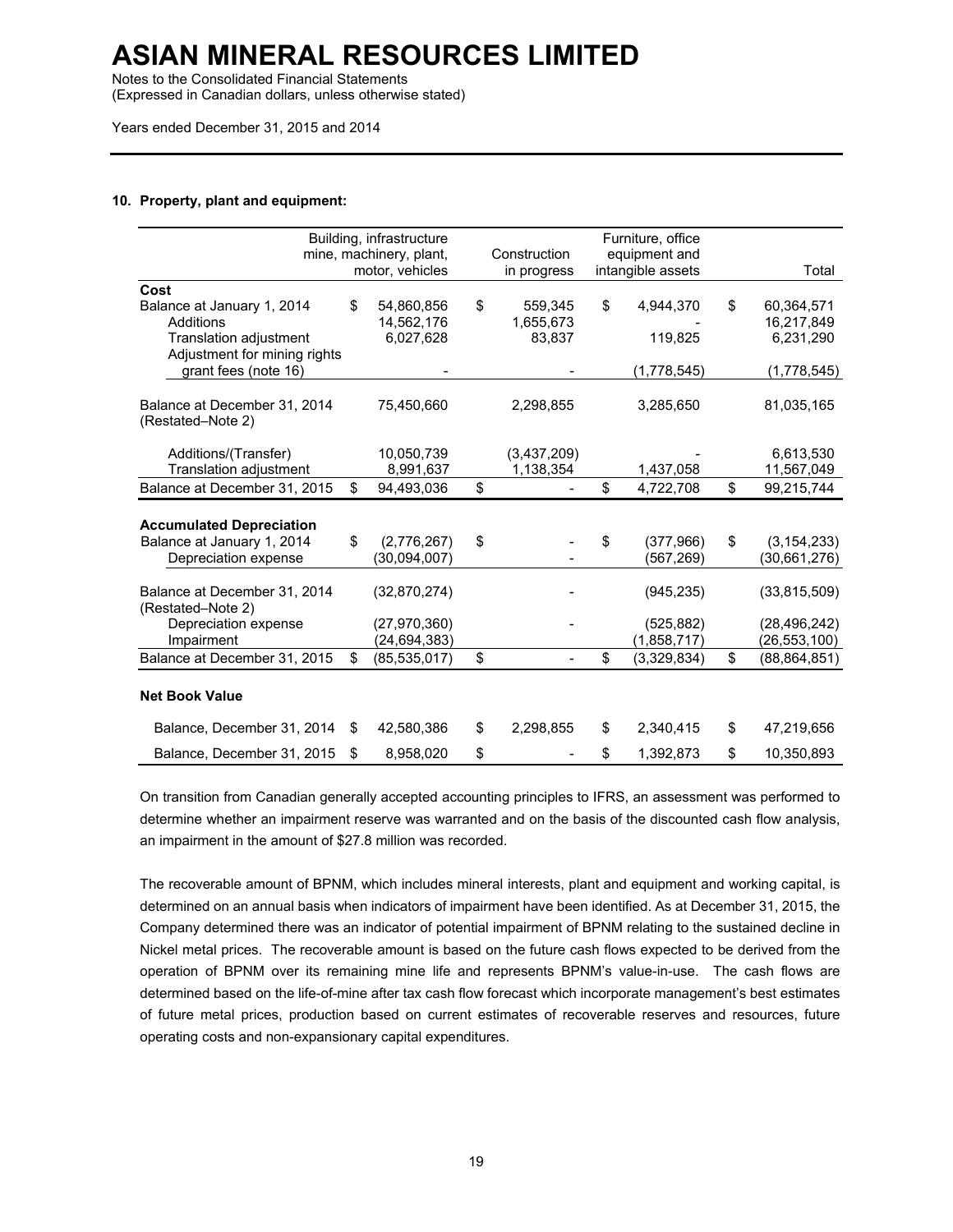Notes to the Consolidated Financial Statements

(Expressed in Canadian dollars, unless otherwise stated)

Years ended December 31, 2015 and 2014

### **10. Property, plant and equipment (continued):**

At December 31, 2015, the Company tested the recoverability of BPNM, given the aforementioned indicator of impairment, by estimating the recoverable amount of the BPNM cash-generating unit via a discounted cash flow model. The Company estimated future operating and capital costs, production grades and recoveries and considered published metal price forecasts. Due to the sensitivity of the recoverable amounts to the various factors mentioned and specifically long-term metal prices as well as unforeseen factors, any significant change in the key assumptions and inputs could result in additional impairment charges in future periods.

The key assumptions used in the impairment model included the following:

- Life of mine of approximately one year;
- Forecasted Nickel price of US\$9,000 to US\$11,000 per tonne;
- Average Nickel grades of 2.20%;
- Average Nickel recovery of 86%; and
- Risk-adjusted project specific discount rate of 16%.

At December 31, 2015, the carrying value of the BPNM cash-generating unit was \$39.7 million, which was greater than its estimated recoverable amount calculated on a discounted cash flow basis of \$13.1 million, which included \$2.7 million of working capital,. The Company considers use of its internal discounted cash flow economic models as a proxy for the calculation of value-in-use. Based on the above assessment, at December 31, 2015, the Company recorded an impairment charge related to the BPNM mine of \$26.6 million.

#### **11. Mineral property interest:**

|                                       |   | December 31,<br>2015  |   | December 31.<br>2014  |
|---------------------------------------|---|-----------------------|---|-----------------------|
| Ban Phuc Project Area<br>Amortization | S | 492.964<br>(194, 565) | S | 677,323<br>(184, 359) |
| Net book value                        |   | 298,399               | S | 492,964               |

The Company's mineral property interest is in the Ban Phuc Project Area in Vietnam. The Ban Phuc mine commenced operations on November 1, 2013, at which time construction-in-progress amounts were transferred to appropriate categories of mineral properties, plant and equipment and the Company commenced depreciating these assets based on their useful lives from that date.

#### **12. Trade payables and accrued liabilities:**

|                                  | December 31.<br>2015                     | December 31,<br>2014         |
|----------------------------------|------------------------------------------|------------------------------|
| Trade payables<br>Taxes<br>Other | 6,132,995<br>S<br>7,316,720<br>1,562,672 | \$<br>5,454,628<br>2,356,714 |
|                                  | 15,012,387<br>S.                         | 7,811,342                    |

Taxes include royalty tax, environmental protection fee, foreign contractor tax and payroll tax.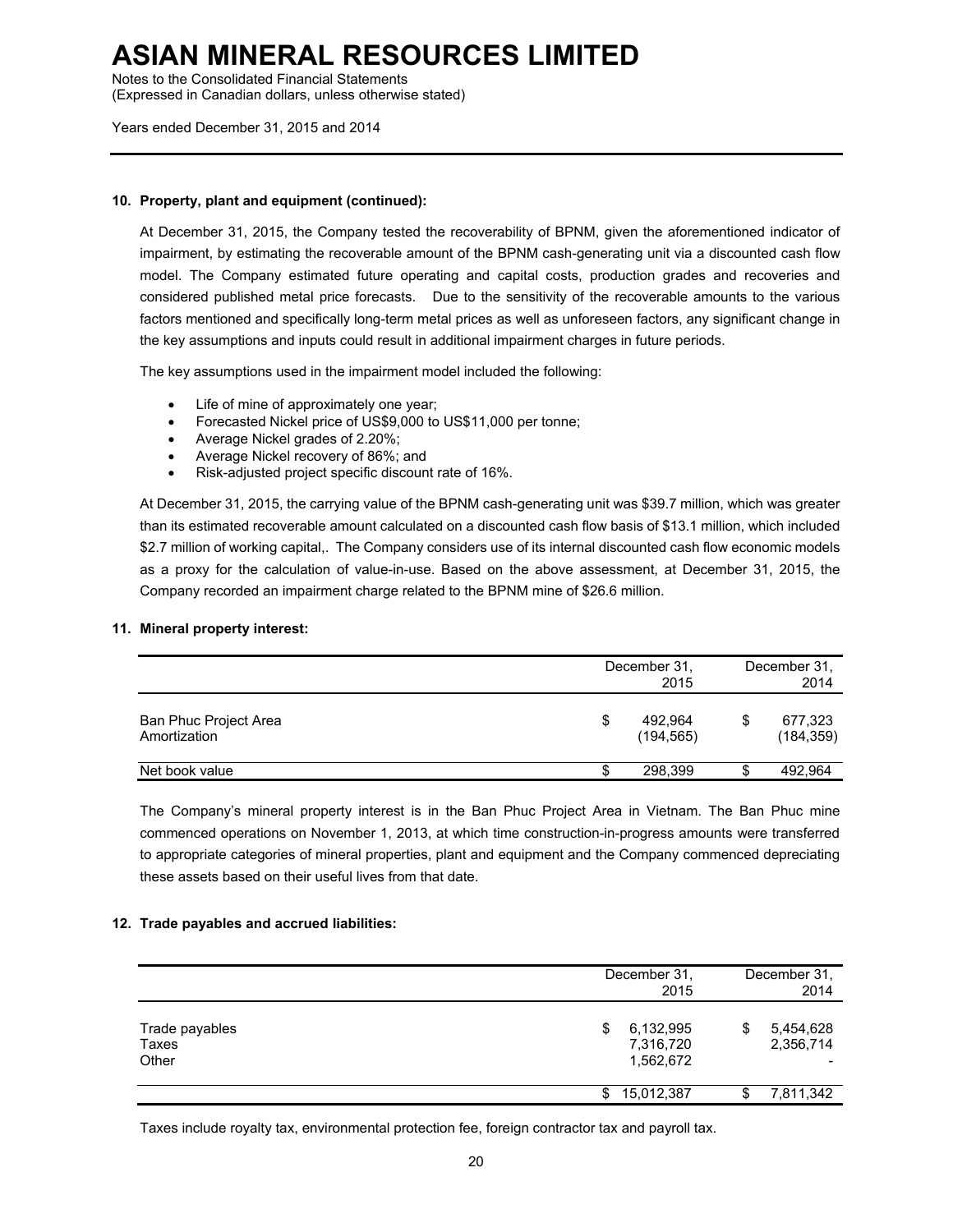Notes to the Consolidated Financial Statements

(Expressed in Canadian dollars, unless otherwise stated)

Years ended December 31, 2015 and 2014

### **13. Other current liabilities:**

Other current liabilities include the second installment of mining rights grant fees and installments of environment rehabilitation and afforestation which are due in 2016.

### **14. Bank term loan and credit facility:**

On June 4, 2013, the Company, through its subsidiary BPNM, entered into a project term loan with a Vietnamese bank (the Lender), secured by the assets of BPNM and a guarantee by the Company (hereinafter referred to as "the Loan"). The Loan balance at December 31, 2015 was nil (December 31, 2014 - US\$16.0 million). During the year ended December 31, 2015, BPNM prepaid US\$16.0 million.

Interest accrued at LIBOR (6-month) plus 4.5%. The Loan required quarterly principal payments of US\$2.0 million. Over the term of the Loan, the Lender is entitled to 20% of the annual excess cash of BPNM, once all liabilities were settled, which were to be paid to the Lender within 45 days of the issuance of the annual audited financial statements. In July 2015, 20% of 2014 audited BPNM's net income of US\$877,689 was paid to the Lender. Additionally, no repayment was to be made on intercompany or other third party loans during the term of the Loan. BPNM was also required to maintain a maximum ratio of the outstanding loan balance against the value of secured assets of 50% over the term of the Loan.

A US\$3.0 million facility was also arranged with the same local bank in Vietnam in December 2013 to allow an additional source of working capital funding. The facility was a revolving working capital loan with a term of three months with an interest rate of 4%. During the year ended December 31, 2015, BPNM repaid US\$2.7 million of the working capital facility.

As of December 31, 2015, BPNM fully repaid bank term loan, including outstanding principal and related interest expense.

### **15. Provision for closure and rehabilitation:**

Based on the Environmental Impact Assessment ("EIA"), and Environment Resettlement and Rehabilitation Program ("ERRP"), as previously submitted to the authorities for the Ban Phuc project, the Ministry of Natural Resources and Environment ("MONRE") provides confirmation of the estimate for closure and rehabilitation. On this basis these consolidated financial statements reflect a provision for site closure and rehabilitation as at December 31, 2015 in the amount of \$444,219 (December 31, 2014 - \$399,072). As of December 31, 2015, the Company has deposited with MONRE \$315,336 (2014 - \$237,675) as an advance deposit for future closure and rehabilitation expenditures.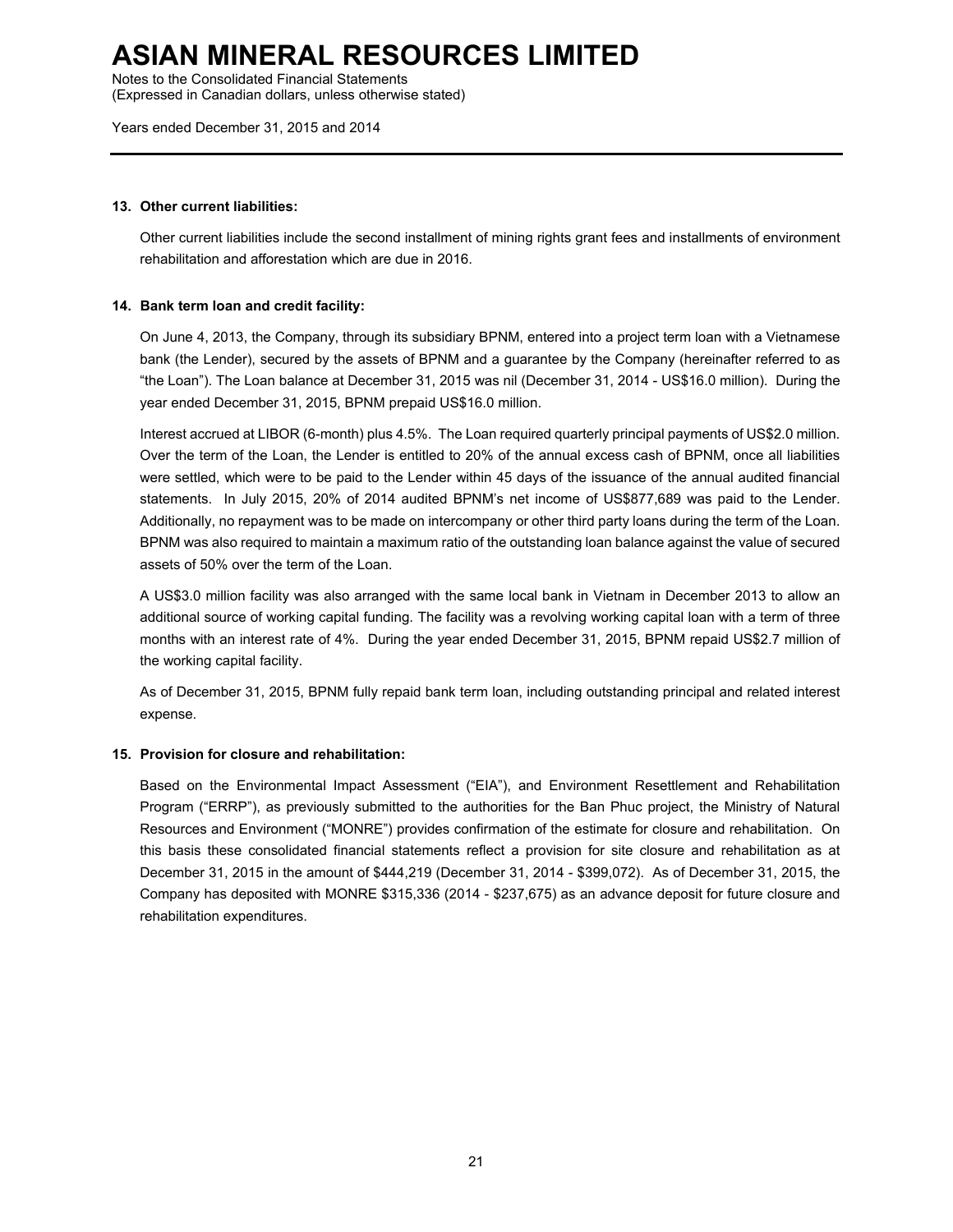Notes to the Consolidated Financial Statements

(Expressed in Canadian dollars, unless otherwise stated)

Years ended December 31, 2015 and 2014

### **16. Other non-current liabilities:**

|                                  | December 31,<br>2015       |   | December 31,<br>2014 |
|----------------------------------|----------------------------|---|----------------------|
| Mining rights grant fee<br>Other | \$<br>1,204,510<br>251,095 | S | 1,934,089<br>316,687 |
|                                  | 1,455,605                  |   | 2,250,776            |

The Company has recorded a Mining rights grant fee for the right to exploit minerals at Ban Phuc, based on reserve tonnes, as outlined in Mineral Law 2010, Decree 15 and 203 issued by the Vietnamese government and Decision 288 issued by MONRE.

On February 6, 2015, the Company received Decision No. 288/QD-BTNMT issued by the MONRE to amend the contents specified in the Mineral Mining License (the "Decision"). In the Decision, the mining rights grant fee was revised to \$2.9 million and is payable in annual installments over the three years from 2015 to 2017.

### **17. Share capital:**

(a) Authorized:

The Company's share capital consists of an unlimited number of common shares without par value.

(b) Issued and outstanding:

|                                                                                    | Number      |                    |
|------------------------------------------------------------------------------------|-------------|--------------------|
|                                                                                    | of shares   | Amount             |
| Balance, January 1, 2014                                                           | 776,178,372 | \$128,083,456      |
| Issued during the year:<br>Shares issued in lieu of directors fees (note 17(c)(i)) | 2,816,670   | 153.109            |
| Balance, December 31, 2014                                                         | 778.995.042 | 128.236.565        |
| Issued during the year:<br>Shares issued in lieu of directors fees (note 17(c)(i)) | 550,000     | 27.500             |
| Balance, December 31, 2015                                                         | 779.545.042 | 128.264.065<br>\$. |

#### (c) Share-based compensation:

(i) Common shares:

In 2013, certain directors entered into compensation agreements to receive common shares of the Company in lieu of directors' fees. During the year ended December 31, 2015, under these agreements, 550,000 shares with a fair value of \$27,500 were issued for services rendered (2014 - 2,816,670 shares with a fair value of \$153,739).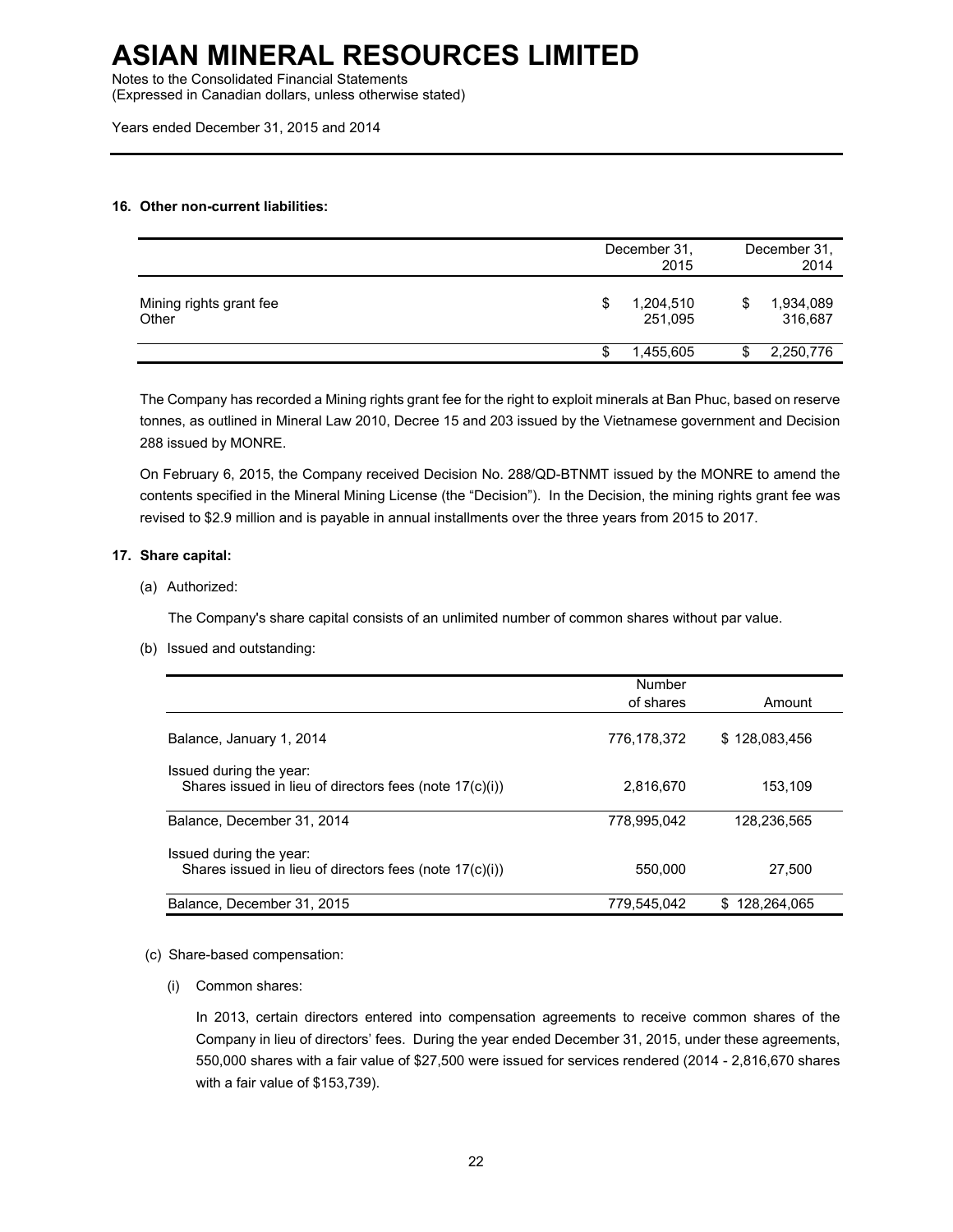Notes to the Consolidated Financial Statements

(Expressed in Canadian dollars, unless otherwise stated)

Years ended December 31, 2015 and 2014

#### **17. Share capital (continued):**

- (c) Share-based compensation (continued):
	- (ii) Common share options:

The Company grants share purchase options pursuant to the policies of the TSX-Venture Exchange with respect to eligible persons, exercise price, maximum term, vesting, maximum options per person and termination of eligible person status. The purpose of the share purchase options is to retain and motivate management, staff, consultants and other qualified individuals by providing them with the opportunity, through share options, to acquire a proprietary interest in the Company and benefit from its growth.

2015 share option grants:

The Company granted 7,000,000 share options under the share option plan on October 1, 2015. The options, which expire on October 1, 2020, are exercisable at \$0.05 per share. The options vested in equal tranches of 3,500,000 on October 2, 2015 and December 31, 2015.

2014 share option grants:

The Company granted 2,481,647 share options under the Company's share option plan on November 5, 2014. The options, which expire on November 5, 2019, are exercisable at \$0.05 per share and are fully vested.

The Company granted 2,000,000 share options under the Company's share option plan on August 22, 2014. The options, which expire on August 22, 2019, are exercisable at \$0.05 per share and fully vested.

The Company granted 3,651,176 share options under the Company's share option plan on February 3, 2014. The options, which expire on February 1, 2019, are exercisable at \$0.08 per share and are fully vested.

During the year ended December 31, 2015, vesting of share options to directors and employees resulted in \$104,673 (2014 - \$317,678) being recorded as share-based compensation expense. The compensation expense was estimated using the Black-Scholes Option Pricing model assuming a range of risk-free interest rates averaging 1.85% and a range of expected volatilities of between 50 -107%, an expected dividend rate of nil and an expected life of five years.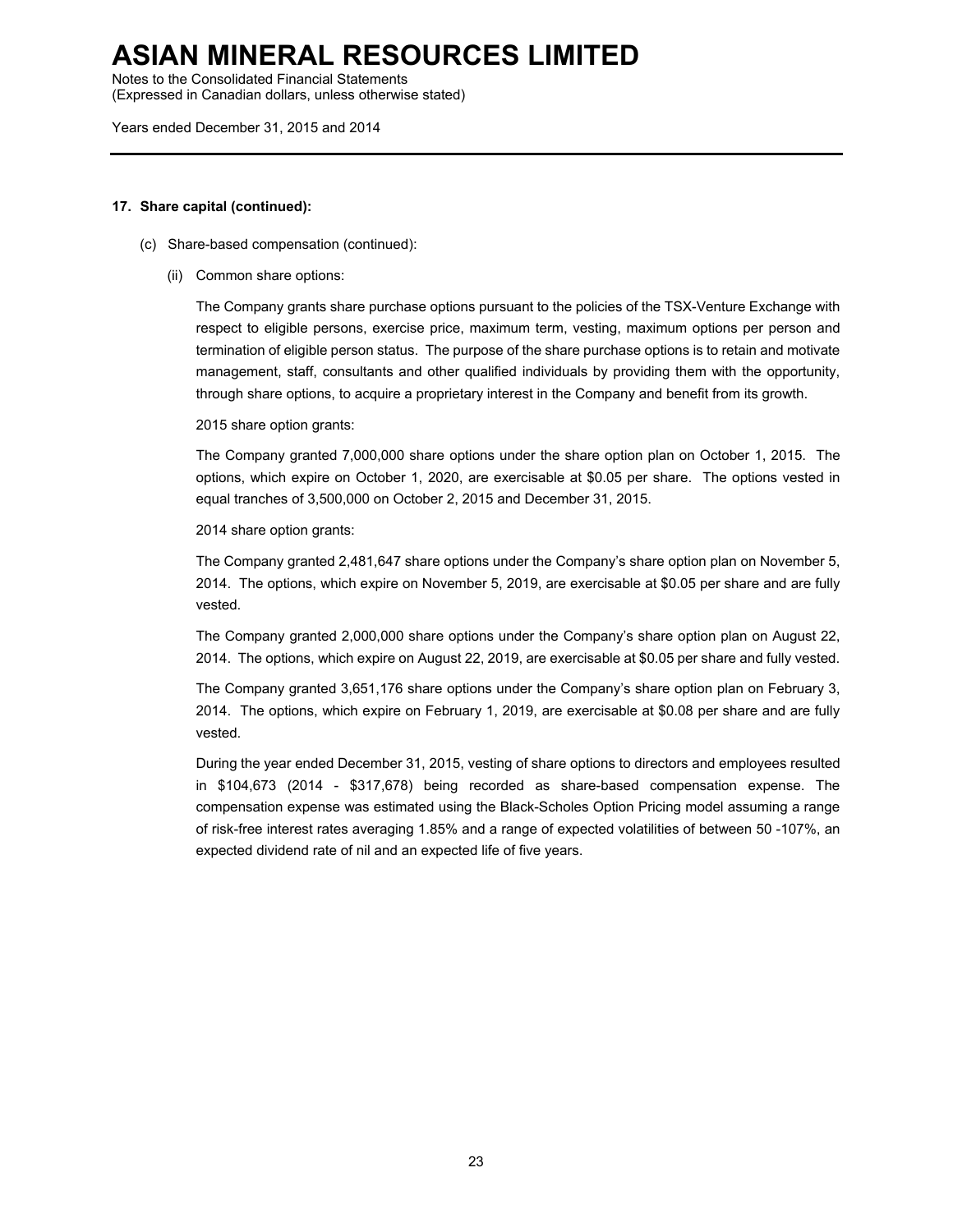Notes to the Consolidated Financial Statements

(Expressed in Canadian dollars, unless otherwise stated)

Years ended December 31, 2015 and 2014

### **17. Share capital (continued):**

(c) Share-based compensation (continued):

The continuity of outstanding share purchase options for the year ended December 31, 2015 is as follows:

| Expiry dates                            | Exercise<br>prices (1) | <b>Balance</b><br>December 31,<br>2014 | Granted   | Exercised | Expired/<br>cancelled/<br>forfeited | Balance<br>December 31,<br>2015 |
|-----------------------------------------|------------------------|----------------------------------------|-----------|-----------|-------------------------------------|---------------------------------|
|                                         |                        |                                        |           |           |                                     |                                 |
| July 17, 2017                           | \$0.10                 | 4,007,517                              |           |           |                                     | 4,007,517                       |
| November 16, 2017                       | \$0.10                 | 2,400,000                              |           |           | (800,000)                           | 1,600,000                       |
| February 14, 2018                       | \$0.05                 | 1.000.000                              |           |           | (1,000,000)                         |                                 |
| August 23, 2018                         | \$0.05                 | 1,900,000                              |           |           | (800,000)                           | 1,100,000                       |
| October 23, 2018                        | \$0.05                 | 2.713.308                              |           |           |                                     | 2.713.308                       |
| February 1, 2019                        | \$0.08                 | 2.936.934                              |           |           | (400, 252)                          | 2,536,682                       |
| August 22, 2019                         | \$0.05                 | 2.000.000                              |           |           |                                     | 2,000,000                       |
| November 5, 2019                        | \$0.05                 | 2,481,647                              |           |           | (740, 870)                          | 1,740,777                       |
| October 2, 2020                         | \$0.05                 |                                        | 7.000.000 |           |                                     | 7.000.000                       |
|                                         |                        | 19,439,406                             | 7,000,000 |           | (3,741,122)                         | 22,698,284                      |
|                                         |                        |                                        | \$0.05    |           | \$0.06                              |                                 |
| Weighted average exercise price         |                        | \$0.07                                 |           |           |                                     | \$0.07                          |
| Weighted average remaining life (years) |                        | 3.64                                   | 4.76      |           |                                     | 3.30                            |

(1) In February 2014, the exercise price on the share options expiring on August 23 and October 23, 2018 were reduced from \$0.10 to \$0.05, in conjunction with new Toronto Stock Venture Exchange guidelines on the minimum exercise price. In 2014, \$135,746 and \$77,154 were recognized due to change in exercise price for 2014 and 2013 respectively.

The continuity of outstanding share purchase options for the year ended December 31, 2014 is as follows:

| Expiry dates                                                                                                                                                              | Exercise<br>prices (1)                                                                 | Balance<br>December 31,<br>2013                                          | Granted                             | Exercised                                                                                                    | Expired/<br>cancelled/<br>forfeited                                    | Balance<br>December 31,<br>2014                                                                      |
|---------------------------------------------------------------------------------------------------------------------------------------------------------------------------|----------------------------------------------------------------------------------------|--------------------------------------------------------------------------|-------------------------------------|--------------------------------------------------------------------------------------------------------------|------------------------------------------------------------------------|------------------------------------------------------------------------------------------------------|
| July 1, 2014<br>July 17, 2017<br>November 16, 2017<br>February 14, 2018<br>August 23, 2018<br>October 23, 2018<br>February 1, 2019<br>August 22, 2019<br>November 5, 2019 | \$0.11<br>\$0.10<br>\$0.10<br>\$0.05<br>\$0.05<br>\$0.05<br>\$0.08<br>\$0.05<br>\$0.05 | 830,000<br>5.553.473<br>4.500.000<br>1,000,000<br>6,000,000<br>2.713.308 | 3,651,176<br>2.000.000<br>2.481.647 | $\overline{\phantom{a}}$<br>$\overline{\phantom{a}}$<br>$\overline{\phantom{a}}$<br>$\overline{\phantom{0}}$ | (830,000)<br>(1,545,956)<br>(2,100,000)<br>(4, 100, 000)<br>(714, 242) | 4,007,517<br>2,400,000<br>1,000,000<br>1,900,000<br>2.713.308<br>2,936,934<br>2,000,000<br>2.481.647 |
| Weighted average exercise price                                                                                                                                           |                                                                                        | 20,596,781<br>\$0.08                                                     | 8,132,823<br>\$0.06                 |                                                                                                              | (9, 290, 198)<br>\$0.08                                                | 19,439,406<br>\$0.07                                                                                 |
| Weighted average remaining life (years)                                                                                                                                   |                                                                                        | 4.01                                                                     | 13.58                               |                                                                                                              |                                                                        | 3.64                                                                                                 |

As at December 31, 2015, 22,698,284 share purchase options were exercisable (2014 - 18,439,406 options). These options have a weighted average exercise price of \$0.07 (2014 - \$0.07).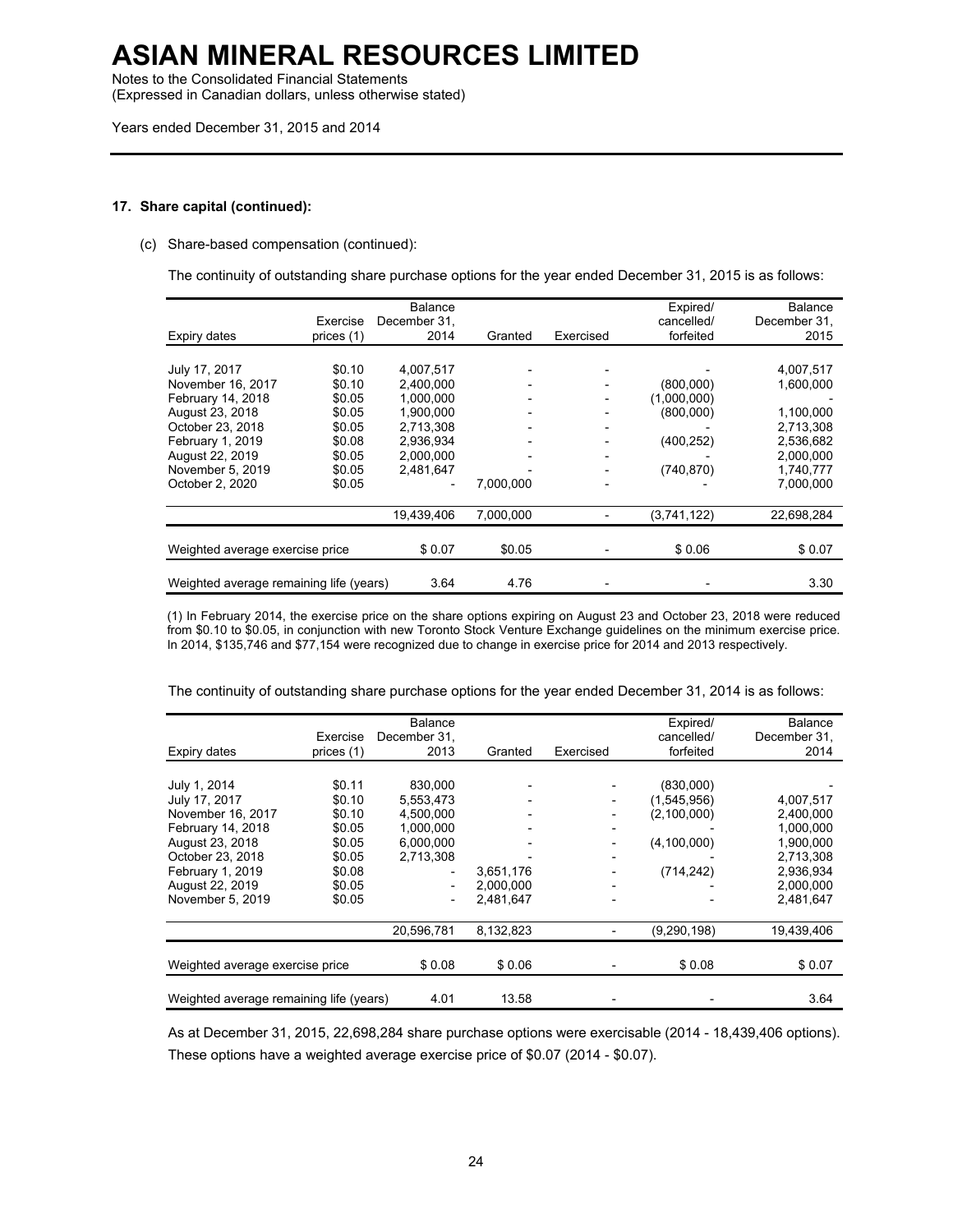Notes to the Consolidated Financial Statements

(Expressed in Canadian dollars, unless otherwise stated)

Years ended December 31, 2015 and 2014

### **17. Share capital (continued):**

### (d) Share purchase warrants:

The continuity of outstanding share purchase warrants for the year ended December 31, 2015 is as follows:

| Expiry dates                            | Exercise<br>prices | Balance<br>December 31.<br>2014 | Granted                  | Exercised                | Expired<br>cancelled | <b>Balance</b><br>December 31,<br>2015 |
|-----------------------------------------|--------------------|---------------------------------|--------------------------|--------------------------|----------------------|----------------------------------------|
| May 25, 2017                            | \$0.10             | 54,166,667                      | $\overline{\phantom{0}}$ |                          |                      | 54,166,667                             |
| Weighted average exercise price         |                    | \$0.10                          | $\overline{\phantom{0}}$ | $\overline{\phantom{0}}$ |                      | \$0.10                                 |
| Weighted average remaining life (years) |                    | 2.40                            | $\overline{\phantom{0}}$ |                          |                      | 1.40                                   |

The continuity of outstanding share purchase warrants for the year ended December 31, 2014 is as follows:

| Expiry dates                            | Exercise<br>prices | <b>Balance</b><br>December 31,<br>2013 | Granted                  | Exercised                | Expired<br>cancelled     | <b>Balance</b><br>December 31,<br>2014 |
|-----------------------------------------|--------------------|----------------------------------------|--------------------------|--------------------------|--------------------------|----------------------------------------|
| May 25, 2017                            | \$0.10             | 54,166,667                             | -                        | $\overline{\phantom{0}}$ | $\overline{\phantom{0}}$ | 54,166,667                             |
| Weighted average exercise price         |                    | \$0.10                                 | $\overline{\phantom{0}}$ | $\overline{\phantom{0}}$ | $\overline{\phantom{0}}$ | \$0.10                                 |
| Weighted average remaining life (years) |                    | 3.40                                   | -                        |                          |                          | 2.40                                   |

#### (e) Earnings per share ("EPS"):

The earnings and weighted average number of outstanding shares used in the calculation of basic and diluted earnings per share are as follows:

|                                                                                         |    | December 31<br>2015 | December 31<br>2014 |
|-----------------------------------------------------------------------------------------|----|---------------------|---------------------|
|                                                                                         |    |                     | (Restated-Note 2)   |
| Net earnings (loss) used in the calculation of basic EPS                                | S. | (47, 207, 779)      | \$<br>3,105,019     |
| Weighted average number of outstanding shares for the<br>purpose of basic EPS           |    | 779,507,371         | 778,144,181         |
| Shares to be issued for additional capital                                              |    |                     | 1,004,681           |
| Weighted average number of outstanding shares used in the<br>calculation of diluted EPS |    | 779,507,371         | 779,148,862         |
| Basic earnings (loss) per share                                                         | \$ | (0.06)              | \$<br>0.00          |
| Diluted earnings (loss) per share                                                       | \$ | (0.06)              | \$<br>0.00          |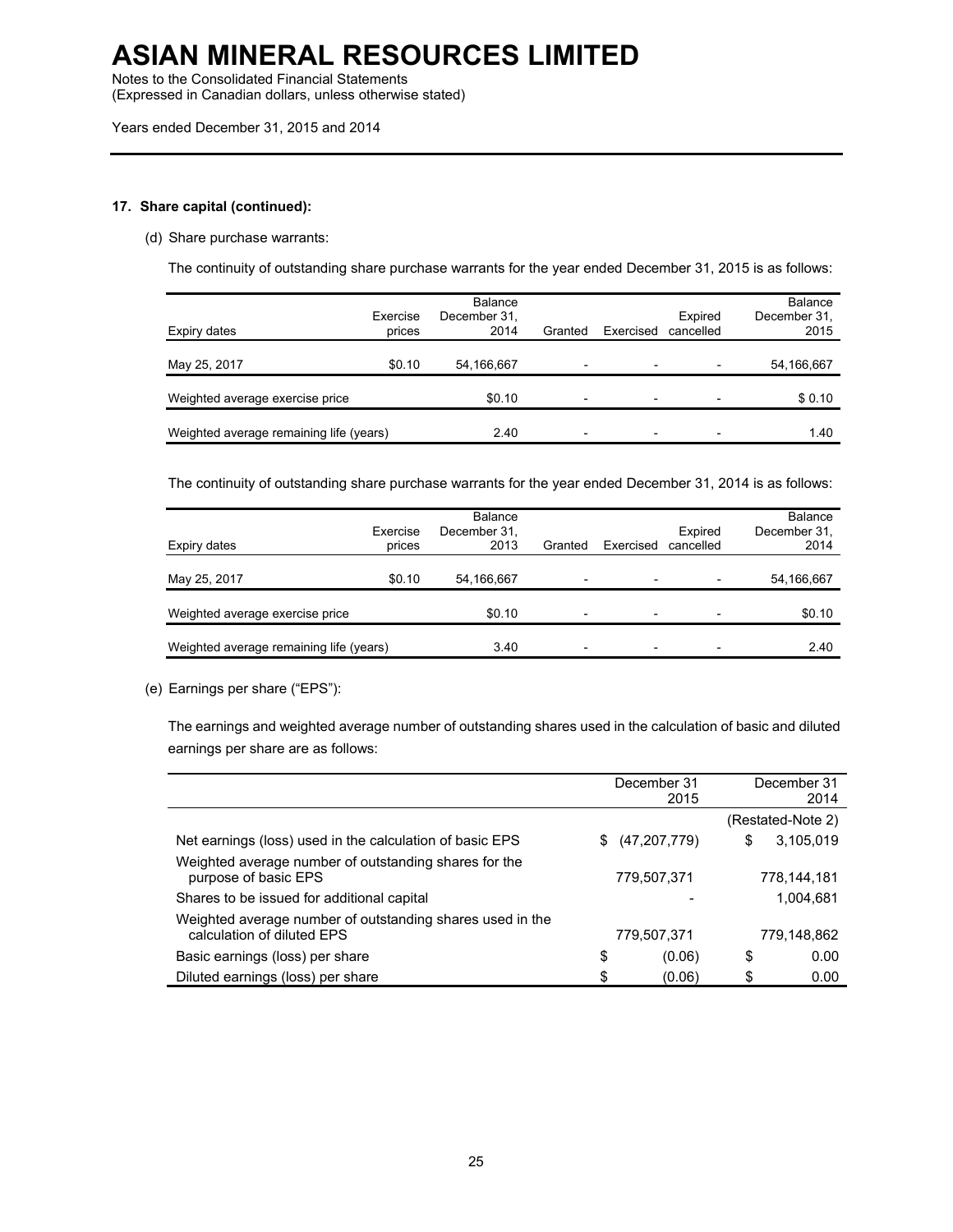Notes to the Consolidated Financial Statements

(Expressed in Canadian dollars, unless otherwise stated)

Years ended December 31, 2015 and 2014

### **18. Revenue:**

|                                        |   | 2015                         | 2014                            |
|----------------------------------------|---|------------------------------|---------------------------------|
| Nickel concentrate sales<br>Export tax |   | 92,945,296<br>(18, 192, 097) | \$109,329,612<br>(21, 510, 685) |
|                                        | S | 74,753,199                   | 87,818,927<br>S.                |

### **19. Production costs:**

|                                                              |    | 2015       | 2014              |
|--------------------------------------------------------------|----|------------|-------------------|
|                                                              |    |            | (Restated–Note 2) |
| Mine production costs                                        | S  | 26,007,189 | 21,268,338<br>S   |
| Processing costs                                             |    | 6.444.974  | 5,923,993         |
| Maintenance, health, safety and environmental                |    | 5.449.913  | 5.964.102         |
| Changes in inventories of finished goods and work in process |    | 373,780    | (614,070)         |
| Production costs                                             |    | 38,275,856 | 32,542,363        |
| Depreciation and amortization                                |    | 28,690,807 | 30,845,635        |
|                                                              |    |            |                   |
|                                                              | S. | 66,966,663 | 63,387,998<br>S   |

### **20. General and administrative expenses:**

|                                                     | 2015            |   | 2014      |
|-----------------------------------------------------|-----------------|---|-----------|
|                                                     |                 |   |           |
| Salaries, wages and benefits                        | \$<br>3,451,633 | S | 2,792,648 |
| Taxes and fees                                      | 2,607,833       |   | 1,433,797 |
| Professional and regulatory                         | 903,219         |   | 700,808   |
| Insurance                                           | 647,865         |   | 478,367   |
| Travel                                              | 374.197         |   | 247.102   |
| Office, administrative and share-based compensation | 947,401         |   | 636,560   |
|                                                     |                 |   |           |
|                                                     | 8,932,148       |   | 6,289,282 |

### **21. Finance expense:**

|                                                                                                                    |   | 2015                           | 2014                            |
|--------------------------------------------------------------------------------------------------------------------|---|--------------------------------|---------------------------------|
| Interest expense on bank term loan<br>Foreign contractor tax on interest expense<br>Other finance expense (income) | S | 891.411<br>137,369<br>(19,528) | 1,401,074<br>128,101<br>105,293 |
|                                                                                                                    |   | 1.009.252                      | 1,634,468                       |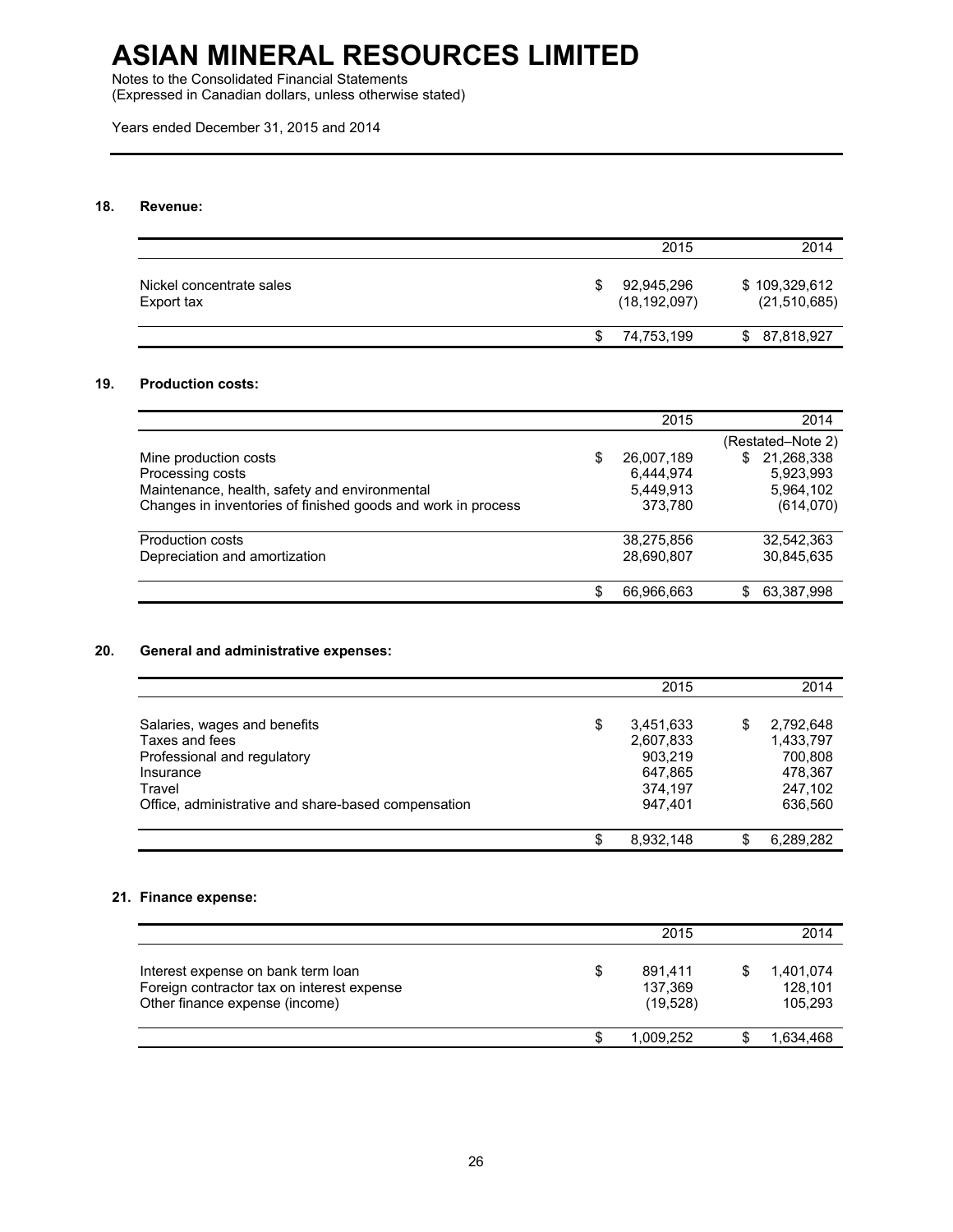Notes to the Consolidated Financial Statements

(Expressed in Canadian dollars, unless otherwise stated)

Years ended December 31, 2015 and 2014

#### **22. Related party transactions:**

(a) Balances receivable and payable:

The amounts due to related parties and included in accounts payable, are non-interest bearing, unsecured and due on demand, and comprise the following:

|                                               |   | 2015                                |         | 2014   |  |
|-----------------------------------------------|---|-------------------------------------|---------|--------|--|
| Due to directors<br>Due to executive officers | Œ | $\overline{\phantom{a}}$<br>468.790 | ง<br>\$ | 31,667 |  |

Under share compensation agreements, Nil (2014: \$27,500) was fulfilled by of the issuance of common shares of the Company in January 2015 (note 17(d)(i)).

During the year ended December 31, 2015, in lieu of a cash bonus, the Company paid certain executive officers a share bonus. The total compensation expense recognized in general and administrative expenses was \$468,790 (2014 – nil).

(b) Key management personnel:

Key management personnel includes the salaries and consulting fees paid to the Company's senior officers and directors as follows:

|                                                                                                      |   | 2015                            |   | 2014                        |
|------------------------------------------------------------------------------------------------------|---|---------------------------------|---|-----------------------------|
| Salary and consulting fees<br>Directors' fees<br>Share-based payments, directors and senior officers | S | 1,724,844<br>124.919<br>104.673 | S | 753,586<br>4.167<br>428.168 |
|                                                                                                      |   | 1.954.436                       |   | 1.185.921                   |

Share-based payments comprise the grant of share options to directors and employees, and the issuance of common shares to certain directors, in lieu of cash payment for director fees.

(c) Pala Investments Limited:

During 2012, as a result of a series of equity transactions, Pala Investments Limited ("Pala") became a controlling shareholder of the Company.

On March 28, 2013, Pala purchased 158,845,081 common shares of the Company pursuant to the exercise of its basic subscription privilege in full under the Company's rights offering (note 17(c)(i)). In addition, Pala purchased 88,762,232 common shares of the Company pursuant to a standby commitment provided as part of the rights offering.

As a result of this transaction, Pala owns and controls, directly or indirectly, 569,813,827 common shares of the Company and 54,166,667 share purchase warrants to purchase common shares of the Company (note 17(d)).

During the year ended December 31, 2015, the Company paid \$0.2 million in advisory fees to Pala.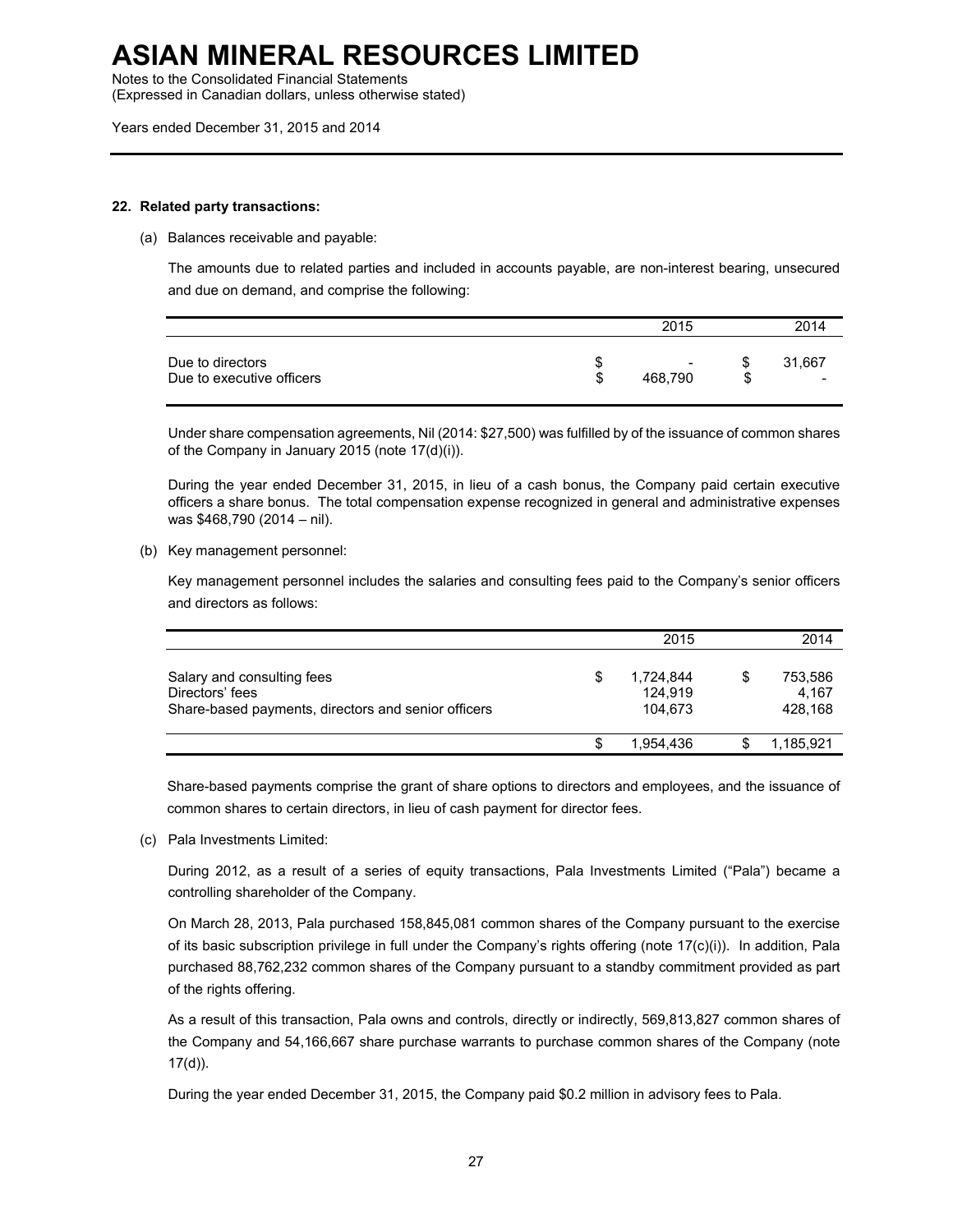Notes to the Consolidated Financial Statements

(Expressed in Canadian dollars, unless otherwise stated)

Years ended December 31, 2015 and 2014

### **23. Related party transactions (continued):**

During the year ended December 31, 2015, the Company entered into a short-term working capital loan with Pala of \$2.9 million (US \$2.1 million). This loan was fully repaid as at December 31, 2015.

#### **24. Segment information:**

The Company conducts its business as a single reportable operating segment, being the exploration and development of mineral properties in Vietnam. Geographical information is as follows:

| December 31, 2015                  | Canada        | Vietnam                  | Other              | Total                    |
|------------------------------------|---------------|--------------------------|--------------------|--------------------------|
|                                    |               |                          |                    |                          |
| Revenue                            | \$<br>-       | \$74,753,199<br>\$       |                    | 74,753,199<br>S.         |
| Interest income                    | 654           | 43.294                   |                    | 43,948                   |
| Net income (loss) for the<br>year  | (1, 186, 989) | (45,822,165)             | (198, 625)         | (47, 207, 779)           |
| Non-current assets<br>Total assets | -<br>170.454  | 10,350,893<br>28,713,520 | 298,399<br>397,848 | 10,649,292<br>29,281,822 |

| December 31, 2014              | Canada                         | Vietnam       | Other                          | Total             |
|--------------------------------|--------------------------------|---------------|--------------------------------|-------------------|
|                                |                                |               |                                | (Restated–Note 2) |
| Revenue                        | \$<br>$\overline{\phantom{a}}$ | \$ 87,818,927 | \$<br>$\overline{\phantom{a}}$ | 87,818,927<br>S   |
| Interest income                | 1.911                          | -             | $\overline{\phantom{a}}$       | 1.911             |
| Net income (loss) for the year | (768,668)                      | 4,058,099     | (184, 412)                     | 3,105,019         |
| Non-current assets             | $\overline{\phantom{0}}$       | 47.219.656    | 492.964                        | 47,712,620        |
| Total assets                   | 235.959                        | 74,190,198    | 493.669                        | 74,919,826        |

### **25. Supplemental cash flow information:**

|                                                                                                                  | 2015         | 2014        |
|------------------------------------------------------------------------------------------------------------------|--------------|-------------|
| Supplemental information:                                                                                        |              |             |
| Interest received                                                                                                | \$<br>45.862 | \$<br>1.911 |
| Non-cash operating, financing and investing transactions:                                                        |              |             |
| Shares to be issued in lieu of cash in payment of directors fees                                                 |              | 27,500      |
| Transfer from construction-in-progress to PPE                                                                    | 3,437,209    | 1.439.445   |
| Impairment in PPE                                                                                                | 26,553,100   |             |
| Closure and rehabilitation increase in PPE                                                                       |              | 83.112      |
| Shares issued in lieu of cash in payment of directors fees                                                       | 27.500       | 82.990      |
| Shares to be issued in lieu of cash in payment of bonus<br>Movement from share-based payments reserve to deficit | 468.790      |             |
| for forfeited options                                                                                            | 106.061      | 310.116     |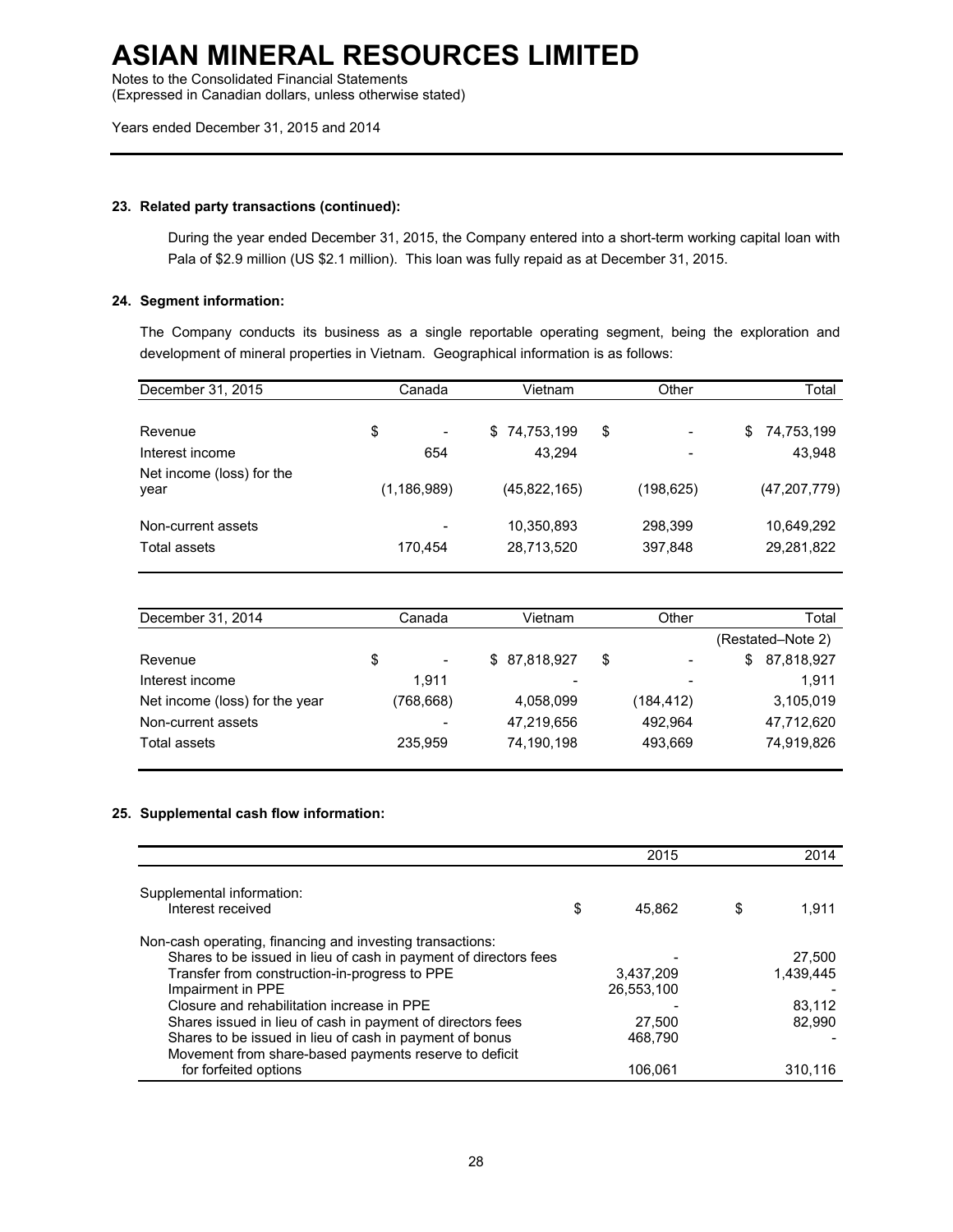Notes to the Consolidated Financial Statements

(Expressed in Canadian dollars, unless otherwise stated)

Years ended December 31, 2015 and 2014

#### **26. Financial risk management:**

(a) Credit risk:

Credit risk is the risk of an unexpected loss if a customer or third party to a financial instrument fails to meet its contractual obligations. The Company is subject to credit risk on the cash balances at the bank, its shortterm guaranteed investment certificates and accounts receivable. The majority of the Company's cash balances are held with a Vietnam International Bank which is 20% owned by the Commonwealth Bank of Australia and in the view of the Board is considered trustworthy. A portion of funds are held with the ANZ Vietnam Bank Limited which is a creditworthy international bank. The Company only deals with reputable financial institutions and regularly assesses international exposure and market risk. The company has a small investment in Canadian based banking institutions, authorized under the Bank Act to accept deposits, which may be eligible for deposit insurance provided by the Canadian Deposit Insurance Corporation. As at December 31, 2015, the Company had no trade receivables and other prepaid and receivables of \$4.3 million which are not considered past due. The Company's accounts receivables comprise receivables on the sale of nickel concentrate with all sales made to Jinchuan Group Limited and due to the nature of the customer, the Board does not consider there to be any significant credit risk for receipt of revenues, which are paid within 30 days and value added tax receivables refundable by the Vietnamese government within 12 months.

(b) Liquidity risk:

Liquidity risk is the risk that the Company will not be able to meet its financial obligations as they fall due. The Company has in place a planning and budgeting process to aid in determining the funds required to support normal operating requirements on an ongoing basis, including its capital development and exploration expenditures. As at December 31, 2015, the Company had cash and cash equivalents of \$5.7 million (December 31, 2014 - \$5.0 million) and accounts payable and accrued liabilities of \$15.0 million (December 31, 2014 - \$7.8 million).

(c) Market risk:

The Company's primary market risks include changes in foreign exchange and interest rates on financial instruments in other than Canadian dollars. At December 31, 2015, the Company had no hedging agreements in place with respect to metal prices or exchange rates.

(*i*) Currency risk:

The Company is exposed to the financial risks related to the fluctuation of foreign exchange rates. The Company has offices in Canada and Vietnam and holds cash in Canadian, United States, Vietnamese and Australian currencies in line with forecasted expenditures. A significant change in the currency exchange rates between the Canadian dollar relative to the US dollar, Vietnamese dong and Australian dollar could have an effect on the Company's results of operations, financial position or cash flows.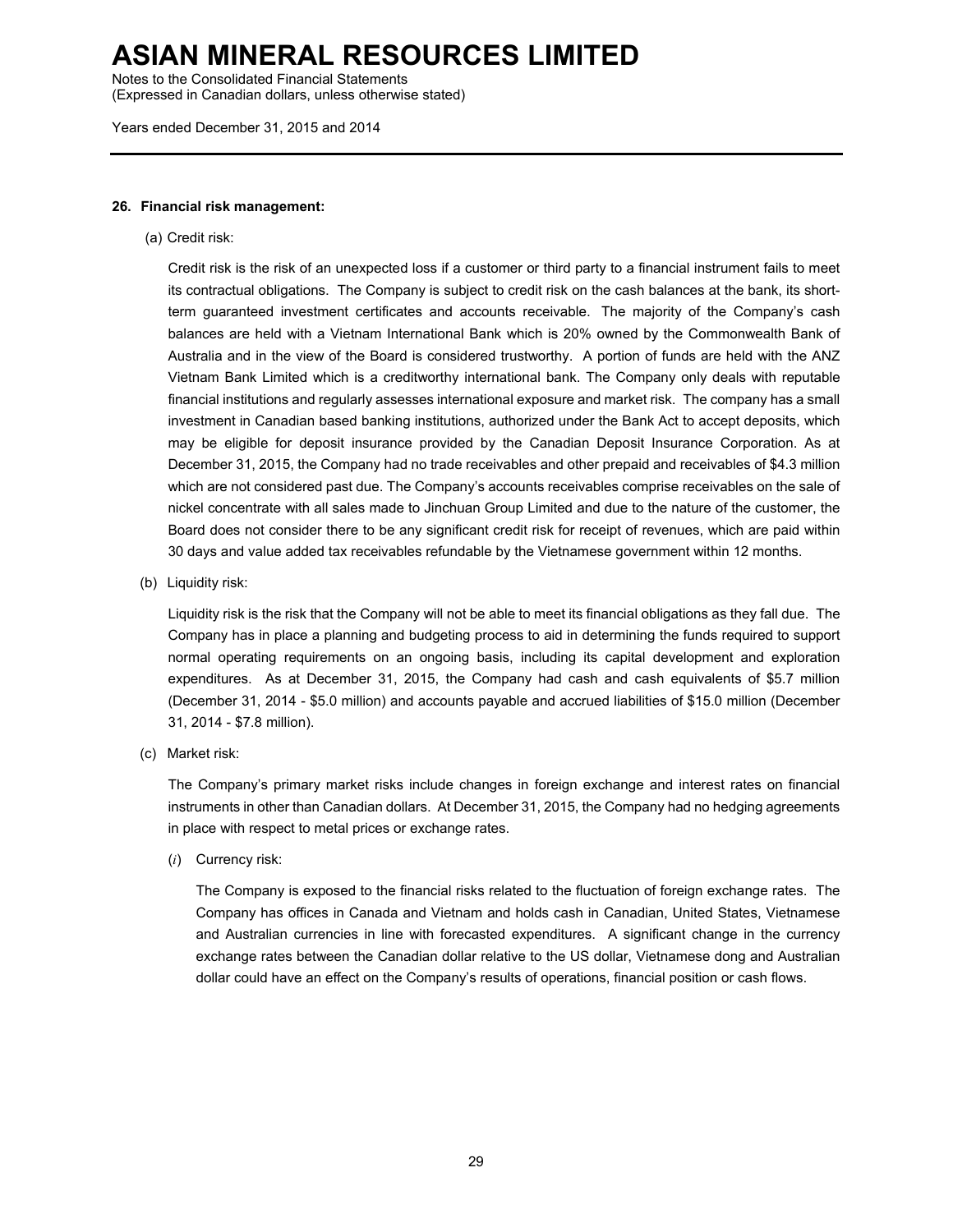Notes to the Consolidated Financial Statements

(Expressed in Canadian dollars, unless otherwise stated)

#### **25. Financial risk management (continued):**

- (c) Market risk (continued):
	- (*i*) Currency risk (continued):

At December 31, 2015, the Company is exposed to currency risk through the following assets and liabilities denominated in US dollars:

|                                                                                              |      | 2015                                  |      | 2014                                   |
|----------------------------------------------------------------------------------------------|------|---------------------------------------|------|----------------------------------------|
| Cash and cash equivalents<br>Accounts receivable<br>Accounts payable and accrued liabilities | US\$ | 4,084,307<br>3,082,585<br>(9.351.635) | US\$ | 4,164,243<br>14.102.537<br>(6,298,407) |
|                                                                                              | US\$ | (2, 184, 743)                         | US\$ | 11,968,373                             |
| Canadian dollar equivalent (year-end)                                                        |      | (3,023,866)                           |      | 13,884,423                             |

A 10% appreciation of the Canadian dollar against the US dollar at December 31, 2015 would decrease net loss by \$302,387 for the year-ended December 31, 2015 (2014: increase net income by \$1,388,442).

At December 31, 2015, the Company is exposed to currency risk through the following assets and liabilities denominated in Vietnamese Dong:

|                                                  |      | 2015                          |      | 2014                          |
|--------------------------------------------------|------|-------------------------------|------|-------------------------------|
| Cash and cash equivalents<br>Accounts receivable | VND  | 504,492,693<br>28,965,892,673 | VND  | 782,999,958<br>97,679,076,024 |
|                                                  | VND. | 29,470,385,366                | VND. | 98,462,075,982                |
| Canadian dollar equivalent (year-end)            | \$   | 1,827,167                     | S    | 5,316,952                     |

A 10% appreciation of the Canadian dollar against the Vietnamese Dong at December 31, 2015 would result in an increase to net loss of \$182,717 for the year-ended December 31, 2015 (2014: increase net income by \$531,695).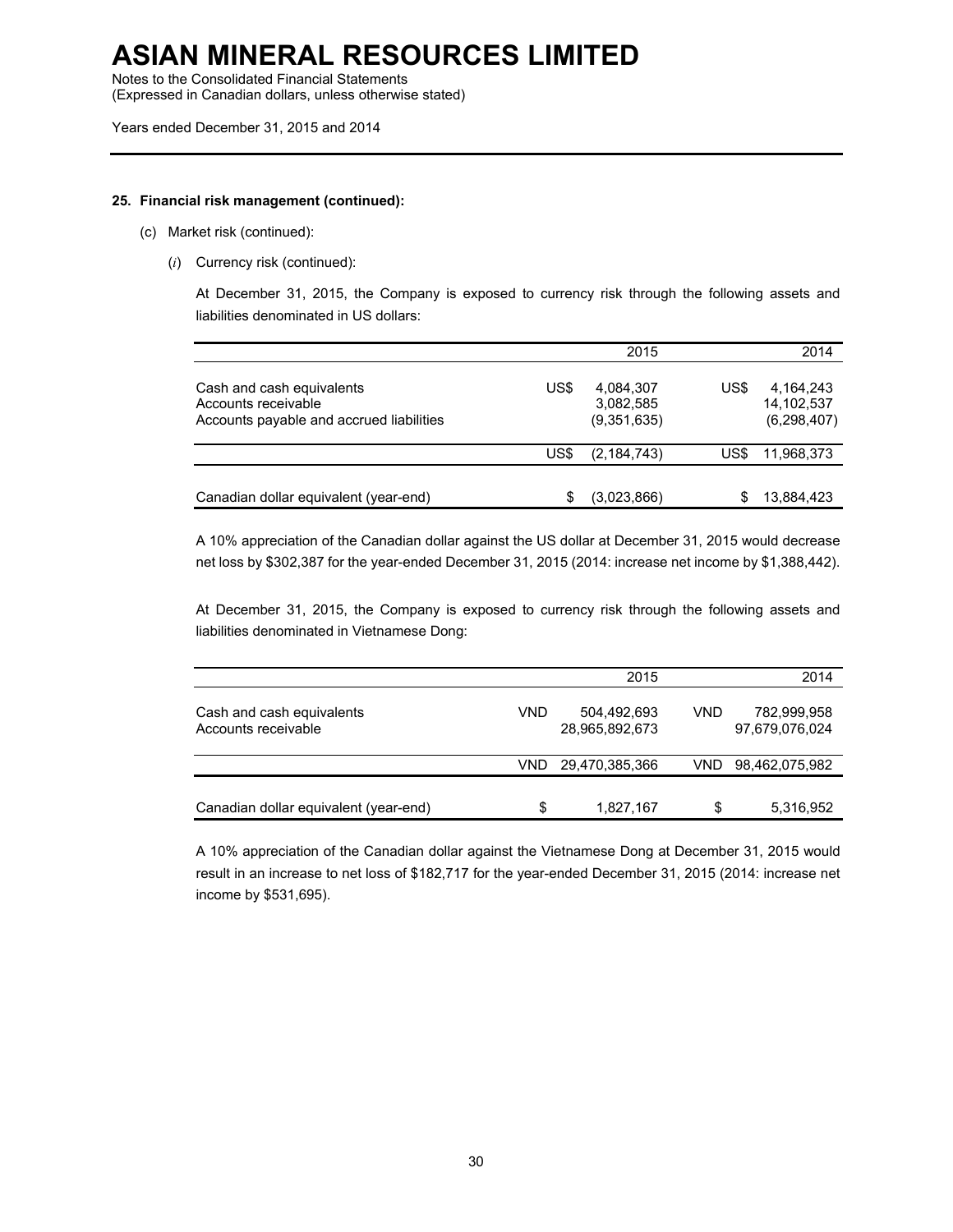Notes to the Consolidated Financial Statements

(Expressed in Canadian dollars, unless otherwise stated)

Years ended December 31, 2015 and 2014

### **25. Financial risk management (continued):**

- (c) Market risk (continued):
	- (*i*) Interest rate risk:

Interest rate risk is the risk that the fair value or future cash flows of a financial instrument will fluctuate because of changes in market interest rates.

The Company's cash and cash equivalents attract interest at floating rates and have maturities of 90 days or less. The interest is typical of Canadian banking rates, which are at present historically low; however, the Company's conservative investment strategy mitigates the risk of deterioration to capital invested. A change of 100 basis points in the interest rate would not be material to the consolidated financial statements.

(*ii*) Commodity price risk:

Nickel, copper and cobalt prices have historically fluctuated significantly and are affected by numerous factors outside of the Company's control, including, but not limited to, industrial and retail demand, central bank lending, forward sales by producers and speculators, levels of worldwide production, short-term changes in supply and demand due to speculative hedging activities and certain other factors. The Company has not engaged in any hedging activities to reduce its exposure to commodity price risk. Revenue from the sale of concentrates is based on prevailing market prices which is subject to adjustment upon final settlement. For each reporting period until final settlement, estimates of metal prices are used to record sales. At December 31, 2015, there are 1,085 tonnes of nickel, 335 tonnes of copper and 15 tonnes of cobalt which do not have a final settlement price and the estimated revenues have been recognized at current market prices.

(d) Financial assets and liabilities:

As at December 31, 2015, the carrying and fair values of our financial instruments by category are as follows:

|                                                                           | Loans and<br>receivables<br>\$ | Financial<br>liabilities<br>\$ | Carrying<br>value<br>\$ | Fair value<br>\$ | Less than 1<br>year<br>\$ | 1 to $3$<br>years<br>\$ |
|---------------------------------------------------------------------------|--------------------------------|--------------------------------|-------------------------|------------------|---------------------------|-------------------------|
| <b>Financial assets</b>                                                   |                                |                                |                         |                  |                           |                         |
| Cash and cash equivalents                                                 | 5,738,005                      | -                              | 5,738,005               | 5,738,005        | 5,738,005                 |                         |
| Accounts receivable and<br>prepaid expenses                               | 6,189,116                      | -                              | 6,189,116               | 6,189,116        | 6,189,116                 |                         |
| Total financial assets                                                    | 11,927,121                     |                                | 11,927,121              | 11,927,121       | 11,927,121                |                         |
| <b>Financial liabilities</b><br>Trade payables and<br>accrued liabilities | $\overline{\phantom{a}}$       | 15,012,387                     | 15,012,387              | 15,012,387       | 15,012,387                |                         |
| <b>Total financial liabilities</b>                                        | -                              | 15.012.387                     | 15.012.387              | 15.012.387       | 15.012.387                |                         |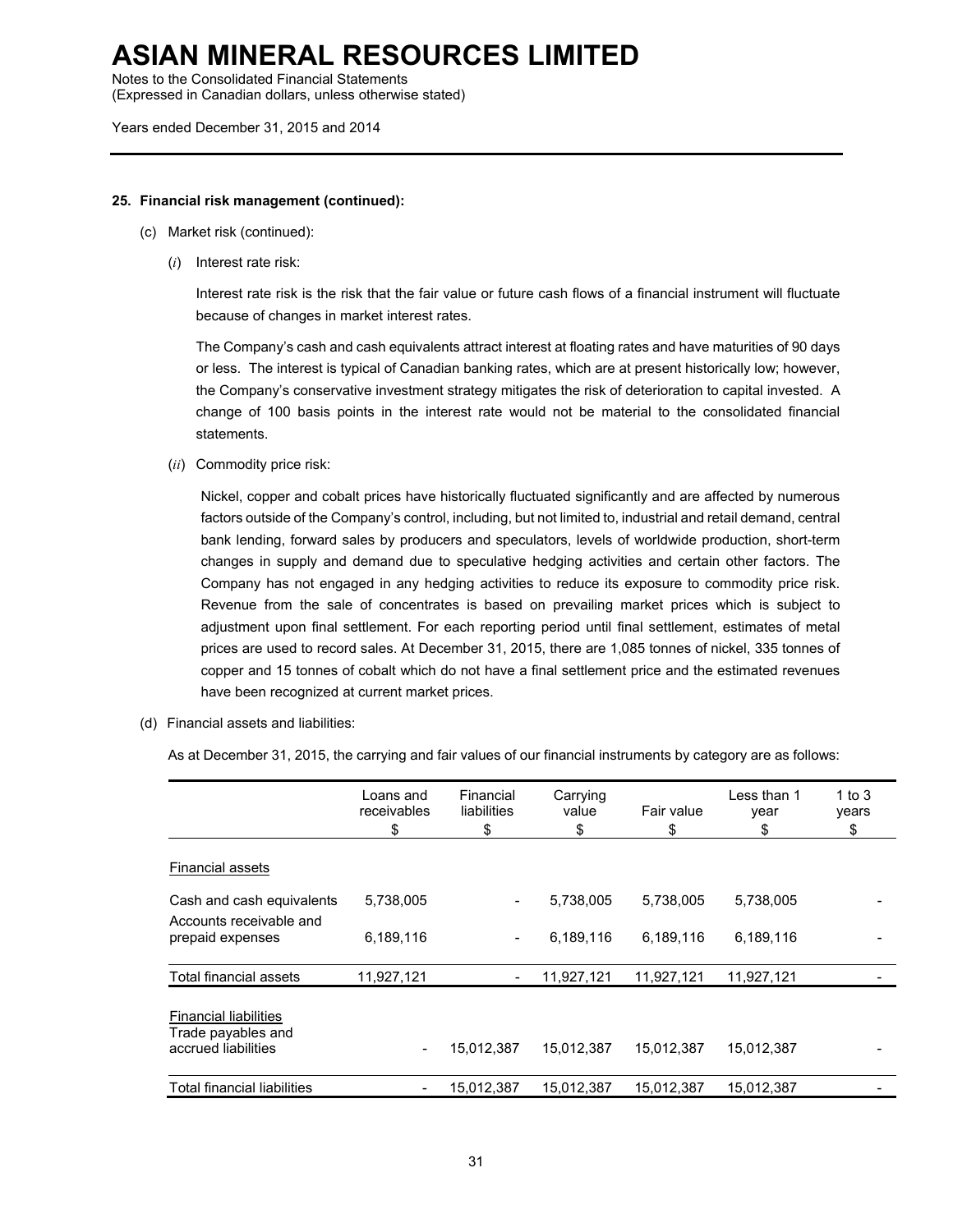Notes to the Consolidated Financial Statements

(Expressed in Canadian dollars, unless otherwise stated)

Years ended December 31, 2015 and 2014

### **25. Financial risk management (continued):**

(e) Fair value:

All financial instruments measured at fair value are categorized into one of three hierarchy levels, described below, for disclosure purposes. Each level is based on the transparency of the inputs used to measure the fair values of assets and liabilities:

- Level 1 Values based on unadjusted quoted prices in active markets that are accessible at the measurement date for identical assets and liabilities.
- Level 2 Values based on quoted prices in markets that are not active or model inputs that are observable either directly or indirectly for substantially the full contractual term of the asset or liability.

The Company determines the fair value of provisional sales and the embedded derivative related to its trade receivables based on the quoted forward commodity price obtained from the London Metals Exchange. The embedded derivative related to trade receivables is therefore classified as a Level 2 financial asset.

• Level 3 - Values based on prices or valuation techniques that require inputs that are both unobservable and significant to the overall fair value measurement.

The carrying values of cash and cash equivalents, accounts receivable and accounts payable and accrued liabilities approximate their respective fair values due to the short-term nature of these instruments. The carrying value of the bank term loan approximates its fair value due to the existence of floating market-based interest rates.

The Company has no financial assets or liabilities included in Level 1 or 3 of the fair value hierarchy.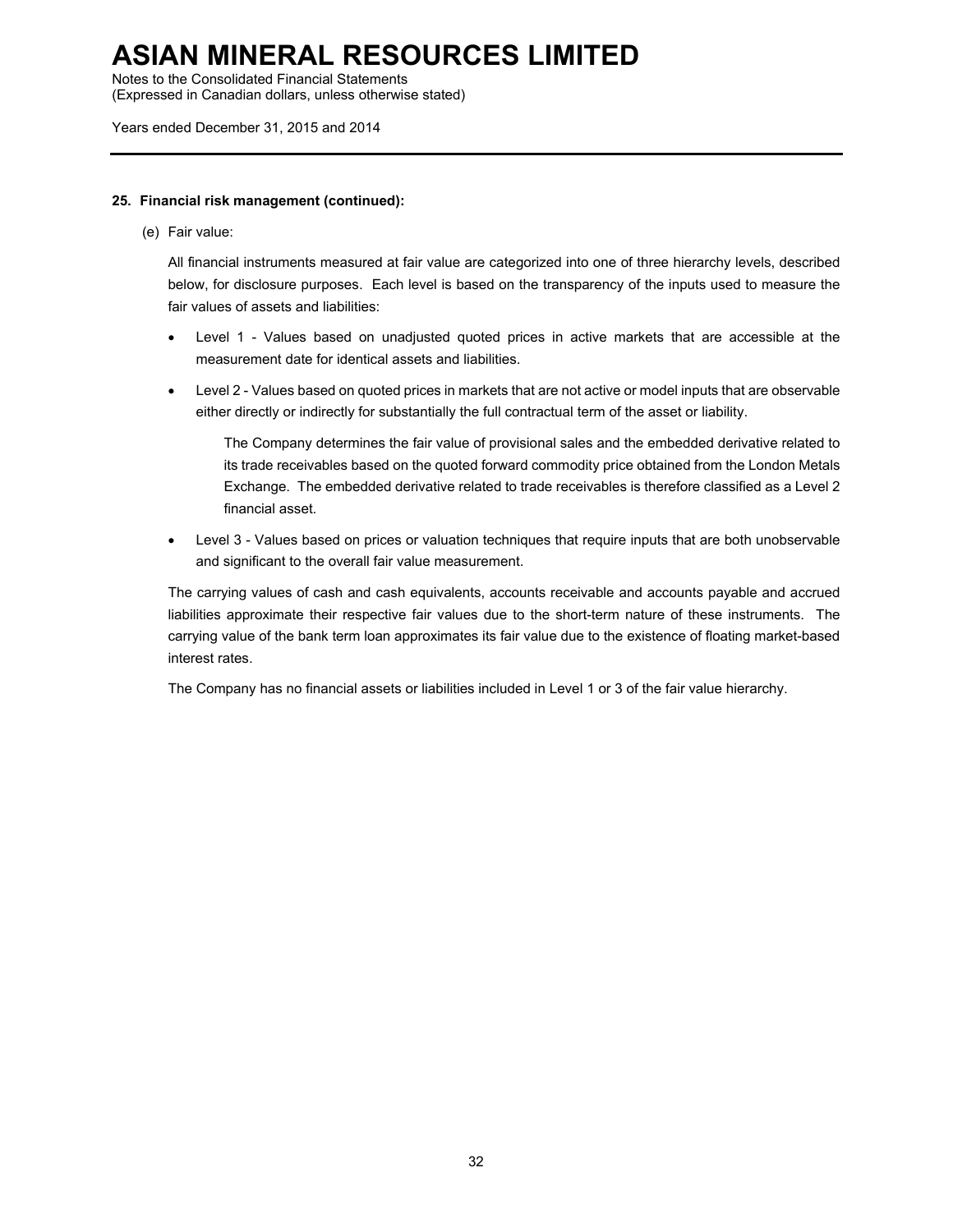Notes to the Consolidated Financial Statements

(Expressed in Canadian dollars, unless otherwise stated)

Years ended December 31, 2015 and 2014

### **27. Income tax:**

The Company's income tax recovery differs from the amounts computed by applying the Vietnam statutory rate of 22% (2013 – 25%) as follows:

|                                                            | 2015                 |    | 2014              |
|------------------------------------------------------------|----------------------|----|-------------------|
|                                                            |                      |    | (Restated–Note 2) |
| Net earnings (loss) for the year before income tax         | \$<br>(47, 207, 779) | S. | 3,105,019         |
|                                                            |                      |    |                   |
| Expected tax recovery (expense)                            | \$<br>6,200,253      | \$ | (683, 104)        |
| Foreign tax rates different from Vietnam Statutory rates   | 789,628              |    | 619,027           |
| Change in unrecognized deferred tax assets                 | (10.817.918)         |    | 3,700,741         |
| Other                                                      | 3,911,013            |    | (320, 897)        |
| Change in future tax rate on opening temporary differences | (82, 976)            |    | (1,819,766)       |
| Deferred income tax recovery                               | \$                   | \$ |                   |
|                                                            |                      |    |                   |
| Unrecognized deferred tax assets:                          |                      |    |                   |
| Deferred financing costs                                   | \$<br>103,062        | \$ | 144,174           |
| Mineral property interest                                  | 7,236,305            |    | 1,860,772         |
| Property and equipment                                     |                      |    | 5,410,697         |
| Provision for site closure and reclamation                 | 209,312              |    | 79.814            |
| Other                                                      | 24,870               |    |                   |
| Net operating losses:                                      |                      |    |                   |
| Vietnam                                                    | 10,397,452           |    |                   |
| Canada                                                     | 4,397,133            |    | 4,029,810         |
|                                                            | \$<br>22,368,134     | \$ | 11,525,267        |

As at December 31, 2015, the Company had tax losses of:

| Tax loss |              | Expire between |
|----------|--------------|----------------|
|          |              |                |
| Canada   | \$16,592,954 | 2016 and 2036  |
| Vietnam  | \$39,144,947 | 2016 and 2020  |
|          |              |                |

At December 31, 2015, the Company had deductible temporary differences other than tax losses of \$ 37,741,349 (2014 - \$37,305,649) for which deferred tax assets have not been recognized because it is not probable that future taxable profits will be available against which the Company can utilize the benefits.

There is no taxable temporary difference with respect to investments in subsidiaries that has not been recognized as at December 31, 2015.